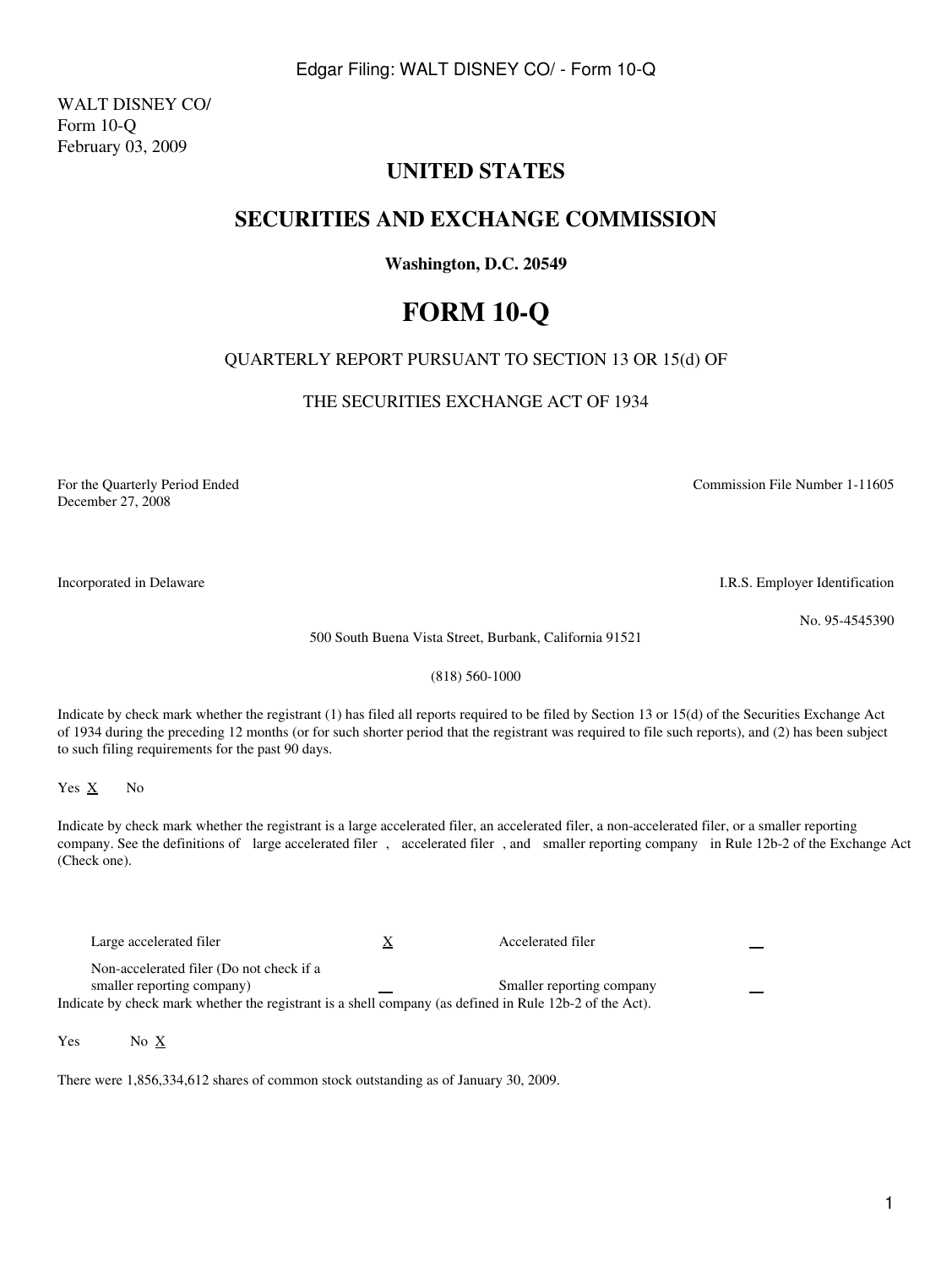## **PART I. FINANCIAL INFORMATION**

## **Item 1: Financial Statements**

## **THE WALT DISNEY COMPANY**

## **CONDENSED CONSOLIDATED STATEMENTS OF INCOME**

## **(unaudited; in millions, except per share data)**

|                                                                             | <b>Quarter Ended</b>  |        |                |
|-----------------------------------------------------------------------------|-----------------------|--------|----------------|
|                                                                             | December 27,          |        | December 29,   |
| Revenues                                                                    | 2008<br>\$9,599       | \$     | 2007<br>10,452 |
| Costs and expenses                                                          | (8, 382)              |        | (8, 419)       |
| Other income                                                                | 114                   |        |                |
| Net interest expense                                                        | (139)                 |        | (123)          |
| Equity in the income of investees                                           | 147                   |        | 123            |
|                                                                             |                       |        |                |
| Income before income taxes and minority interests                           | 1,339                 |        | 2,033          |
| Income taxes                                                                | (488)                 |        | (759)          |
| Minority interests                                                          | (6)                   |        | (24)           |
| Net income                                                                  | \$<br>845             | $\$\,$ | 1,250          |
| Earnings per share:                                                         |                       |        |                |
| <b>Diluted</b>                                                              | $\mathbf{\$}$<br>0.45 | \$     | 0.63           |
| Basic                                                                       | \$<br>0.46            | \$     | 0.66           |
| Weighted average number of common and common equivalent shares outstanding: |                       |        |                |
| Diluted                                                                     | 1,872                 |        | 1,989          |
| <b>Basic</b>                                                                | 1,852                 |        | 1,904          |

*See Notes to Condensed Consolidated Financial Statements*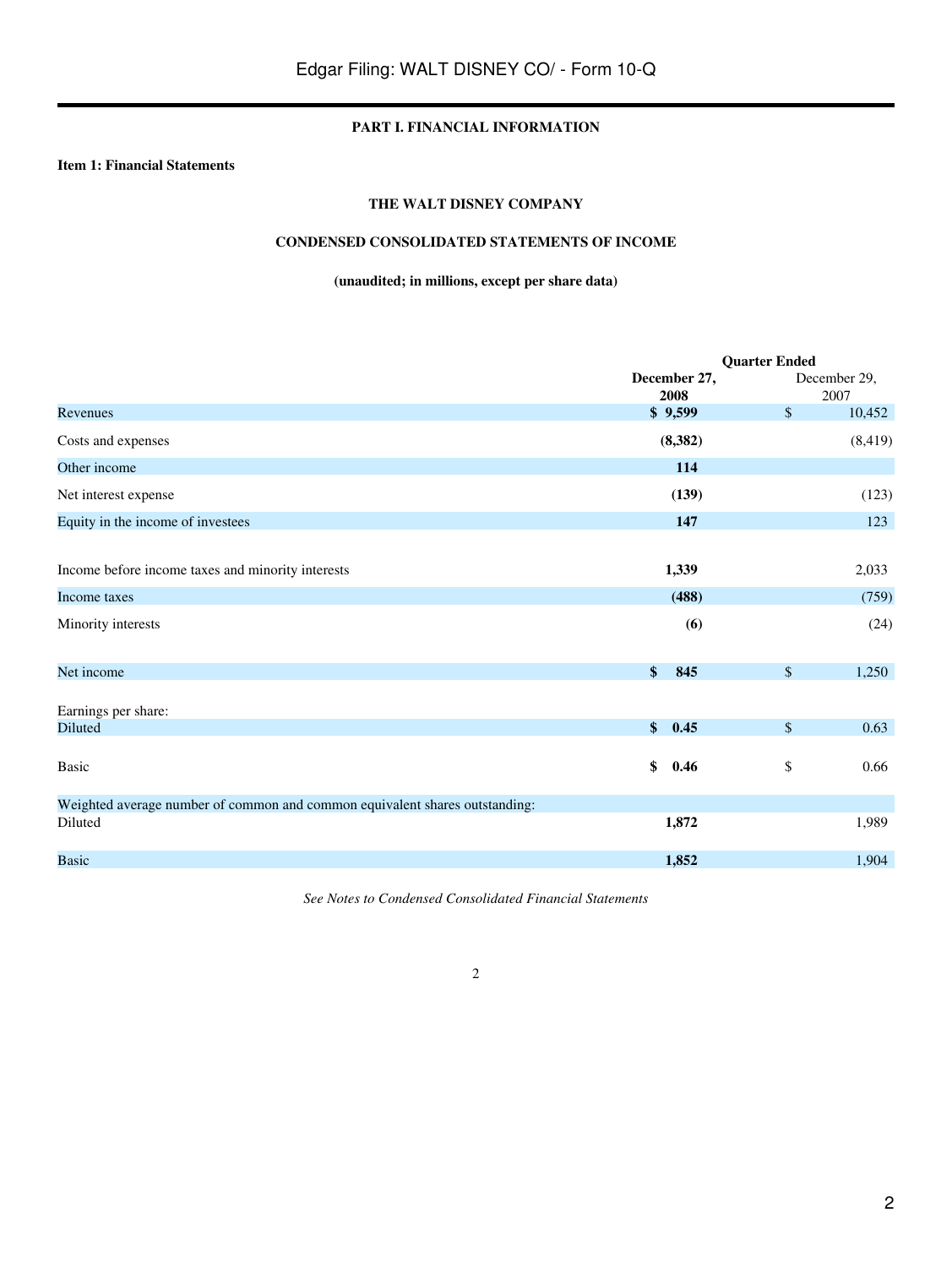## **CONDENSED CONSOLIDATED BALANCE SHEETS**

## **(unaudited; in millions, except per share data)**

|                                                          | December 27,<br>2008 |                 |      | September 27,<br>2008 |  |
|----------------------------------------------------------|----------------------|-----------------|------|-----------------------|--|
| <b>ASSETS</b>                                            |                      |                 |      |                       |  |
| Current assets                                           |                      |                 |      |                       |  |
| Cash and cash equivalents                                | \$                   | 3,795           | \$   | 3,001                 |  |
| Receivables                                              |                      | 6,106           |      | 5,373                 |  |
| Inventories                                              |                      | 1,174           |      | 1,124                 |  |
| Television costs                                         |                      | 708             |      | 541                   |  |
| Deferred income taxes                                    |                      | 1,024           |      | 1,024                 |  |
| Other current assets                                     |                      | 665             |      | 603                   |  |
|                                                          |                      |                 |      |                       |  |
| Total current assets                                     |                      | 13,472          |      | 11,666                |  |
| Film and television costs                                |                      | 5,582           |      | 5,394                 |  |
| Investments                                              |                      | 1,674           |      | 1,563                 |  |
| Parks, resorts and other property, at cost               |                      |                 |      |                       |  |
| Attractions, buildings and equipment                     |                      | 31,407          |      | 31,493                |  |
| Accumulated depreciation                                 |                      | (16, 434)       |      | (16,310)              |  |
|                                                          |                      |                 |      |                       |  |
|                                                          |                      |                 |      |                       |  |
|                                                          |                      | 14,973          |      | 15,183                |  |
| Projects in progress                                     |                      | 1,167           |      | 1,169                 |  |
| Land                                                     |                      | 1,165           |      | 1,180                 |  |
|                                                          |                      |                 |      |                       |  |
|                                                          |                      | 17,305          |      | 17,532                |  |
| Intangible assets, net                                   |                      | 2,404           |      | 2,428                 |  |
| Goodwill                                                 |                      | 22,392          |      | 22,151                |  |
| Other assets                                             |                      | 2,072           |      | 1,763                 |  |
|                                                          |                      |                 |      |                       |  |
|                                                          | \$                   | 64,901          | \$   | 62,497                |  |
|                                                          |                      |                 |      |                       |  |
| LIABILITIES AND SHAREHOLDERS EQUITY                      |                      |                 |      |                       |  |
| <b>Current</b> liabilities                               |                      |                 |      |                       |  |
| Accounts payable and other accrued liabilities           | \$                   | 6,638           | $\$$ | 5,980                 |  |
| Current portion of borrowings                            |                      | 3,771           |      | 3,529                 |  |
| Unearned royalties and other advances                    |                      | 2,195           |      | 2,082                 |  |
|                                                          |                      |                 |      |                       |  |
| Total current liabilities                                |                      | 12,604          |      | 11,591                |  |
|                                                          |                      |                 |      | 11,110                |  |
| <b>Borrowings</b><br>Deferred income taxes               |                      | 12,232<br>2,380 |      | 2,350                 |  |
| Other long-term liabilities                              |                      | 3,770           |      | 3,779                 |  |
| Minority interests                                       |                      | 1,260           |      | 1,344                 |  |
|                                                          |                      |                 |      |                       |  |
| Commitments and contingencies                            |                      |                 |      |                       |  |
| Shareholders equity<br>Preferred stock, \$.01 par value  |                      |                 |      |                       |  |
| Authorized 100 million shares, Issued                    |                      |                 |      |                       |  |
| none                                                     |                      |                 |      |                       |  |
| Common stock, \$.01 par value                            |                      |                 |      |                       |  |
| Authorized 3.6 billion shares, Issued 2.6 billion shares |                      | 26,662          |      | 26,546                |  |
| Retained earnings                                        |                      | 28,575          |      | 28,413                |  |
| Accumulated other comprehensive income (loss)            |                      | 77              |      | (81)                  |  |
|                                                          |                      |                 |      |                       |  |
|                                                          |                      | 55,314          |      | 54,878                |  |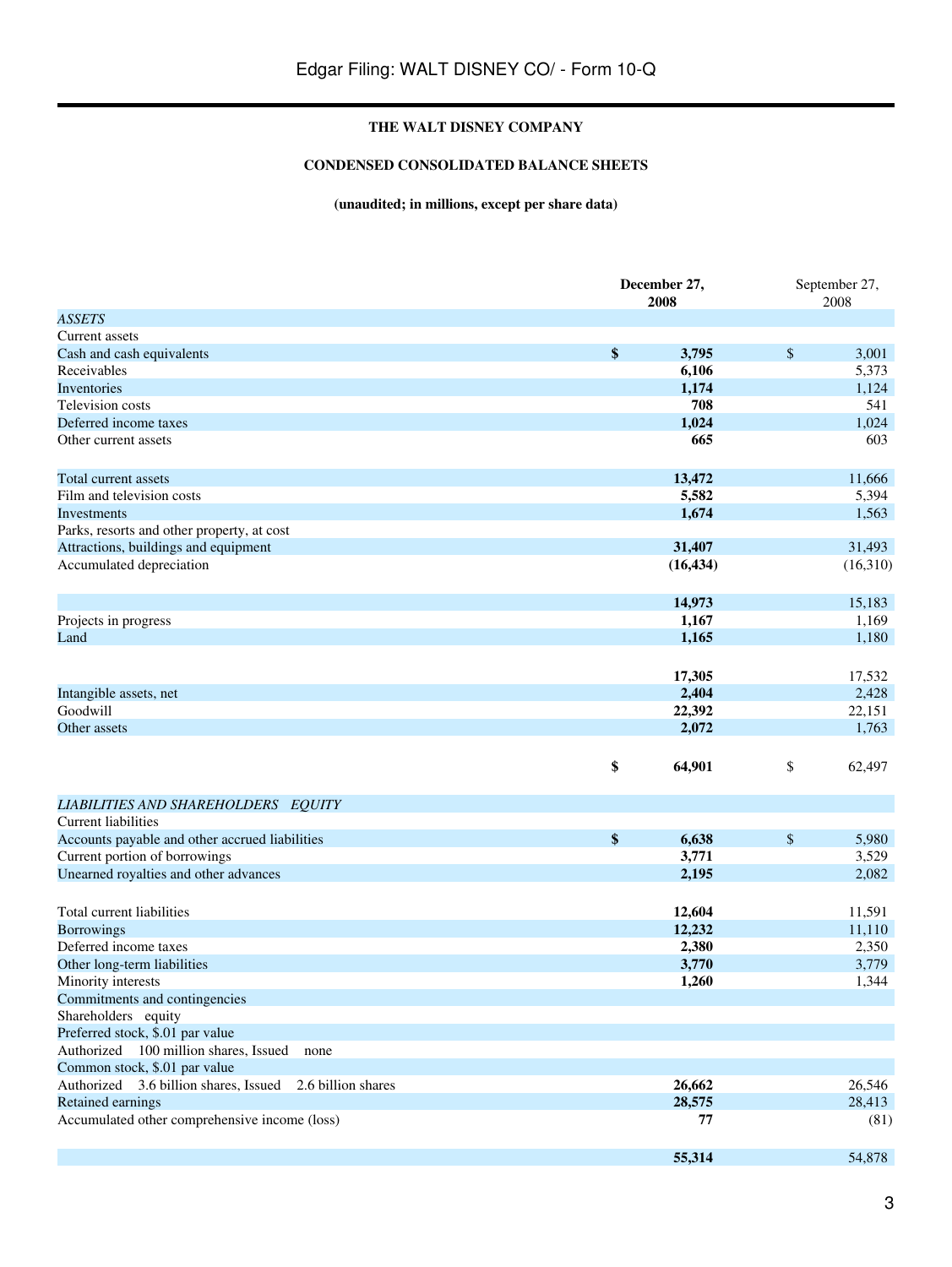| Treasury stock, at cost, 780.3 million shares at December 27, 2008 and<br>777.1 million shares at September 27, 2008 | (22, 659) | (22, 555) |
|----------------------------------------------------------------------------------------------------------------------|-----------|-----------|
|                                                                                                                      | 32,655    | 32,323    |
|                                                                                                                      | 64.901    | 62.497    |

*See Notes to Condensed Consolidated Financial Statements*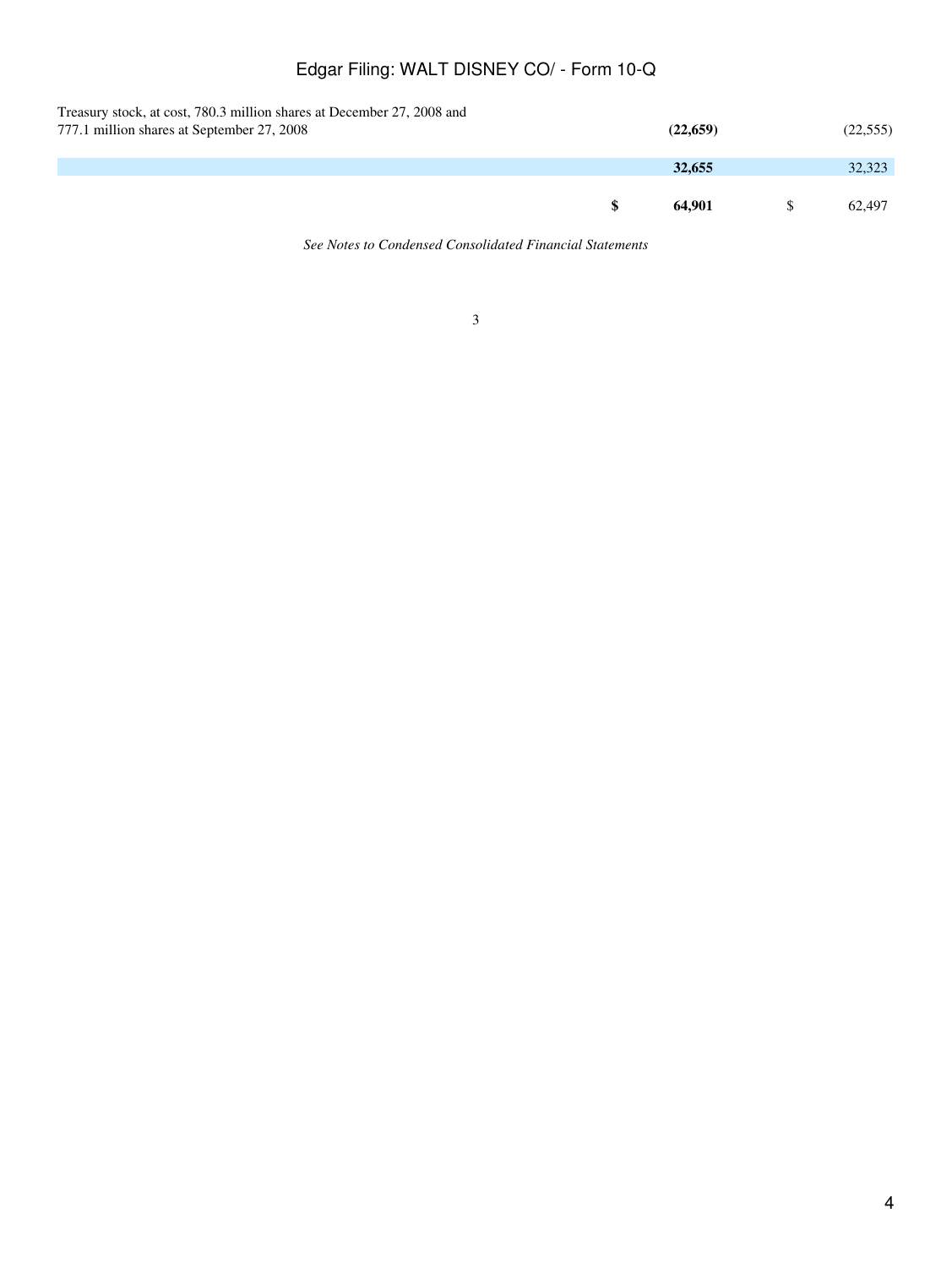## **CONDENSED CONSOLIDATED STATEMENTS OF CASH FLOWS**

## **(unaudited; in millions)**

|                                                   | <b>Ouarter Ended</b> |    |                      |
|---------------------------------------------------|----------------------|----|----------------------|
|                                                   | December 27,<br>2008 |    | December 29,<br>2007 |
| <b>OPERATING ACTIVITIES</b>                       |                      |    |                      |
| Net income                                        | \$<br>845            | \$ | 1,250                |
| Depreciation and amortization                     | 396                  |    | 385                  |
| Gain on sale of equity investment                 | (114)                |    |                      |
| Deferred income taxes                             | (24)                 |    | (31)                 |
| Equity in the income of investees                 | (147)                |    | (123)                |
| Cash distributions received from equity investees | 87                   |    | 119                  |
| Minority interests                                | 6                    |    | 24                   |
| Net change in film and television costs           | (245)                |    | 216                  |
| Equity-based compensation                         | 114                  |    | 103                  |
| Other                                             | 31                   |    | (4)                  |
| Changes in operating assets and liabilities:      |                      |    |                      |
| Receivables                                       | (779)                |    | (1,990)              |
| Inventories                                       | (18)                 |    | (34)                 |
| Other assets                                      | 16                   |    | (17)                 |
| Accounts payable and other accrued liabilities    | (325)                |    | 188                  |
| Income taxes                                      | 419                  |    | 576                  |
|                                                   |                      |    |                      |
| Cash provided by operations                       | 262                  |    | 662                  |
| <b>INVESTING ACTIVITIES</b>                       |                      |    |                      |
| Investments in parks, resorts and other property  | (291)                |    | (249)                |
| Proceeds from sale of equity investments          | 185                  |    |                      |
| Acquisitions                                      | (475)                |    | (17)                 |
| Other                                             | 3                    |    | (58)                 |
| Cash used in investing activities                 | (578)                |    | (324)                |
| <b>FINANCING ACTIVITIES</b>                       |                      |    |                      |
| Commercial paper borrowings, net                  | 687                  |    | (402)                |
| <b>Borrowings</b>                                 | 1,096                |    | 854                  |
| Reduction of borrowings                           | (579)                |    | (117)                |
| Repurchases of common stock                       | (104)                |    | (1,045)              |
| Exercise of stock options and other               | 10                   |    | 116                  |
| Cash provided/(used) by financing activities      | 1,110                |    | (594)                |
| Increase/(decrease) in cash and cash equivalents  | 794                  |    | (256)                |
| Cash and cash equivalents, beginning of period    | 3,001                |    | 3,670                |
| Cash and cash equivalents, end of period          | \$3,795              | \$ | 3.414                |

*See Notes to Condensed Consolidated Financial Statements*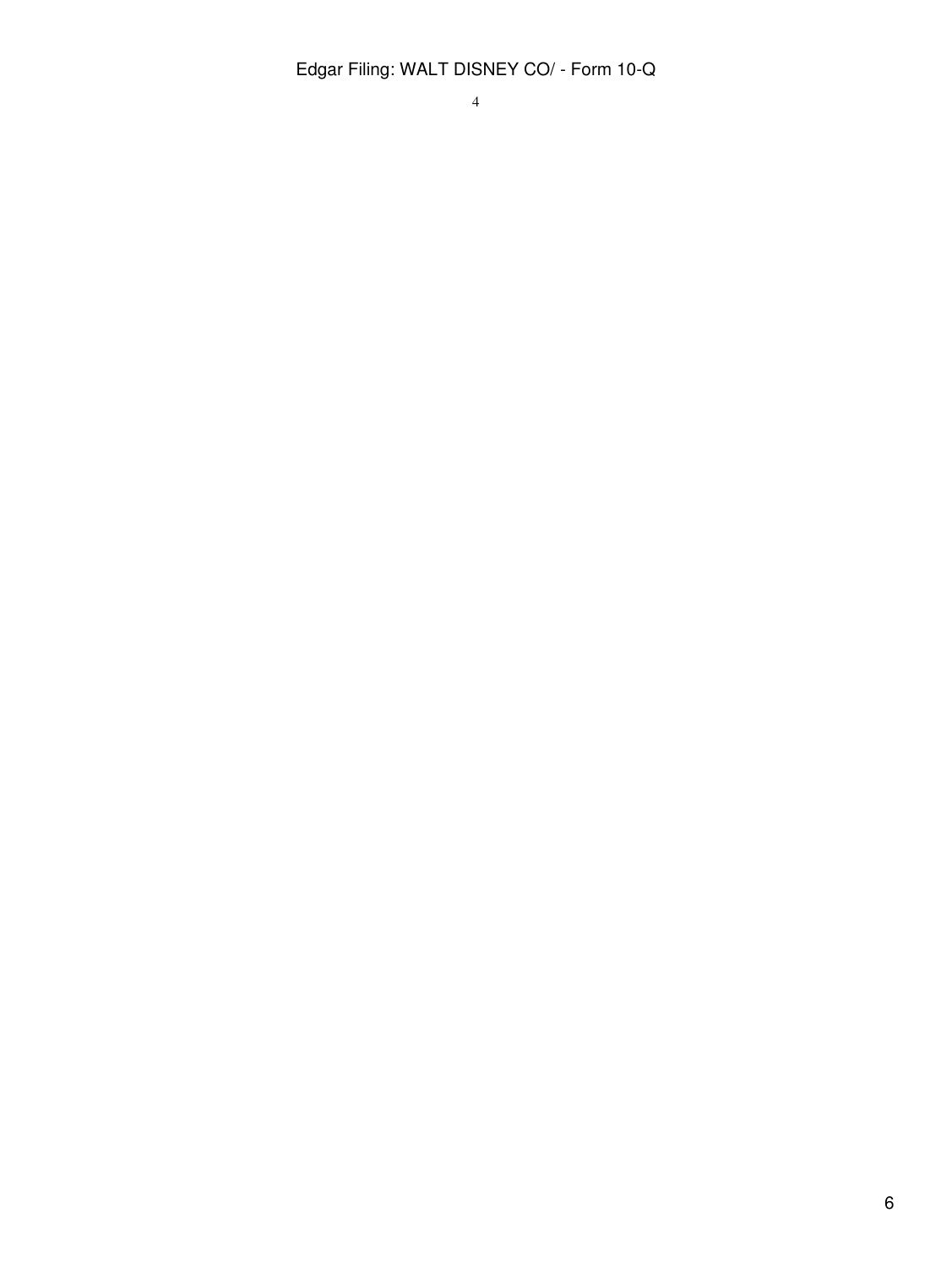#### **NOTES TO CONDENSED CONSOLIDATED FINANCIAL STATEMENTS**

(unaudited; tabular dollars in millions, except for per share data)

## **1.** *Principles of Consolidation*

These Condensed Consolidated Financial Statements have been prepared in accordance with accounting principles generally accepted in the United States of America (GAAP) for interim financial information and the instructions to Rule 10-01 of Regulation S-X. Accordingly, they do not include all of the information and footnotes required by GAAP for complete financial statements. In the opinion of management, normal recurring adjustments considered necessary for a fair presentation have been reflected in these Condensed Consolidated Financial Statements. Operating results for the quarter ended December 27, 2008 are not necessarily indicative of the results that may be expected for the year ending October 3, 2009. Certain reclassifications have been made in the prior year financial statements to conform to the current year presentation.

These financial statements should be read in conjunction with the Company s Annual Report on Form 10-K for the year ended September 27, 2008.

In December 1999, DVD Financing, Inc. (DFI), a subsidiary of Disney Vacation Development, Inc. and an indirect subsidiary of the Company, completed a receivables sale transaction that established a facility that permitted DFI to sell receivables arising from the sale of vacation club memberships on a periodic basis. In connection with this facility, DFI prepares separate financial statements, although its separate assets and liabilities are also consolidated in these financial statements. DFI s ability to sell new receivables under this facility ended on December 4, 2008. (See Note 12 for further discussion of this facility in the Companys disclosures related to FSP FAS 140-4 and FIN 46(R)-8)

The terms Company, we, us, and our are used in this report to refer collectively to the parent company and the subsidiaries through which our various businesses are actually conducted.

# **2.** *Segment Information*

The operating segments reported below are the segments of the Company for which separate financial information is available and for which segment results are evaluated regularly by the Chief Executive Officer in deciding how to allocate resources and in assessing performance. The Company reports the performance of its operating segments including equity in the income of investees, which consists primarily of cable businesses included in the Media Networks segment.

The Company has combined the operations and management of Disney Interactive Studios and the Walt Disney Internet Group into a new business unit, the Disney Interactive Media Group which creates and delivers Disney-branded entertainment and lifestyle content across interactive media platforms. The primary operating businesses of the Disney Interactive Media Group are Disney Interactive Studios, which produces video games for global distribution, and Disney Online, which produces web sites and online virtual worlds in the United States and internationally. The Disney Interactive Media Group also manages the Company s Disney-branded mobile phone initiatives and provides technical infrastructure services to the Company s non Disney-branded websites, such as ABC.com and ESPN.com, and to its Disney-branded e-commerce websites, principally Disneyshopping.com and Walt Disney Parks and Resorts Online. The Disney Interactive Media Group is reimbursed for the cost of providing these technical infrastructure services, and since these other websites that the Disney Interactive Media Group supports are managed within the Company s other segments, the financial results of these websites are reported within the Company s other segments rather than as part of the Disney Interactive Media Group.

Beginning with the first quarter fiscal 2009 financial statements, the Company is reporting the Disney Interactive Media Group along with certain new business initiatives as Interactive Media for segment reporting purposes. Previously, Disney Interactive Studios and the Walt Disney Internet Group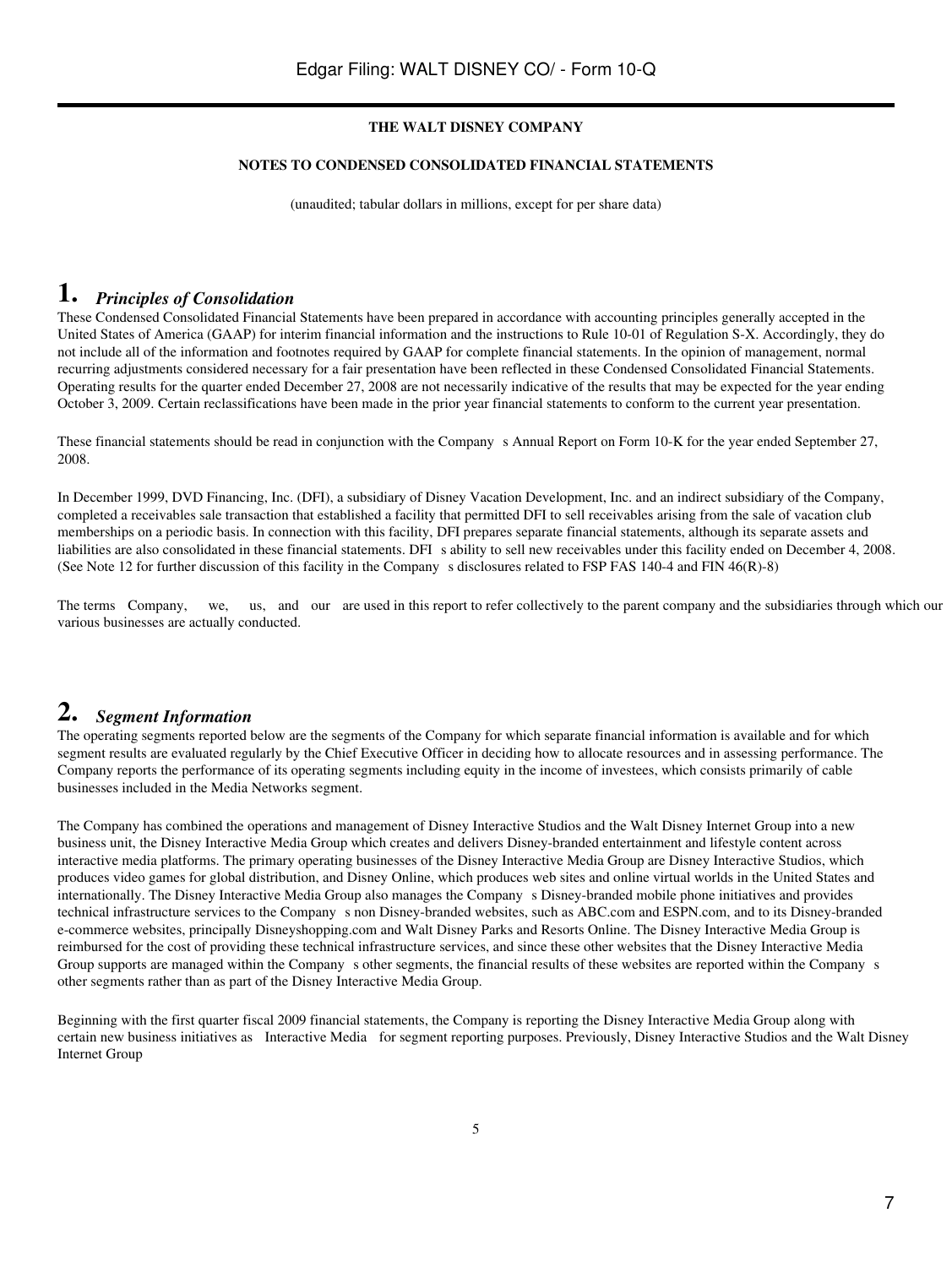#### **NOTES TO CONDENSED CONSOLIDATED FINANCIAL STATEMENTS**

(unaudited; tabular dollars in millions, except for per share data)

were reported in the Consumer Products and Media Networks segments, respectively, while the new business initiatives were reported in corporate and unallocated shared expenses. The new presentation aligns with how management reports and measures segment performance for internal management purposes.

|                                                  |                      | <b>Quarter Ended</b> |                      |  |
|--------------------------------------------------|----------------------|----------------------|----------------------|--|
|                                                  | December 27,<br>2008 |                      | December 29,<br>2007 |  |
| $Re$ venues $\overset{(1)}{.}$                   |                      |                      |                      |  |
| Media Networks                                   | \$3,903              | \$                   | 4,109                |  |
| Parks and Resorts                                | 2,665                |                      | 2,772                |  |
| Studio Entertainment                             | 1,945                |                      | 2,641                |  |
| <b>Consumer Products</b>                         | 773                  |                      | 654                  |  |
| Interactive Media                                | 313                  |                      | 276                  |  |
|                                                  | \$9,599              | $\mathcal{S}$        | 10,452               |  |
| Segment operating income $(\text{loss})^{(1)}$ : |                      |                      |                      |  |
| <b>Media Networks</b>                            | $\mathbf{s}$<br>655  | $\mathsf{\$}$        | 929                  |  |
| Parks and Resorts                                | 382                  |                      | 505                  |  |
| Studio Entertainment                             | 187                  |                      | 514                  |  |
| <b>Consumer Products</b>                         | 265                  |                      | 287                  |  |
| <b>Interactive Media</b>                         | (45)                 |                      | 13                   |  |
|                                                  | \$1,444              | \$                   | 2,248                |  |

(1) Studio Entertainment segment revenues and operating income include an allocation of Consumer Products and Interactive Media revenues, which is meant to reflect royalties on sales of merchandise based on certain Studio film properties. Consumer Products and Interactive Media results exclude amounts allocated to Studio Entertainment. For the quarters ended December 27, 2008 and December 29, 2007, the intersegment revenue and operating income was \$43 million and \$44 million between Consumer Products and Studio Entertainment, respectively, and \$9 million and \$10 million between Interactive Media and Studio Entertainment, respectively.

A reconciliation of segment operating income to income before income taxes and minority interests is as follows:

|                                                   |              | <b>Quarter Ended</b> |              |  |  |
|---------------------------------------------------|--------------|----------------------|--------------|--|--|
|                                                   | December 27, |                      | December 29, |  |  |
|                                                   | 2008         |                      | 2007         |  |  |
| Segment operating income                          | \$1,444      | \$                   | 2,248        |  |  |
| Corporate and unallocated shared expenses         | (80)         |                      | (92)         |  |  |
| Other income                                      | 114          |                      |              |  |  |
| Net interest expense                              | (139)        |                      | (123)        |  |  |
| Income before income taxes and minority interests | \$1,339      | \$                   | 2.033        |  |  |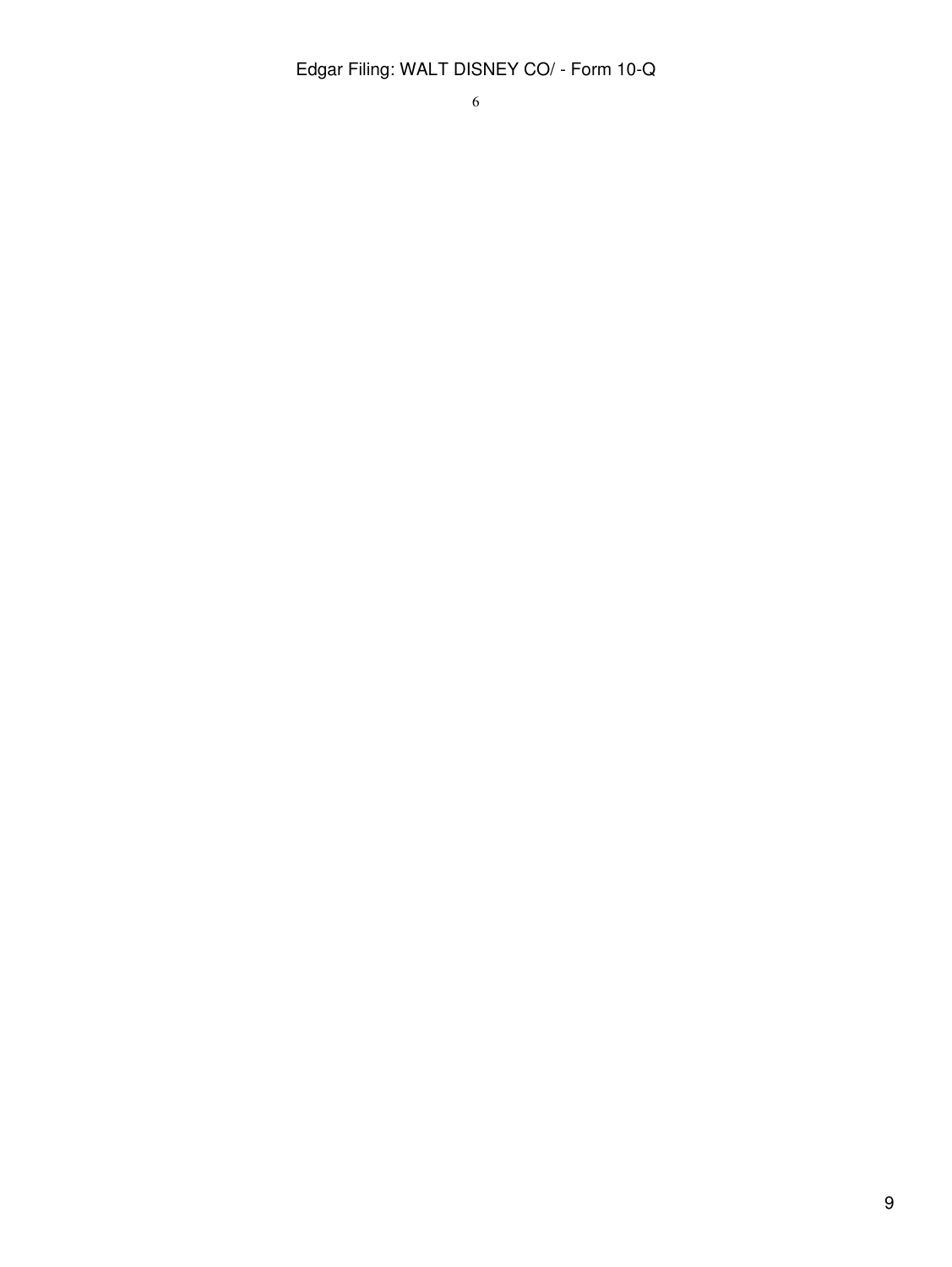#### **NOTES TO CONDENSED CONSOLIDATED FINANCIAL STATEMENTS**

(unaudited; tabular dollars in millions, except for per share data)

## **3.** *Acquisitions and Dispositions and Other Income Acquisitions*

In December 2008, the Company acquired an additional 26% interest in Jetix Europe N.V., a publicly traded pan-European kids entertainment company, for approximately \$349 million (bringing our total ownership interest to over 99%). The Company intends to acquire the remaining outstanding shares through open-market purchases and statutory buy-out proceedings. The Company is in the process of finalizing its allocation of the purchase price to the assets acquired and liabilities assumed.

On October 11, 2008, the Company entered into an agreement with Media-One Holdings Limited to acquire a 49% ownership interest in Media-One TV, LLC (Media-One TV) for approximately \$233 million. Consummation of the transaction is subject to receipt of regulatory approval from Russian governmental authorities. If such approval is obtained, the joint venture plans to launch a predominately free-to-air Disney branded television channel on 30 stations throughout Russia that are currently owned and operated by Media-One TV. The Company expects to provide programming, marketing and content acquisition support while Media-One TV would provide local market operating and advertising experience.

On May 9, 2008, the Company acquired an 18% interest (bringing its fully diluted interest to 32%) in UTV Software Communications Limited (UTV), a media company headquartered and publicly traded in India, for approximately \$197 million. In accordance with Indian securities regulations, the Company was required to make an open tender offer to purchase up to an additional 23% of UTV s voting shares held by the public for a price equivalent to the May 9th Indian rupee purchase price. In November 2008, the Company completed the open offer and acquired an incremental 23% of UTV s voting shares for approximately \$138 million. Due to the change in the exchange rate between the US dollar and the Indian rupee from May to November, the dollar price per share was lower in November as compared to May. UTV s founder has a four year option to buy all or a portion of the shares acquired during the open offer period at a price no less than the Company s open offer price or the then trading price, capped at a 10% annual return. The Company does not have the right to vote the shares subject to the option until the expiration of the option and accordingly the Company s ownership interest in voting shares is 48%. In addition to the acquisition of UTV, on August 5, 2008, the Company invested \$28 million in a UTV subsidiary, UTV Global Broadcasting Limited, (along with UTV, the UTV Group). The UTV Group is accounted for under the equity method.

As of December 27, 2008, the Company s combined carrying value of the UTV Group was \$371 million. Due to a recent decline in UTV s publicly traded stock price, the market value of the Companys shares of UTV has declined to approximately \$111 million. Given the short duration of the decline and other indicators of value including projected future cash flows along with the fact that UTV s performance to date has been consistent with our expectations, the Company does not believe that it is appropriate to recognize an impairment at this time. However, the Company will continue to monitor and evaluate its investment in UTV and the performance of the underlying business.

On August 1, 2007, the Company acquired all of the outstanding shares of Club Penguin Entertainment, Inc. (Club Penguin), a Canadian company that operates clubpenguin.com, an online virtual world for children. The purchase price included upfront cash consideration of approximately \$350 million and additional consideration of up to \$350 million payable if Club Penguin achieved predefined earnings targets in calendar years 2008 and 2009. There have been no additional payments of consideration for Club Penguin and remaining additional consideration of \$175 million is potentially payable based on calendar year 2009 results.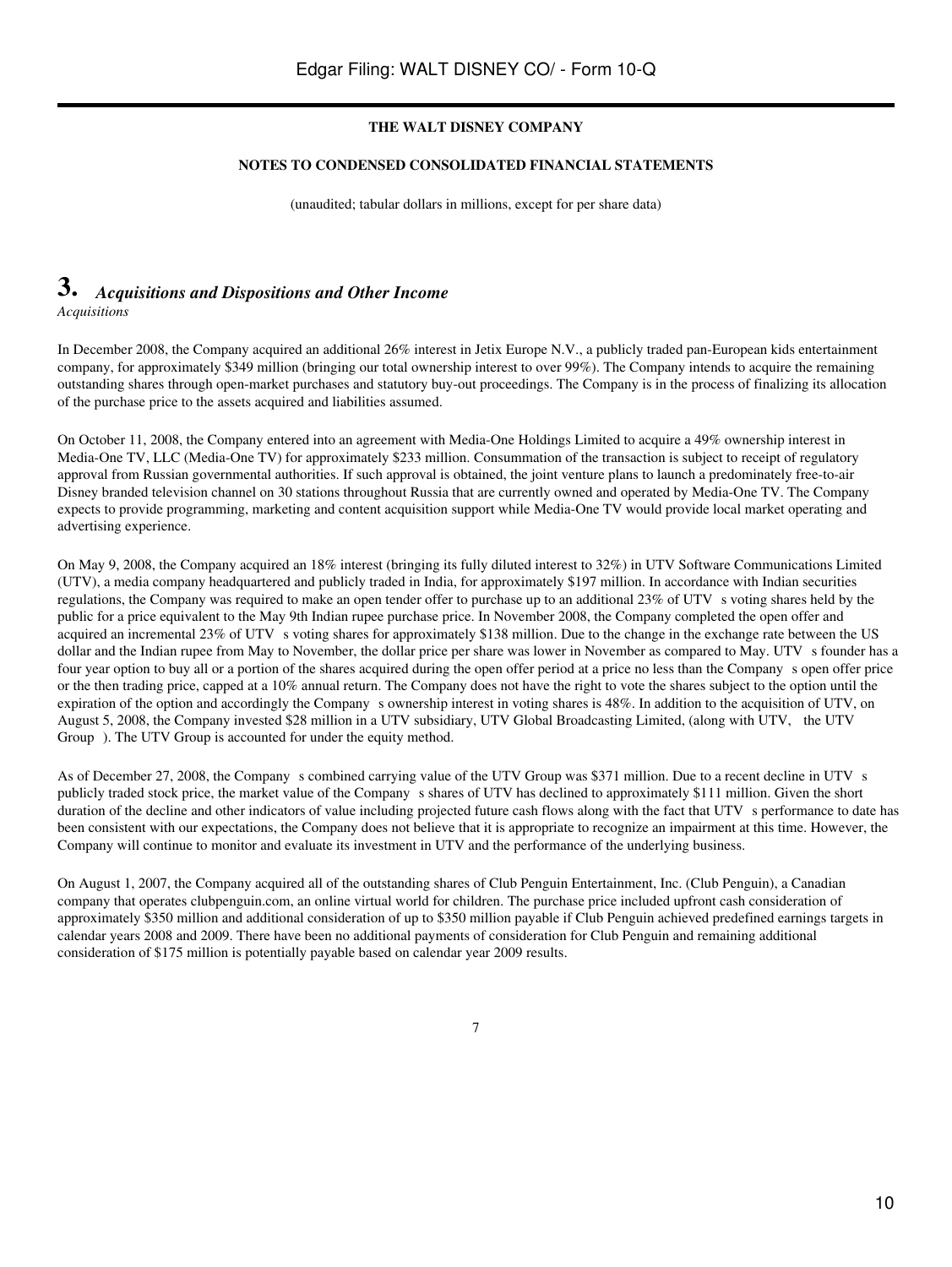## **NOTES TO CONDENSED CONSOLIDATED FINANCIAL STATEMENTS**

(unaudited; tabular dollars in millions, except for per share data)

#### *Dispositions*

On December 22, 2008, the Company sold our investment in two pay television services in Latin America, for approximately \$185 million, resulting in a pre-tax gain of \$114 million reported in Other income in the Condensed Consolidated Statements of Income.

# **4.** *Borrowings*

During the quarter ended December 27, 2008, the Company s borrowing activity was as follows:

|                                                |               | September 27, |                  |             | Other            | December 27. |
|------------------------------------------------|---------------|---------------|------------------|-------------|------------------|--------------|
|                                                |               | 2008          | <b>Additions</b> | Payments    | Activity         | 2008         |
| Commercial paper borrowings                    | $\mathbb{S}$  | 1,985         | \$<br>687        | \$          | \$               | \$<br>2,672  |
| U.S. medium-term notes                         |               | 7,005         | 1,000            | (125)       | (9)              | 7,871        |
| European medium-term notes                     |               | 318           |                  |             | 28               | 346          |
| Capital Cities/ABC debt                        |               | 178           |                  |             | $\left(1\right)$ | 177          |
| Film financing                                 |               | 248           | 95               | (47)        |                  | 303          |
| Other $(1)$                                    |               | 1,199         |                  | (2)         | 216              | 1,414        |
| Euro Disney borrowings <sup>(2)</sup>          |               | 2.457         |                  | (30)        | (101)            | 2,326        |
| Hong Kong Disneyland borrowings <sup>(3)</sup> |               | 1,249         |                  | (375)       | 20               | 894          |
| Total                                          | <sup>\$</sup> | 14,639        | \$<br>1,783      | \$<br>(579) | 160              | \$<br>16,003 |

(1) The other activity is primarily market value adjustments for debt with qualifying hedges.<br>
The other activity is primarily the impact of foreign currency translation as a result of the

(2) The other activity is primarily the impact of foreign currency translation as a result of the strengthening of the U.S. dollar against the Euro.<br>(3) During the quarter Hong Kong Dispeyland borrowed funds from the Comp During the quarter, Hong Kong Disneyland borrowed funds from the Company that were used to repay Hong Kong Disneyland s commercial term loan and revolving credit facility.

# **5.** *Euro Disney and Hong Kong Disneyland*

The Company has a 51% effective ownership interest in the operations of Euro Disney and a 43% ownership interest in the operations of Hong Kong Disneyland which are both consolidated in the Company s financial statements.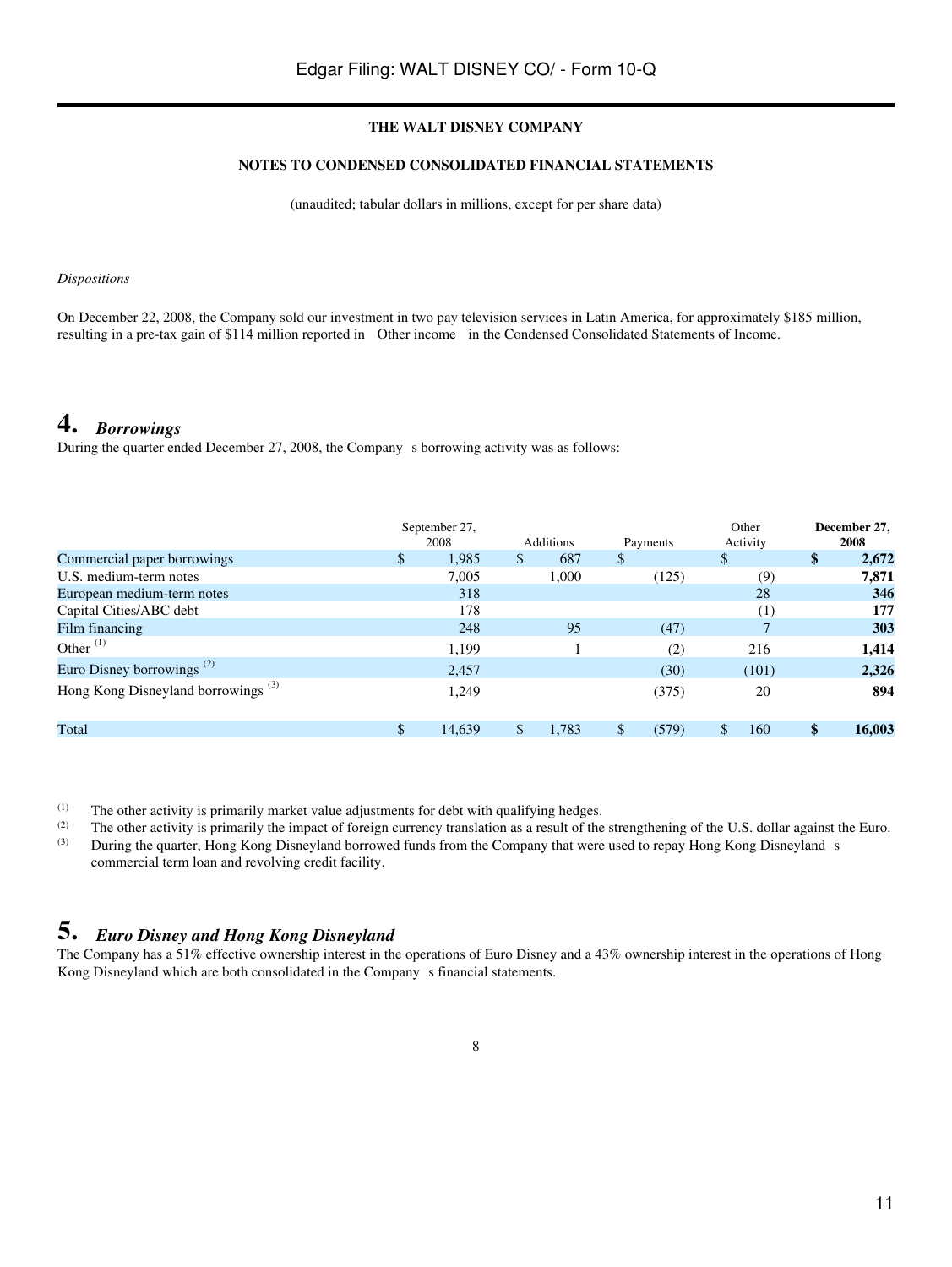#### **NOTES TO CONDENSED CONSOLIDATED FINANCIAL STATEMENTS**

(unaudited; tabular dollars in millions, except for per share data)

The following table presents a condensed consolidating balance sheet for the Company as of December 27, 2008, reflecting the impact of consolidating the balance sheets of Euro Disney and Hong Kong Disneyland.

|                                                       |             | <b>Before Euro</b> |      |                |             |
|-------------------------------------------------------|-------------|--------------------|------|----------------|-------------|
|                                                       |             | Disney and         |      | Euro Disney,   |             |
|                                                       |             | Hong Kong          |      | Hong Kong      |             |
|                                                       |             | Disneyland         |      | Disneyland and |             |
|                                                       |             | Consolidation      |      | Adjustments    | Total       |
| Cash and cash equivalents                             | \$          | 3,282              | $\$$ | 513            | \$<br>3,795 |
| Other current assets                                  |             | 9,393              |      | 284            | 9,677       |
| Total current assets                                  |             | 12,675             |      | 797            | 13,472      |
| Investments                                           |             | 2,684              |      | (1,010)        | 1,674       |
| <b>Fixed assets</b>                                   |             | 12,771             |      | 4,534          | 17,305      |
| Other assets                                          |             | 32,399             |      | 51             | 32,450      |
| <b>Total</b> assets                                   | $\sqrt{\ }$ | 60,529             | $\$$ | 4,372          | \$64,901    |
| Current portion of borrowings                         | \$          | 3,649              | \$   | 122            | \$<br>3,771 |
| Other current liabilities                             |             | 8,331              |      | 502            | 8,833       |
| Total current liabilities                             |             | 11,980             |      | 624            | 12,604      |
| <b>Borrowings</b>                                     |             | 9,134              |      | 3,098          | 12,232      |
| Deferred income taxes and other long-term liabilities |             | 5,977              |      | 173            | 6,150       |
| Minority interest                                     |             | 783                |      | 477            | 1,260       |
| Shareholders equity                                   |             | 32,655             |      |                | 32,655      |
| Total liabilities and shareholders equity             | \$          | 60,529             | \$   | 4,372          | \$64,901    |

The following table presents a condensed consolidating income statement of the Company for the quarter ended December 27, 2008, reflecting the impact of consolidating the income statements of Euro Disney and Hong Kong Disneyland.

|                                   |    | Before Euro                                            |    |                |       |         |  |  |
|-----------------------------------|----|--------------------------------------------------------|----|----------------|-------|---------|--|--|
|                                   |    | Disney and<br>Hong Kong<br>Disneyland<br>Consolidation |    | Euro Disney,   |       |         |  |  |
|                                   |    |                                                        |    | Hong Kong      |       |         |  |  |
|                                   |    |                                                        |    | Disneyland and |       |         |  |  |
|                                   |    |                                                        |    | Adjustments    | Total |         |  |  |
| Revenues                          | \$ | 9,068                                                  | \$ | 531            | S     | 9,599   |  |  |
| Cost and expenses                 |    | (7,888)                                                |    | (494)          |       | (8,382) |  |  |
| Other income                      |    | 114                                                    |    |                |       | 114     |  |  |
| Net interest expense              |    | (98)                                                   |    | (41)           |       | (139)   |  |  |
| Equity in the income of investees |    | 149                                                    |    | (2)            |       | 147     |  |  |
|                                   |    |                                                        |    |                |       |         |  |  |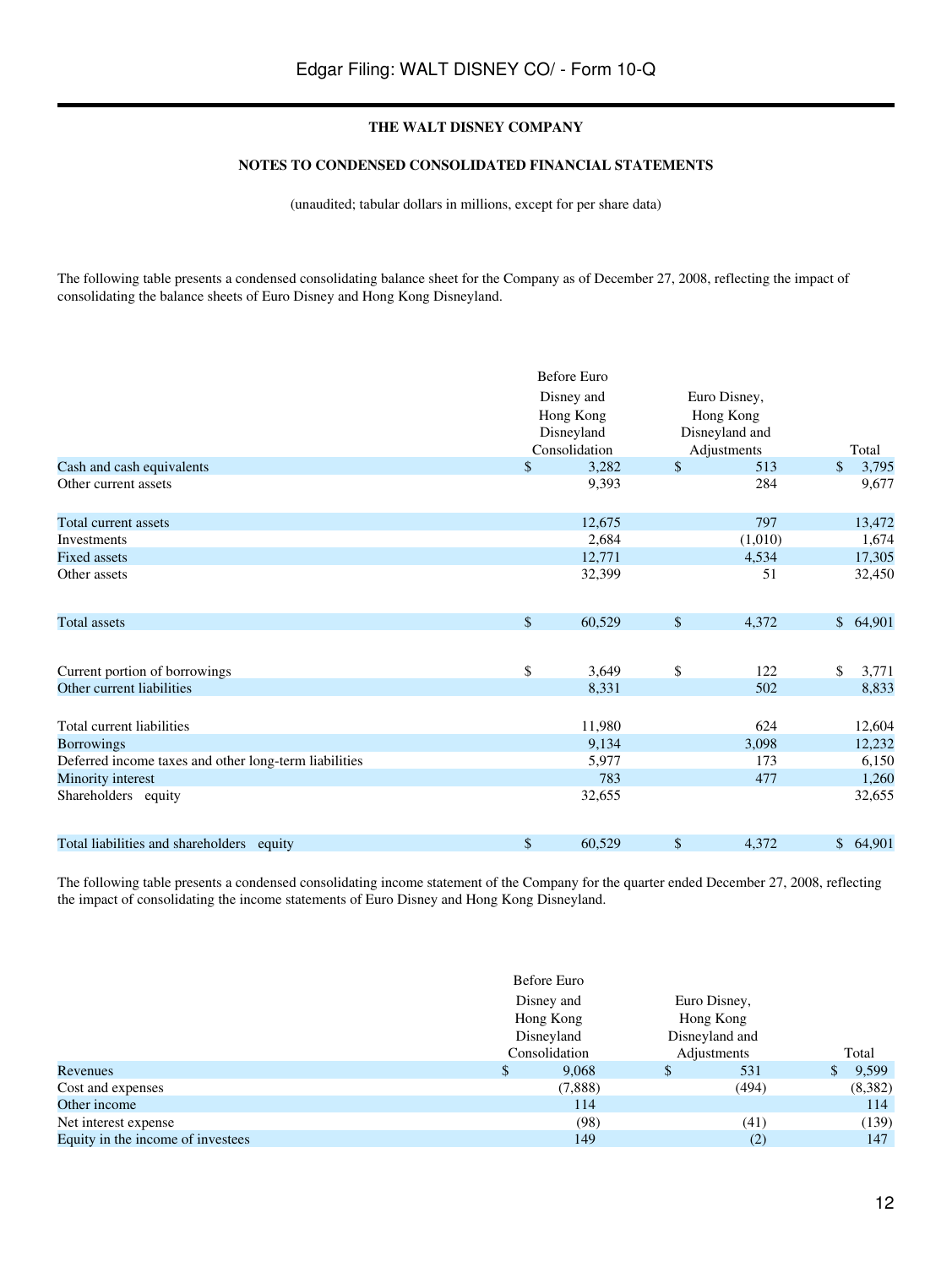| Income before income taxes and minority interests | 1.345 | (6) | 1,339 |
|---------------------------------------------------|-------|-----|-------|
| Income taxes                                      | (488) |     | (488) |
| Minority interests                                | 12)   |     | (6)   |
| Net income                                        | 845   |     | 845   |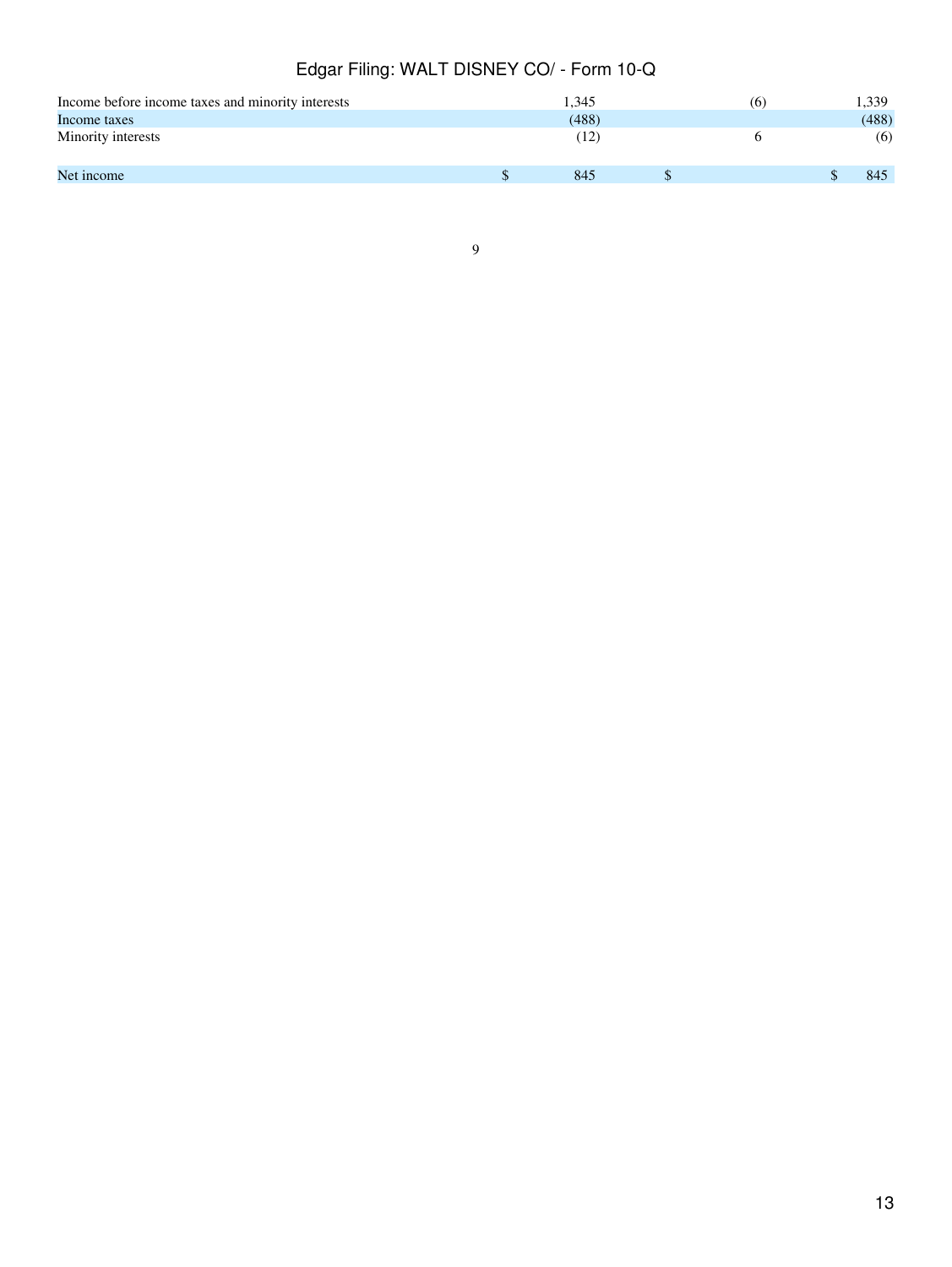#### **NOTES TO CONDENSED CONSOLIDATED FINANCIAL STATEMENTS**

(unaudited; tabular dollars in millions, except for per share data)

The following table presents a condensed consolidating cash flow statement of the Company for the quarter ended December 27, 2008, reflecting the impact of consolidating the cash flow statements of Euro Disney and Hong Kong Disneyland.

|                                                    | Before Euro   |                |             |
|----------------------------------------------------|---------------|----------------|-------------|
|                                                    | Disney and    | Euro Disney,   |             |
|                                                    | Hong Kong     | Hong Kong      |             |
|                                                    | Disneyland    | Disneyland and |             |
|                                                    | Consolidation | Adjustments    | Total       |
| Cash provided (used) by operations                 | \$<br>365     | \$<br>(103)    | \$<br>262   |
| Investments in parks, resorts and other property   | (278)         | (13)           | (291)       |
| Other investing activities                         | (628)         | 341            | (287)       |
| Cash provided (used) by financing activities       | 1,515         | (405)          | 1,110       |
| Increase / (decrease) in cash and cash equivalents | 974           | (180)          | 794         |
| Cash and cash equivalents, beginning of period     | 2,308         | 693            | 3,001       |
| Cash and cash equivalents, end of period           | \$<br>3.282   | \$<br>513      | \$<br>3.795 |

# **6.** *Pension and Other Benefit Programs*

The components of net periodic benefit cost are as follows:

|                                      |                      | <b>Pension Plans</b><br><b>Ouarter Ended</b> |                        | <b>Postretirement Medical Plans</b><br><b>Ouarter Ended</b> |  |  |
|--------------------------------------|----------------------|----------------------------------------------|------------------------|-------------------------------------------------------------|--|--|
|                                      | December 27,<br>2008 | December 29.<br>2007                         | December 27,<br>2008   | December 29.<br>2007                                        |  |  |
| Service cost                         | \$42                 | 45<br>\$                                     | \$<br>$\boldsymbol{4}$ | \$                                                          |  |  |
| Interest cost                        | 90                   | 81                                           | 18                     | 16                                                          |  |  |
| Expected return on plan assets       | (93)                 | (89)                                         | (6)                    | (6)                                                         |  |  |
| Recognized net actuarial (gain) loss |                      | 9                                            | (3)                    |                                                             |  |  |
| Net periodic benefit cost            | \$40                 | 46                                           | \$<br>13               | S<br>15                                                     |  |  |

During the quarter ended December 27, 2008, the Company did not make any material contributions to its pension and post-retirement medical plans. The Company expects pension and post-retirement medical plan contributions in fiscal 2009 to range from \$200 million to \$300 million. However, final funding requirements for fiscal 2009 will be determined based on our funding actuarial valuation as of January 1, 2009 which will be completed later in the fiscal year. The Company may also make discretionary contributions above the minimum requirements.

The Company adopted the measurement provisions of SFAS 158, *Employers Accounting for Defined Benefit Pension and Other Postretirement Plans,* an amendment of FAS Statements No. 87, 88, 106, and 132(R) (SFAS 158). See Note 12 for the impact of adopting SFAS 158.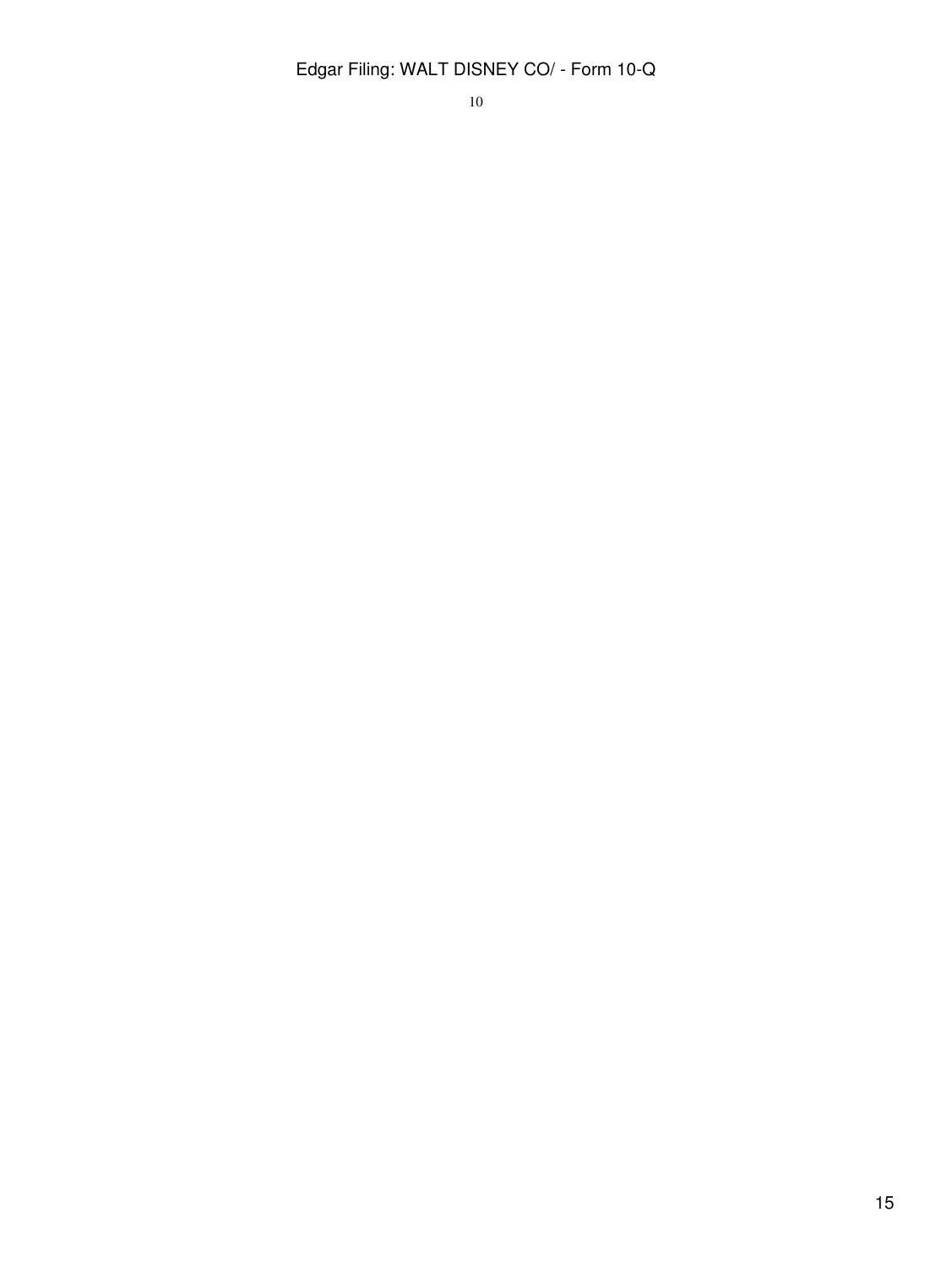## **NOTES TO CONDENSED CONSOLIDATED FINANCIAL STATEMENTS**

(unaudited; tabular dollars in millions, except for per share data)

# **7.** *Earnings Per Share*

Diluted earnings per share amounts are based upon the weighted average number of common and common equivalent shares outstanding during the period and are calculated using the treasury stock method for equity-based compensation awards and assuming conversion of the Companys convertible senior notes through the redemption date which occurred in the third quarter of fiscal 2008. Options excluded from the diluted earnings per share calculation as they were anti-dilutive were 138 million and 46 million shares for the quarters ended December 27, 2008 and December 29, 2007, respectively. A reconciliation of net income and weighted average number of common and common equivalent shares outstanding for calculating diluted earnings per share is as follows:

|                                                                                      | <b>Ouarter Ended</b> |                       |  |
|--------------------------------------------------------------------------------------|----------------------|-----------------------|--|
|                                                                                      | December 27,         | December 29.          |  |
|                                                                                      | 2008                 | 2007                  |  |
| Net income                                                                           | 845<br>S.            | $\mathbb{S}$<br>1,250 |  |
| Interest expense on convertible senior notes (net of tax)                            |                      | 5.                    |  |
|                                                                                      |                      |                       |  |
|                                                                                      | 845<br>S.            | \$.<br>1.255          |  |
| Shares (in millions):                                                                |                      |                       |  |
| Weighted average number of common shares outstanding (basic)                         | 1,852                | 1,904                 |  |
| Weighted average dilutive impact of equity-based compensation awards                 | 20                   | 40                    |  |
| Weighted average assumed conversion of convertible senior notes                      |                      | 45                    |  |
| Weighted average number of common and common equivalent shares outstanding (diluted) | 1,872                | 1,989                 |  |

# **8.** *Shareholders Equity*

The Company declared a \$648 million dividend (\$0.35 per share) on December 3, 2008, related to fiscal 2008, which was paid on January 20, 2009, to shareholders of record on December 15, 2008. The Company paid a \$664 million dividend (\$0.35 per share) during the second quarter of fiscal 2008 related to fiscal 2007.

During the quarter ended December 27, 2008, the Company repurchased 3 million shares for approximately \$104 million. As of December 27, 2008, the Company had remaining authorization in place to repurchase approximately 180 million additional shares. The repurchase program does not have an expiration date.

The Company also has 1.0 billion shares of Internet Group Stock at \$.01 par value authorized. No shares are issued or outstanding.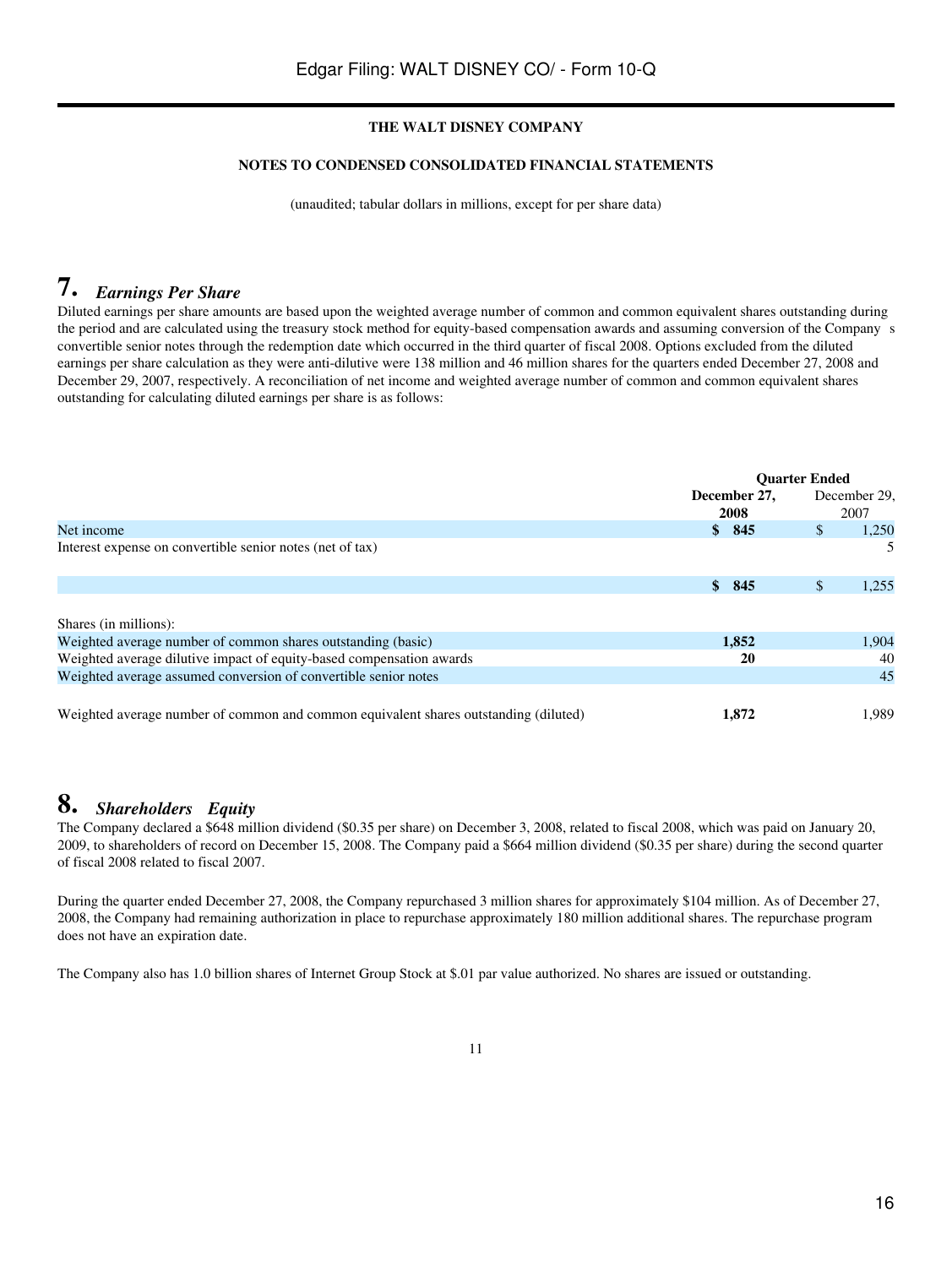#### **NOTES TO CONDENSED CONSOLIDATED FINANCIAL STATEMENTS**

(unaudited; tabular dollars in millions, except for per share data)

# **9.** *Comprehensive Income*

Comprehensive income (loss), net of tax, is as follows:

|                                                     | <b>Ouarter Ended</b> |     |               |
|-----------------------------------------------------|----------------------|-----|---------------|
|                                                     | December 27,         |     | December 29.  |
|                                                     | 2008                 |     | 2007          |
| Net income                                          | \$845                | \$. | 1.250         |
| Market value adjustments for investments and hedges | 91                   |     |               |
| Pension and postretirement medical adjustments      | $\left(1\right)$     |     |               |
| Foreign currency translation and other              | (32)                 |     | $\mathcal{L}$ |
| Comprehensive income                                | \$903                |     | 1.268         |

Accumulated other comprehensive income (loss), net of tax, is as follows:

|                                                                        | December 27, |       | September 27, |       |
|------------------------------------------------------------------------|--------------|-------|---------------|-------|
|                                                                        | 2008         |       |               | 2008  |
| Market value adjustments for investments and hedges                    |              | 169   |               | 78    |
| Foreign currency translation and other                                 |              | 105   |               | 137   |
| Unrecognized pension and postretirement medical expense <sup>(1)</sup> |              | (197) |               | (296) |
|                                                                        |              |       |               |       |
| Accumulated other comprehensive income (loss)                          |              |       |               | (81)  |

(1) Pursuant to the adoption of the measurement provisions of SFAS 158, the Company recorded a \$100 million benefit to the opening balance of accumulated other comprehensive income (loss). See footnote 12 for further details on the impact of the adoption of SFAS 158.

# **10.** *Equity-Based Compensation*

The impact of stock options and restricted stock units (RSUs) on net income is as follows:

|                                         |                  | <b>Quarter Ended</b> |              |  |
|-----------------------------------------|------------------|----------------------|--------------|--|
|                                         | December 27,     |                      | December 29, |  |
|                                         | 2008             |                      | 2007         |  |
| Stock option compensation expense       | $\frac{1}{2}$ 62 |                      | 60           |  |
| RSU compensation expense                | 52               |                      | 43           |  |
| Total equity-based compensation expense | \$114            |                      | 103          |  |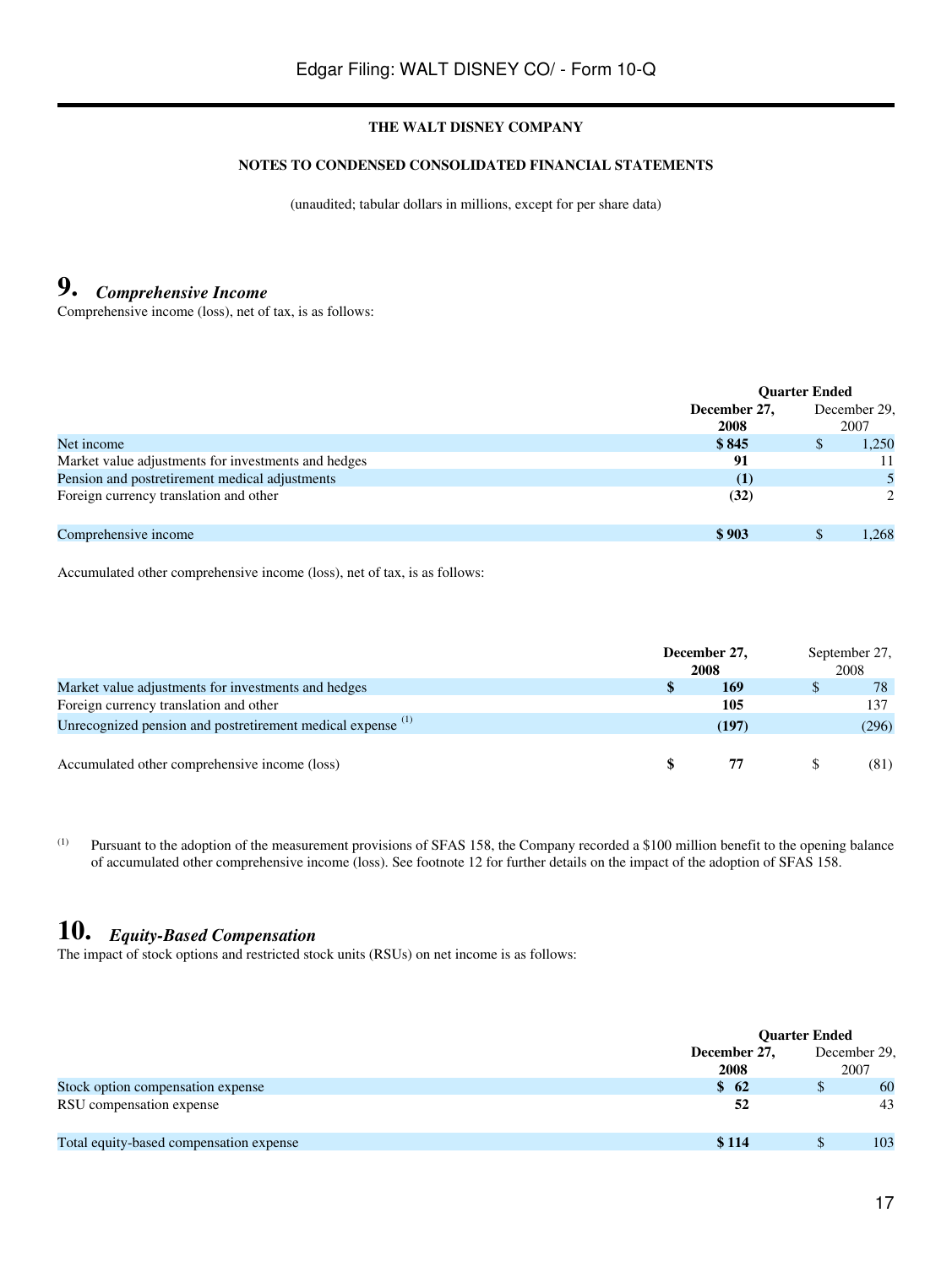Unrecognized compensation cost related to unvested stock options and RSUs totaled approximately \$379 million and \$407 million, respectively, as of December 27, 2008.

In January 2009, the Company made stock compensation grants, which included its regular annual grant, consisting of 14 million stock options and 15 million RSUs, of which 3 million RSUs included market and/or performance conditions.

The weighted average grant date fair values of options issued during the quarters ended December 27, 2008, and December 29, 2007, were \$7.80 and \$9.96, respectively.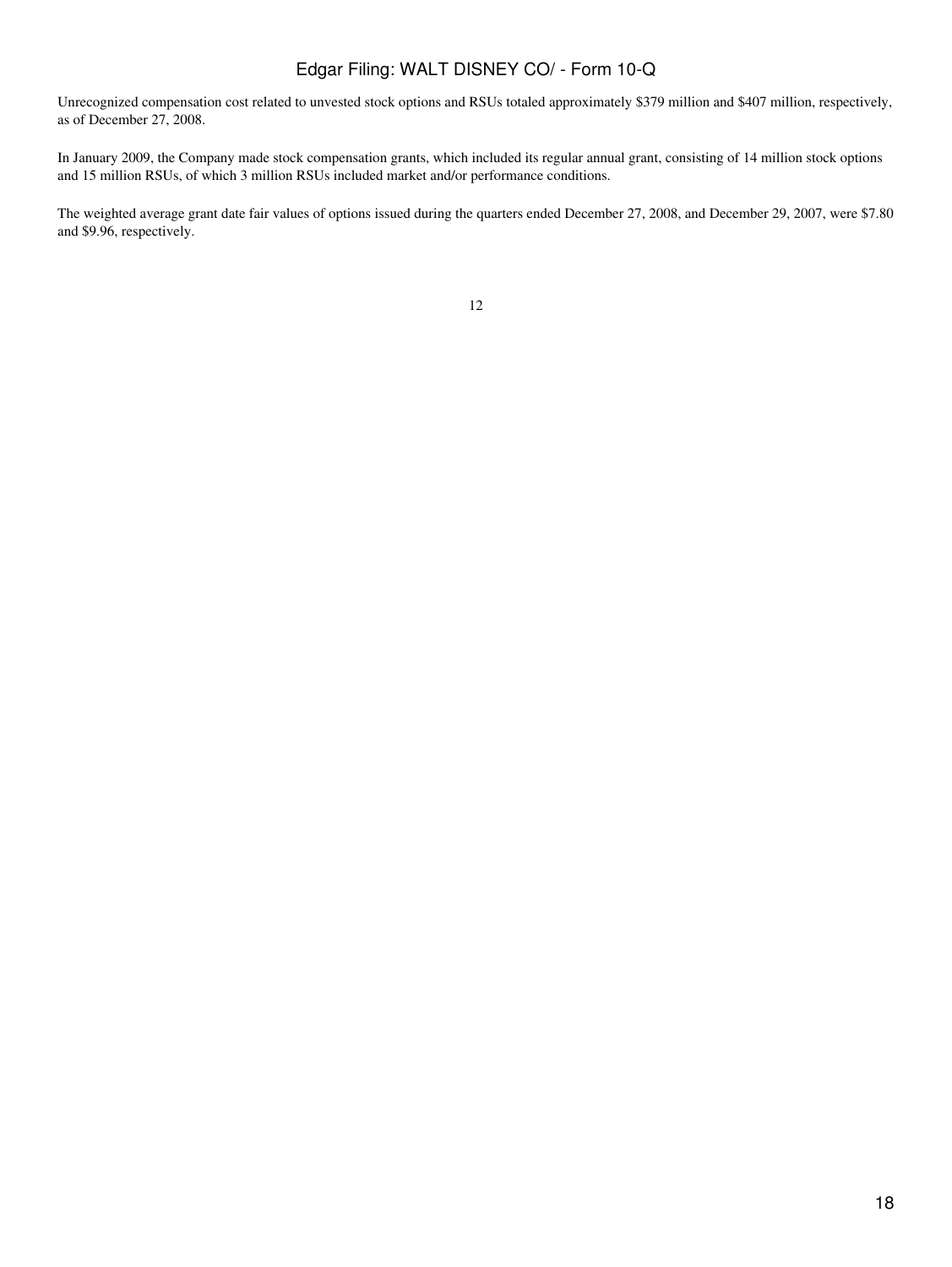#### **NOTES TO CONDENSED CONSOLIDATED FINANCIAL STATEMENTS**

(unaudited; tabular dollars in millions, except for per share data)

# **11.** *Commitments and Contingencies*

The Company has exposure to various legal and other contingencies arising from the conduct of its businesses.

*Legal Matters*

*Milne and Disney Enterprises, Inc. v. Stephen Slesinger, Inc.* On November 5, 2002, Clare Milne, the granddaughter of A. A. Milne, author of the Winnie the Pooh books, and the Company s subsidiary Disney Enterprises, Inc. (DEI) filed a complaint against Stephen Slesinger, Inc. (SSI) in the United States District Court for the Central District of California. On November 4, 2002, Ms. Milne served notices to SSI and DEI terminating A. A. Milne s prior grant of rights to Winnie the Pooh, effective November 5, 2004, and granted all of those rights to DEI. In their lawsuit, Ms. Milne and DEI sought a declaratory judgment, under United States copyright law, that Ms. Milne s termination notices were valid; that SSI s rights to Winnie the Pooh in the United States terminated effective November 5, 2004; that upon termination of SSI s rights in the United States, the 1983 licensing agreement that is the subject of the *Stephen Slesinger, Inc. v. The Walt Disney Company* lawsuit (the state court action) terminated by operation of law; and that, as of November 5, 2004, SSI was entitled to no further royalties for uses of Winnie the Pooh. SSI filed (a) an answer denying the material allegations of the complaint and (b) counterclaims seeking a declaration that (i) Ms. Milne s grant of rights to DEI is void and unenforceable and (ii) DEI remains obligated to pay SSI royalties under the 1983 licensing agreement. The District Court ruled that Milne s termination notices were invalid. The Court of Appeals for the Ninth Circuit affirmed, and on June 26, 2006, the United States Supreme Court denied Milne s petition for a writ of certiorari. On August 1, 2003, SSI filed an amended answer and counterclaims and a third-party complaint against Harriet Hunt (heir to E. H. Shepard, illustrator of the original Winnie the Pooh stories), who had served a notice of termination and a grant of rights similar to Ms. Milne s, and asserted counterclaims against the Company allegedly arising from the Milne and Hunt terminations and the grant of rights to DEI for (a) unlawful and unfair business practices; and (b) breach of the 1983 licensing agreement.

On October 19, 2006, the parties stipulated to SSI s filing its Fourth Amended Answer and Counterclaims (Fourth Amended Answer) seeking (a) to invalidate the Hunt termination notice, (b) to terminate the Companys rights vis-à-vis SSI, and (c) damages in excess of two billion dollars, among other relief. That stipulation also provided that Hunt and the Company need not respond to the Fourth Amended Answer until the conclusion of two events: the state court appeal in *Stephen Slesinger, Inc. v. The Walt Disney Company*, and the trial in the District Court on the validity of the Hunt termination notice. SSI then sought to withdraw both the Fourth Amended Answer and its stipulation, but on November 3, 2006, the District Court denied that request. SSI s motion for summary judgment on the validity of Hunt s 2002 attempt to recapture E. H. Shepard s rights was granted on February 15, 2007, and thereafter, on March 27, 2007, the District Court dismissed as moot all claims against Hunt and three of SSI s counterclaims against the Company related to the Company s agreements with Milne and Hunt concerning the termination and disposition of their rights. On January 3, 2008, the California Supreme Court denied SSI s petition for review in the state court action, whereupon on April 21, 2008, the Company moved for summary judgment on all of SSI s claims in the District Court action. On June 3, 2008, the District Court ordered further briefing on the issue of whether SSI s misconduct in the state court action warrants dismissal of all of its claims in the District Court, and then on July 29, 2008, the District Court referred the summary judgment motion to a Special Master who will issue findings and recommendations on the preclusion and termination issues raised by the motion.

Relatedly, on December 4, 2006, August 22, 2007, and February 8, April 18, August 27, 2008, and October 31, 2008, SSI initiated proceedings in the United States Patent and Trademark Office (PTO) seeking cancellation of certain Winnie the Pooh trademark registrations and opposing applications for other Winnie the Pooh trademarks. The PTO has suspended all the proceedings on the grounds that the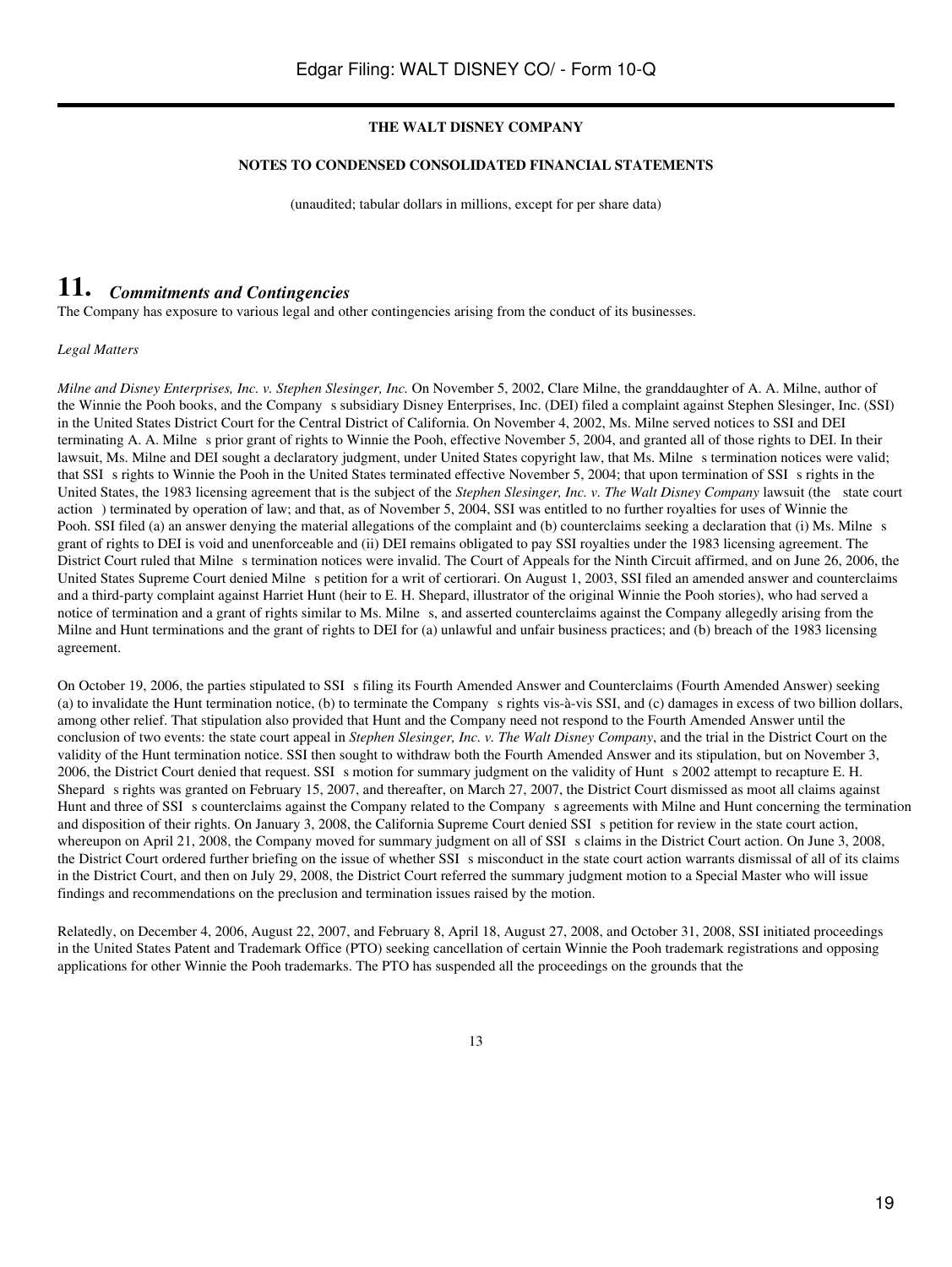#### **NOTES TO CONDENSED CONSOLIDATED FINANCIAL STATEMENTS**

(unaudited; tabular dollars in millions, except for per share data)

relief sought is effectively duplicative of that sought in the Fourth Amended Answer. Also, on April 18 and October 16, 2008, SSI initiated actions before the Canadian Intellectual Property Office (CIPO) opposing applications for certain Winnie the Pooh trademarks. On September 4, 2008, the Company filed an answer to the April 18 action before the CIPO, denying SSI s claims.

The Company, together with, in some instances, certain of its directors and officers, is a defendant or co-defendant in various other legal actions involving copyright, breach of contract and various other claims incident to the conduct of its businesses. Management does not expect the Company to suffer any material liability by reason of such actions.

#### *Contractual Guarantees*

The Company has guaranteed certain bond issuances by the Anaheim Public Authority that were used by the City of Anaheim to finance construction of infrastructure and a public parking facility adjacent to the Disneyland Resort. Revenues from sales, occupancy and property taxes from the Disneyland Resort and non-Disney hotels are used by the City of Anaheim to repay the bonds. In the event of a debt service shortfall, the Company is responsible for satisfying the shortfall. As of December 27, 2008, the remaining debt service obligation guaranteed by the Company was \$380 million, of which \$100 million was principal. To the extent that subsequent tax revenues exceed the debt service payments, the Company would be reimbursed for any shortfalls it funded. To date, tax revenues have exceeded the debt service payments for the Anaheim bonds.

ESPN STAR Sports, a joint-venture in which ESPN owns a 50% equity interest, has an agreement for global programming rights to International Cricket Council events from 2007 through 2015. Under the terms of the agreement, ESPN and the other joint-venture partner have jointly guaranteed the programming rights obligation of \$1.0 billion over the remaining term of the agreement.

## *Accounts Receivable Risk*

In light of the recent turmoil in the domestic and global economy, our estimates and judgments with respect to the collectibility of our receivables have become subject to greater uncertainty than in more stable periods.

## **12.** *New Accounting Pronouncements EITF 07-1*

In December 2007, the FASB issued Emerging Issues Task Force Issue No. 07-1, *Accounting for Collaborative Arrangements* (EITF 07-1). EITF 07-1 defines collaborative arrangements and establishes accounting and reporting requirements for transactions between participants in the arrangement and third parties. A collaborative arrangement is a contractual arrangement that involves a joint operating activity, for example an agreement to co-produce and distribute a motion picture with another studio. EITF 07-1 is effective for the Companys 2010 fiscal year. The Company is currently assessing the potential effect of EITF 07-1 on its financial statements.

## *SFAS 141R*

In December 2007, the FASB issued Statement of Financial Accounting Standards No. 141R, *Business Combinations* (SFAS 141R). SFAS 141R establishes principles and requirements for determining how an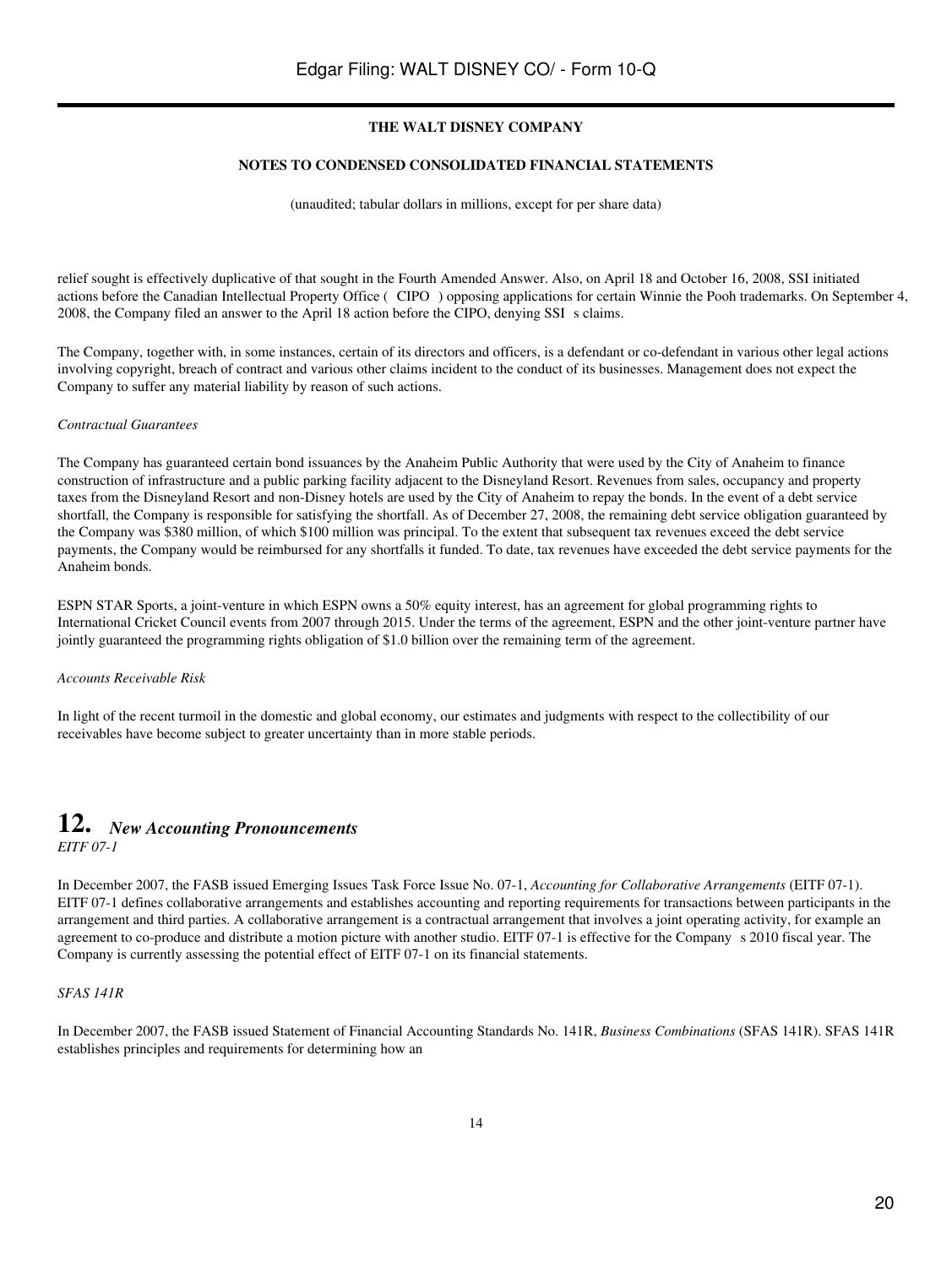#### **NOTES TO CONDENSED CONSOLIDATED FINANCIAL STATEMENTS**

(unaudited; tabular dollars in millions, except for per share data)

enterprise recognizes and measures the fair value of certain assets and liabilities acquired in a business combination, including noncontrolling interests, contingent consideration, and certain acquired contingencies. SFAS 141R also requires acquisition-related transaction expenses and restructuring costs be expensed as incurred rather than capitalized as a component of the business combination. SFAS 141R will be applicable prospectively to business combinations beginning in the Company s 2010 fiscal year.

#### *SFAS 160*

In December 2007, the FASB issued Statement of Financial Accounting Standards No. 160, *Noncontrolling Interests in Consolidated Financial Statements - An Amendment of ARB No. 51* (SFAS 160). SFAS 160 establishes accounting and reporting standards for the noncontrolling interest in a subsidiary. SFAS 160 also requires that upon the deconsolidation of a subsidiary, a retained noncontrolling interest be initially measured at its fair value. SFAS 160 is effective for the Company s 2010 fiscal year. Upon adoption of SFAS 160, the Company will be required to report its noncontrolling interests as a separate component of shareholders equity. The Company will also be required to present net income allocable to the noncontrolling interests and net income attributable to the shareholders of the Company separately in its consolidated statements of income. Currently, noncontrolling interests (minority interests) are reported between liabilities and shareholders equity in the Companys statement of financial position and the related income attributable to minority interests is reflected as an expense in arriving at net income. SFAS 160 requires retroactive adoption of the presentation and disclosure requirements for existing minority interests. All other requirements of SFAS 160 are to be applied prospectively.

#### *SFAS 159*

In February 2007, the FASB issued Statement of Financial Accounting Standards No. 159, *The Fair Value Option for Financial Assets and Financial Liabilities including an amendment of FASB Statement No. 115* (SFAS 159). SFAS 159 gives the Company the irrevocable option to carry most financial assets and liabilities at fair value, with changes in fair value recognized in earnings. The Company adopted SFAS 159 at the beginning of fiscal year 2009. The Company did not elect to account for any of its financial assets and liabilities using the fair value option and accordingly, the adoption did not have a material impact on the Company s financial statements.

#### *SFAS 158*

In September 2006, the FASB issued Statement of Financial Accounting Standards No. 158, *Employers Accounting for Defined Benefit Pension and Other Postretirement Plans,* an amendment of FASB Statements No. 87, 88, 106, and 132(R) (SFAS 158). This statement requires recognition of the overfunded or underfunded status of defined benefit pension and other postretirement plans as an asset or liability in the statement of financial position and changes in that funded status to be recognized in comprehensive income in the year in which the changes occur. SFAS 158 also requires measurement of the funded status of a plan as of the end of the fiscal year. The Company adopted the recognition provisions of SFAS 158 in fiscal year 2007 which resulted in a \$261 million charge to accumulated other comprehensive income. The Company adopted the measurement date provisions by remeasuring plan assets and benefit obligations at the beginning of fiscal 2009. Adoption of the measurement date provisions resulted in a reduction of \$35 million to retained earnings and a \$100 million benefit to accumulated other comprehensive income (loss).

Key assumptions used for the measurements at the beginning of fiscal 2009 were 7.80% for the discount rate, 7.50% for the rate of return on plan assets, and 5.00% for salary increases. Based on this measurement of plan assets and benefit obligations, pension and postretirement medical costs will decrease to approximately \$214 million in fiscal 2009 compared to \$255 million for fiscal 2008. The decrease in pension and postretirement medical expense was primarily due to an increase in the discount rate used to measure the present value of plan obligations.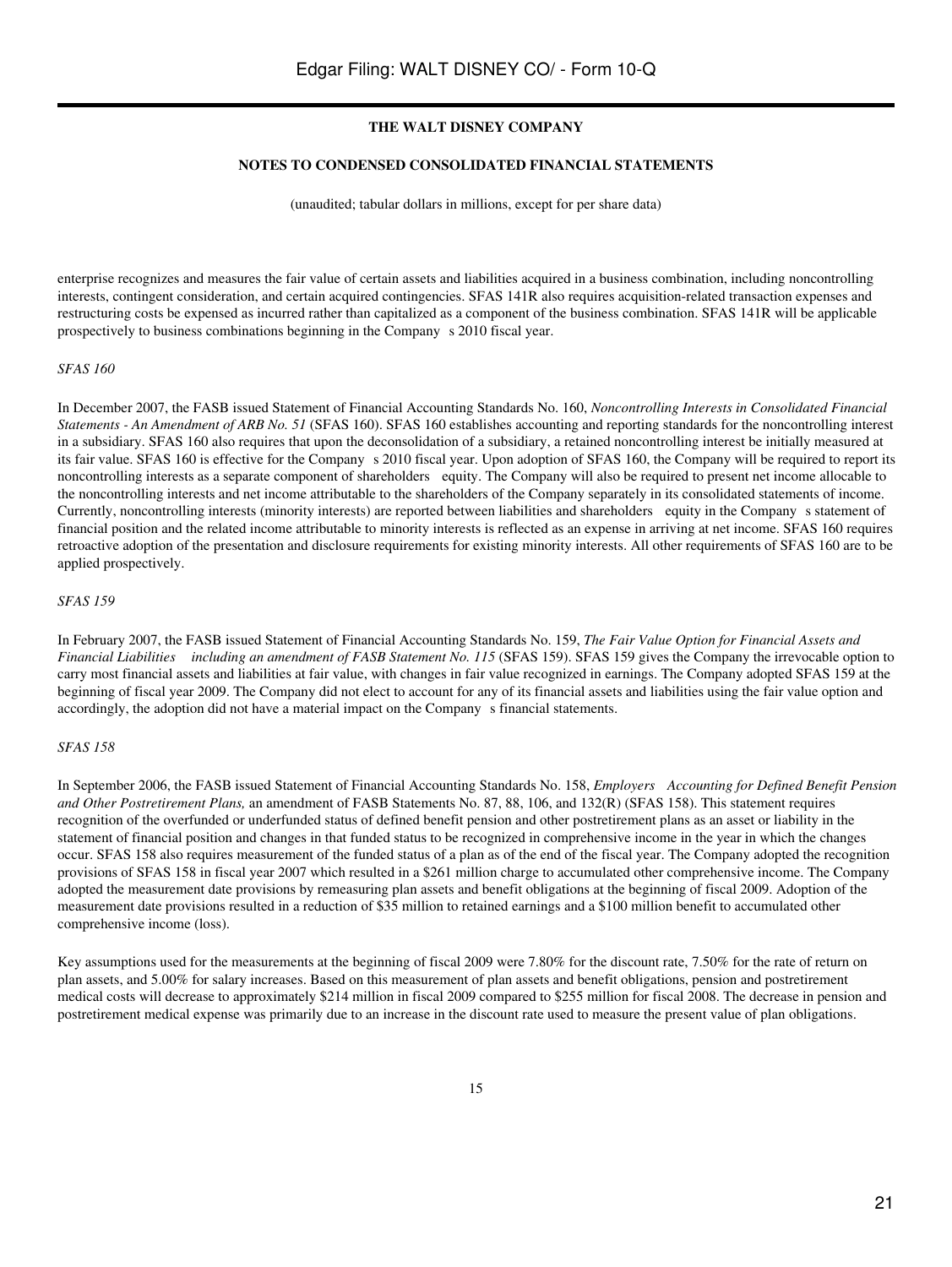#### **NOTES TO CONDENSED CONSOLIDATED FINANCIAL STATEMENTS**

(unaudited; tabular dollars in millions, except for per share data)

*FSP FAS 140-4 and FIN 46(R)-8*

In December 2008, the FASB issued FASB Staff Position No. FAS 140-4 and FIN 46(R)-8, *Disclosures by Public Entities (Enterprises) about Transfers of Financial Assets and Interests in Variable Interest Entities* (FSP 140-4). FSP 140-4 requires disclosure about transfers of financial assets.

Through December 4, 2008, the Company sold mortgage receivables arising from the sales of its vacation ownership units under a receivable purchase facility that expired on December 4, 2008 and was not renewed. The Company sold \$17 million and \$41 million of mortgage receivables during the three months ended December 27, 2008, and December 29, 2007, which resulted in immaterial gains.

The Company continues to service the sold receivables and has a residual interest in those receivables. As of December 27, 2008, the outstanding principal amount for sold mortgage receivables was \$476 million and the carrying value of the Companys residual interest, which is recorded in other long-term assets, was \$96 million.

The Company also provides a letter of credit in support of the outstanding balance of the sold mortgage receivables which the mortgage receivables acquirer may draw on in the event of losses under the facility. The Company s maximum exposure under this letter of credit is equal to approximately 17% of the outstanding principal balance. The Company maintains a reserve for estimated credit losses under the facility.

The Company repurchases defaulted mortgage receivables at their outstanding balance. The Company did not make material repurchases in the three months ended December 27, 2008 or December 29, 2007. The Company generally has been able to sell the repurchased vacation ownership units for amounts that exceed their carrying value.

# **13.** *Fair Value Measurements*

In September 2006, the FASB issued Statement of Financial Accounting Standards No. 157, *Fair Value Measurements* (SFAS 157). SFAS 157 provides a common definition of fair value and establishes a framework to make the measurement of fair value in generally accepted accounting principles more consistent and comparable. SFAS 157 also requires expanded disclosures to provide information about the extent to which fair value is used to measure assets and liabilities, the methods and assumptions used to measure fair value, and the effect of fair value measures on earnings.

In February 2008, the FASB issued FSP SFAS No. 157-2, *Effective Date of FASB Statement No. 157* (FSP 157-2), which delays the effective date for SFAS 157 for all nonrecurring fair value measurements of nonfinancial assets and nonfinancial liabilities until the Company s 2010 fiscal year.

The Company adopted SFAS 157 at the beginning of fiscal 2009 for fair value measurements of financial instruments and fair value measurements of non-financial assets and liabilities made on a recurring basis. Pursuant to the provisions of FASB Staff Position 157-2, the Company will not apply the provisions of SFAS 157 to non-financial assets and liabilities measured on a non-recurring basis until fiscal 2010. The Company does not expect the adoption of SFAS 157 for nonrecurring fair value measurements of nonfinancial assets and liabilities will have a material impact on its financial statements.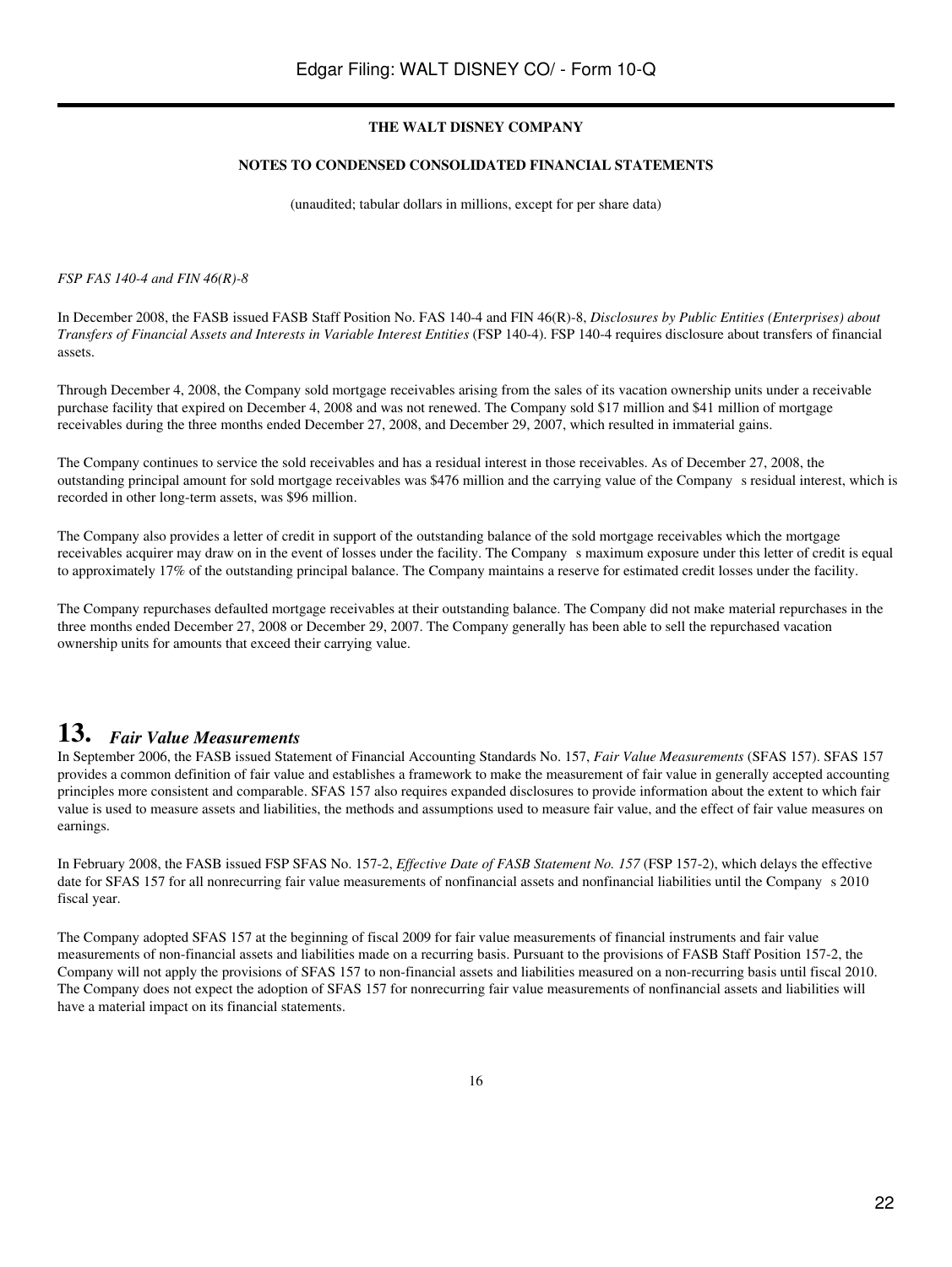#### **NOTES TO CONDENSED CONSOLIDATED FINANCIAL STATEMENTS**

(unaudited; tabular dollars in millions, except for per share data)

SFAS 157 defines fair value as the amount that would be received for selling an asset or paid to transfer a liability in an orderly transaction between market participants and requires that assets and liabilities carried at fair value are classified and disclosed in the following three categories:

Level 1 - Quoted prices for identical instruments in active markets

Level 2 Quoted prices for similar instruments in active markets; quoted prices for identical or similar instruments in markets that are not active; and model-derived valuations in which all significant inputs and significant value drivers are observable in active markets

Level 3 Valuations derived from valuation techniques in which one or more significant inputs or significant value drivers are unobservable

The Company s assets and liabilities measured at fair value on a recurring basis are summarized in the following table by the type of inputs applicable to the fair value measurements.

|                    |              | Fair Value Measurements at December 27, 2008 |             |              |  |  |  |  |
|--------------------|--------------|----------------------------------------------|-------------|--------------|--|--|--|--|
|                    |              | <b>Ouoted Prices</b>                         | Significant |              |  |  |  |  |
|                    | <b>Total</b> | in Active                                    | Other       | Significant  |  |  |  |  |
|                    | as of        | Markets for                                  | Observable  | Unobservable |  |  |  |  |
|                    | December 27, | <b>Identical Assets</b>                      | Inputs      | Inputs       |  |  |  |  |
| Description        | 2008         | (Level 1)                                    | (Level 2)   | (Level 3)    |  |  |  |  |
| Assets             |              |                                              |             |              |  |  |  |  |
| Investments        | \$<br>68     | \$<br>10                                     | \$<br>55    | \$<br>3      |  |  |  |  |
| <b>Derivatives</b> | 757          |                                              | 661         | 96           |  |  |  |  |
| Liabilities        |              |                                              |             |              |  |  |  |  |
| Derivatives        | (119)        |                                              | (119)       |              |  |  |  |  |
| Other              | (14)         |                                              |             | (14)         |  |  |  |  |
|                    |              |                                              |             |              |  |  |  |  |
| Total              | \$692        | \$<br>10                                     | 597<br>\$   | \$<br>85     |  |  |  |  |

The fair value of Level 1 investments are determined by using publicly quoted market prices in active markets. The fair value of Level 2 investments are primarily determined by reference to market prices based on recent trading activity and other relevant information including pricing for similar securities as determined by third-party pricing services.

The fair values of Level 2 derivatives, which consist of interest rate and foreign currency hedges, are primarily determined based on the present value of future cash flows using internal models and third-party pricing services with observable inputs, including interest rates, yield curves and foreign currency exchange rates. Counterparty credit risk, which is mitigated by the existence of master netting agreements and collateral posting arrangements with certain counterparties, did not have a material impact on derivative fair value estimates. Level 3 derivatives consist of our residual interests in securitized vacation ownership mortgage receivables and are determined using a discounted cash flow model that considers estimated interest rates, discount rates, prepayment, and defaults. There were no material changes in Level 3 derivatives from September 28, 2008 to December 27, 2008.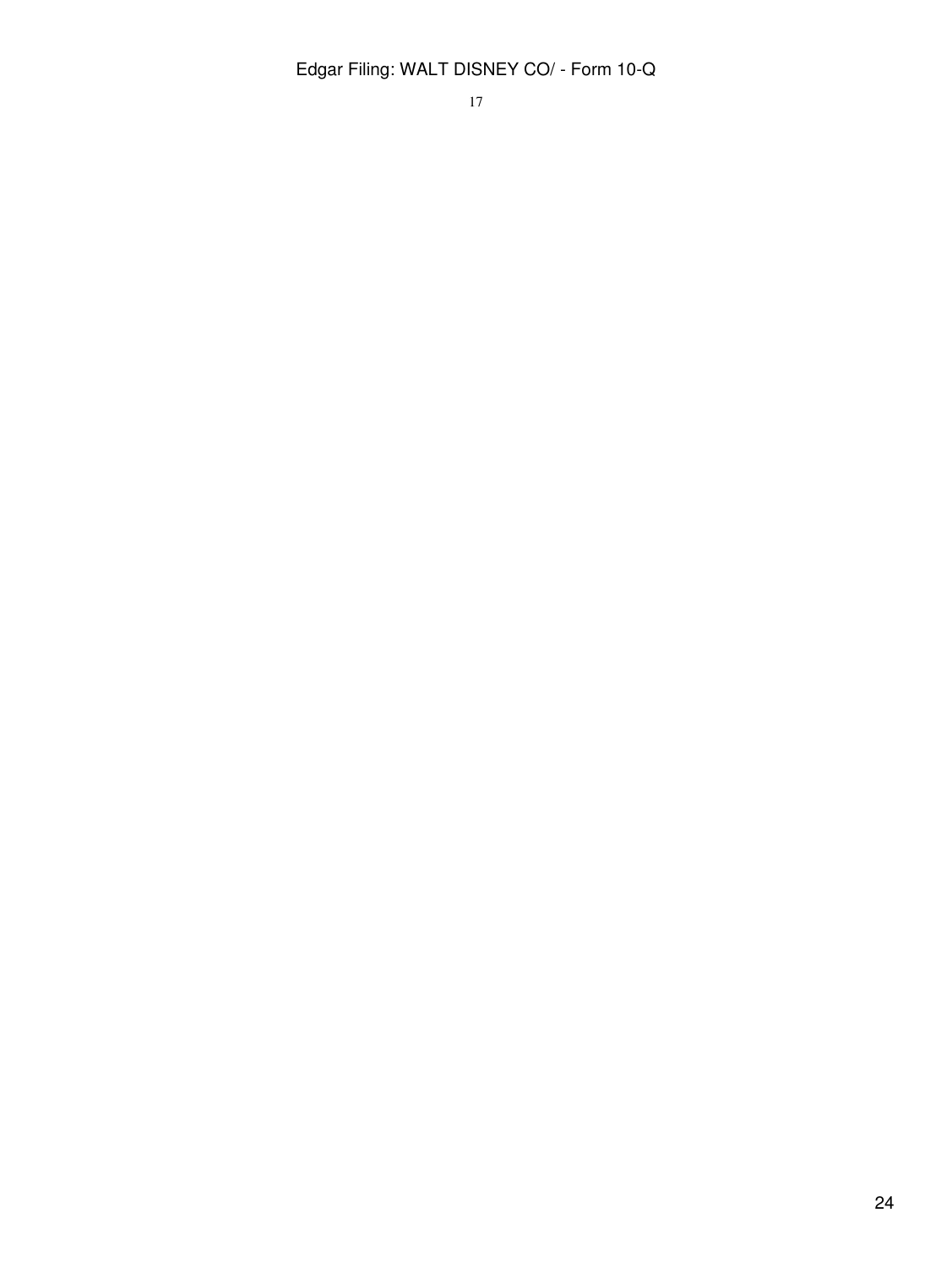## **FINANCIAL CONDITION AND RESULTS OF OPERATIONS**

#### Item 2: Management s Discussion and Analysis of Financial Condition and Results of Operations

## **ORGANIZATION OF INFORMATION**

Management s Discussion and Analysis provides a narrative of the Company s financial performance and condition that should be read in conjunction with the accompanying financial statements. It includes the following sections:

Overview

Seasonality

Business Segment Results

Other Financial Information

Financial Condition

Commitments and Contingencies

Other Matters

Market Risk

## **OVERVIEW**

Our summary consolidated results are presented below:

|                                                   | <b>Ouarter Ended</b> |               |              |
|---------------------------------------------------|----------------------|---------------|--------------|
|                                                   | December 27,         |               | December 29, |
| (in millions, except per share data)              | 2008                 |               | 2007         |
| Revenues                                          | \$9,599              | $\mathbb{S}$  | 10,452       |
| Costs and expenses                                | (8,382)              |               | (8, 419)     |
| Other income                                      | 114                  |               |              |
| Net interest expense                              | (139)                |               | (123)        |
| Equity in the income of investees                 | 147                  |               | 123          |
|                                                   |                      |               |              |
| Income before income taxes and minority interests | 1,339                |               | 2,033        |
| Income taxes                                      | (488)                |               | (759)        |
| Minority interests                                | (6)                  |               | (24)         |
|                                                   |                      |               |              |
| Net income                                        | $\mathbf{\$}$<br>845 | $\mathsf{\$}$ | 1,250        |
|                                                   |                      |               |              |
| Diluted earnings per share                        | \$<br>0.45           | \$            | 0.63         |

## *Quarter Results*

Diluted earnings per share decreased 29% for the quarter due primarily to lower operating results, partially offset by a gain on the sale of our investment in two pay television services in Latin America which resulted in a benefit of \$0.04 per diluted share. Lower operating results reflected decreased DVD unit sales due to the strong performance in the prior-year quarter of *Pirates of the Caribbean: At Worlds End* and *High School Musical 2* and a decrease in catalog sales, lower advertising revenues at the ABC Television Network, ESPN and the owned television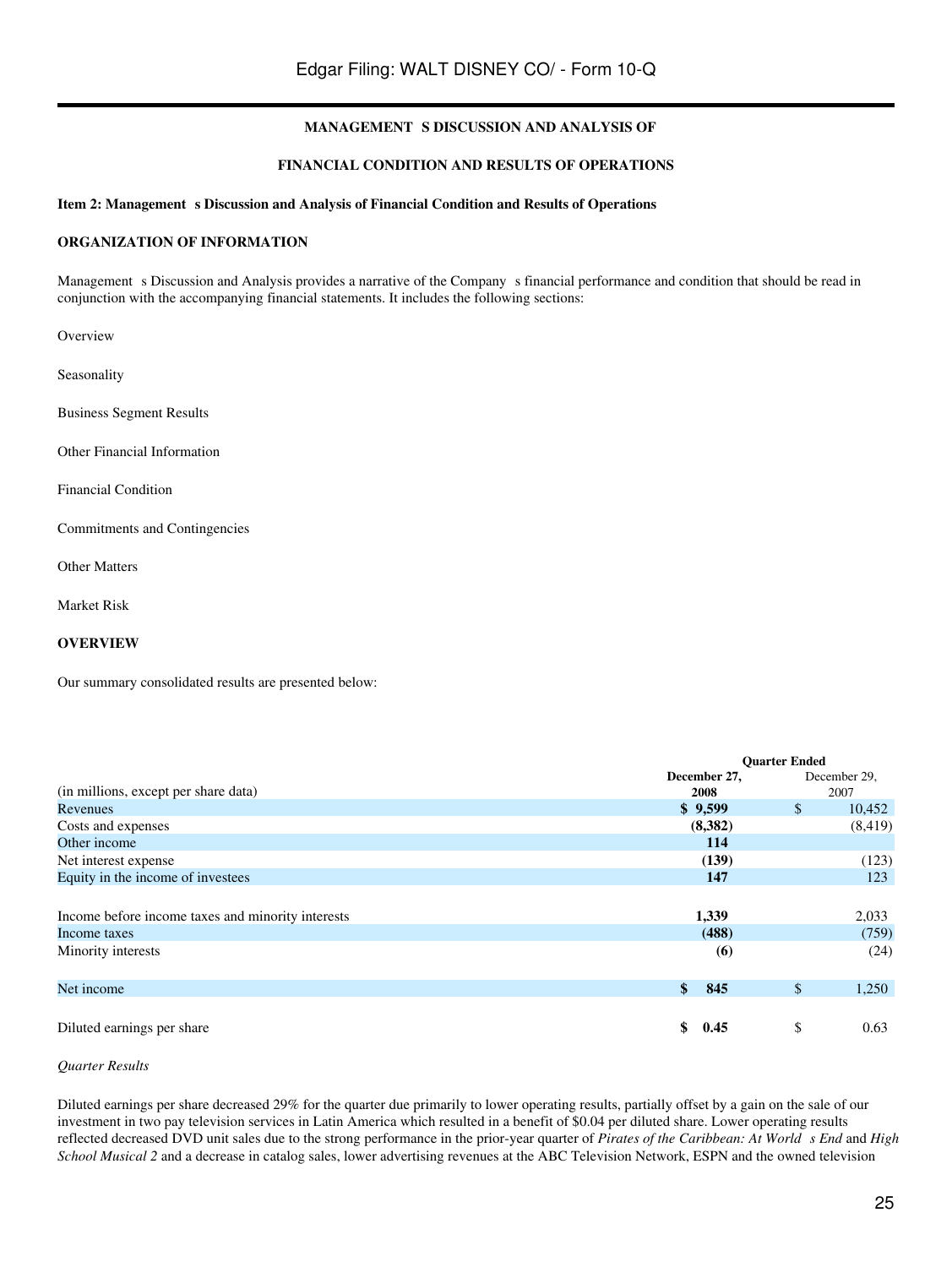stations and decreased attendance and occupancy at our domestic parks. These decreases were partially offset by higher revenues from cable, satellite and telecommunications service providers (Cable Service Providers), principally at ESPN and lower broadcast programming and production cost amortization.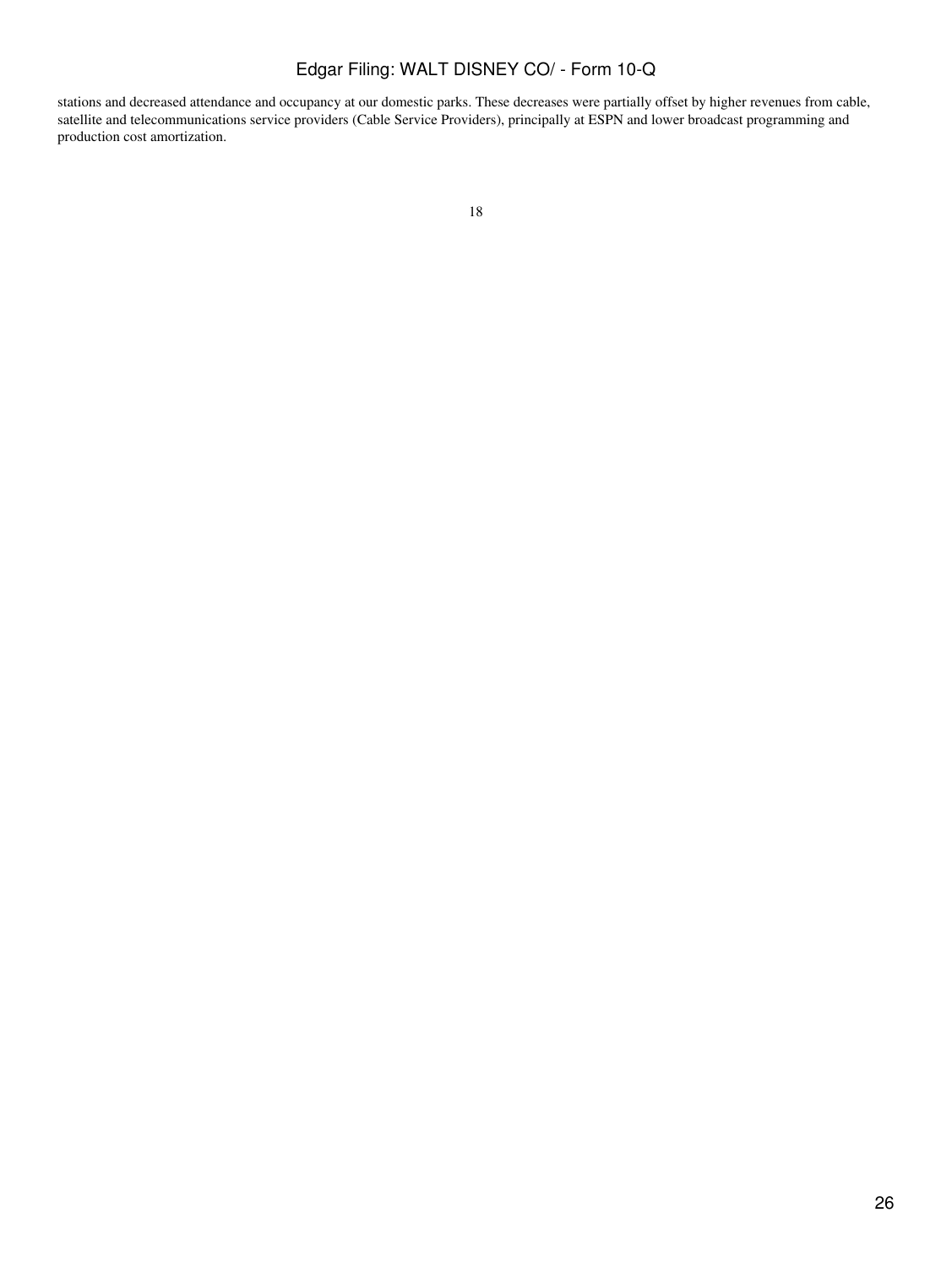#### **FINANCIAL CONDITION AND RESULTS OF OPERATIONS (continued)**

#### **SEASONALITY**

The Company s businesses are subject to the effects of seasonality. Consequently, the operating results for the quarter ended December 27, 2008 for each business segment, and for the Company as a whole, are not necessarily indicative of results to be expected for the full year.

Media Networks revenues are subject to seasonal advertising patterns and changes in viewership levels. In general, advertising revenues are somewhat higher during the fall and somewhat lower during the summer months. Affiliate revenues are typically collected ratably throughout the year. Certain affiliate revenues at ESPN are deferred until annual programming commitments are met, and these commitments are typically satisfied during the second half of the Company s fiscal year which generally results in higher revenue recognition during that period.

Parks and Resorts revenues fluctuate with changes in theme park attendance and resort occupancy resulting from the seasonal nature of vacation travel and leisure activities. Peak attendance and resort occupancy generally occur during the summer months when school vacations occur and during early-winter and spring-holiday periods.

Studio Entertainment revenues fluctuate due to the timing and performance of releases in the theatrical, home entertainment, and television markets. Release dates are determined by several factors, including competition and the timing of vacation and holiday periods.

Consumer Products revenues are influenced by seasonal consumer purchasing behavior and by the timing and performance of theatrical releases and cable programming broadcasts.

Interactive Media revenues fluctuate due to the timing and performance of video game releases which are determined by several factors, including theatrical releases and cable programming broadcasts, competition and the timing of holiday periods. Revenues from our internet and mobile operations are not subject to significant seasonal trends.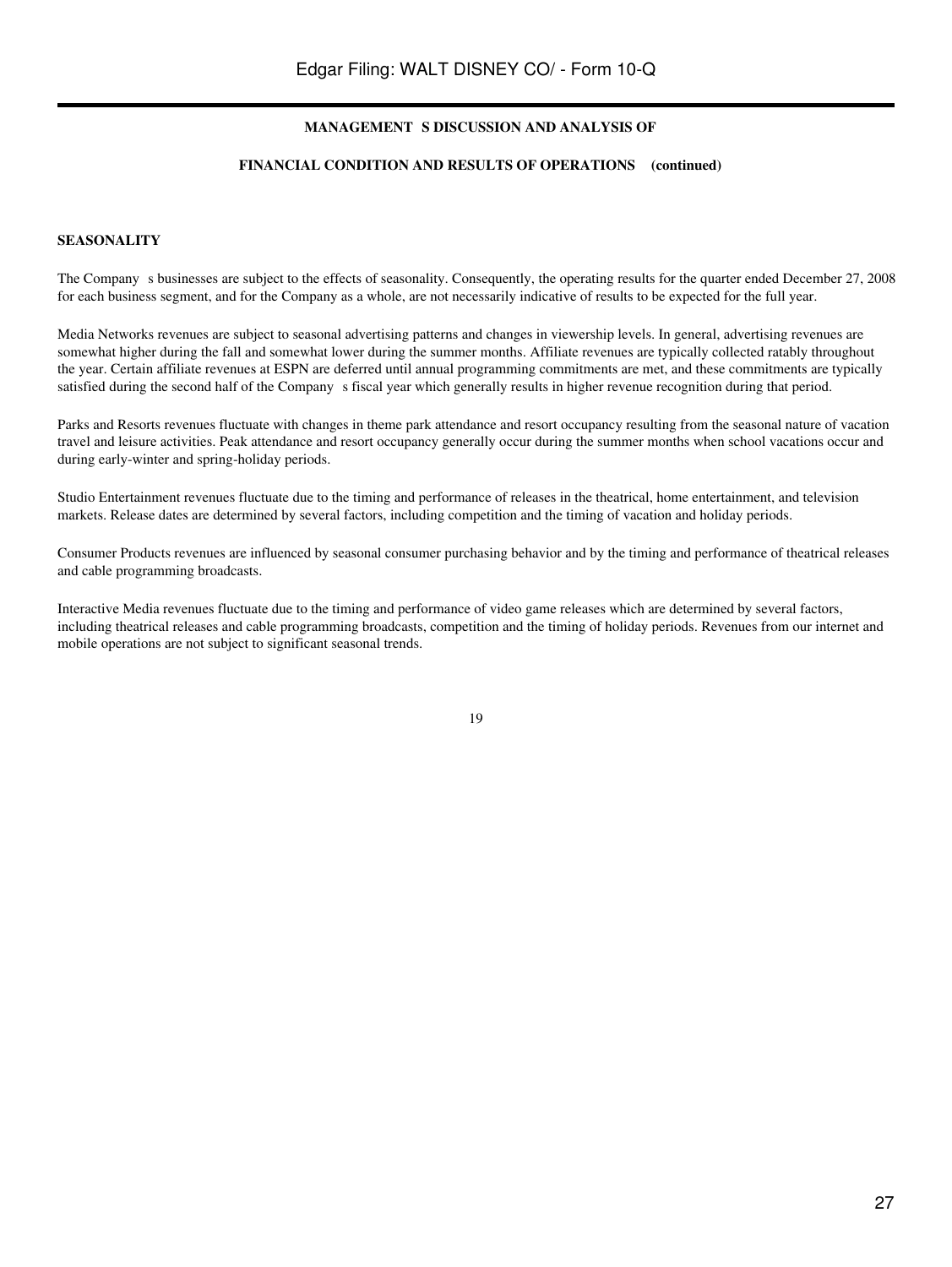#### **FINANCIAL CONDITION AND RESULTS OF OPERATIONS (continued)**

## **BUSINESS SEGMENT RESULTS**

The Company evaluates the performance of its operating segments based on segment operating income, which is shown below along with segment revenues:

|                           |                      | <b>Ouarter Ended</b> |              |  |  |
|---------------------------|----------------------|----------------------|--------------|--|--|
|                           | December 27,         |                      | December 29, |  |  |
| (in millions)             | 2008                 |                      | 2007         |  |  |
| Revenues:                 |                      |                      |              |  |  |
| Media Networks            | \$3,903              | \$                   | 4,109        |  |  |
| Parks and Resorts         | 2,665                |                      | 2,772        |  |  |
| Studio Entertainment      | 1,945                |                      | 2,641        |  |  |
| <b>Consumer Products</b>  | 773                  |                      | 654          |  |  |
| Interactive Media         | 313                  |                      | 276          |  |  |
|                           |                      |                      |              |  |  |
|                           | \$9,599              | $\mathbb{S}$         | 10,452       |  |  |
|                           |                      |                      |              |  |  |
| Segment operating income: |                      |                      |              |  |  |
| <b>Media Networks</b>     | $\mathbf{\$}$<br>655 | \$                   | 929          |  |  |
| Parks and Resorts         | 382                  |                      | 505          |  |  |
| Studio Entertainment      | 187                  |                      | 514          |  |  |
| <b>Consumer Products</b>  | 265                  |                      | 287          |  |  |
| Interactive Media         | (45)                 |                      | 13           |  |  |
|                           |                      |                      |              |  |  |
|                           | \$1,444              | \$                   | 2,248        |  |  |

The following table reconciles segment operating income to income before income taxes and minority interests:

|                                                   | <b>Ouarter Ended</b> |    |                      |  |
|---------------------------------------------------|----------------------|----|----------------------|--|
| (in millions)                                     | December 27,<br>2008 |    | December 29,<br>2007 |  |
| Segment operating income                          | \$1,444              | \$ | 2,248                |  |
| Corporate and unallocated shared expenses         | (80)                 |    | (92)                 |  |
| Other income                                      | 114                  |    |                      |  |
| Net interest expense                              | (139)                |    | (123)                |  |
| Income before income taxes and minority interests | \$1,339              | \$ | 2,033                |  |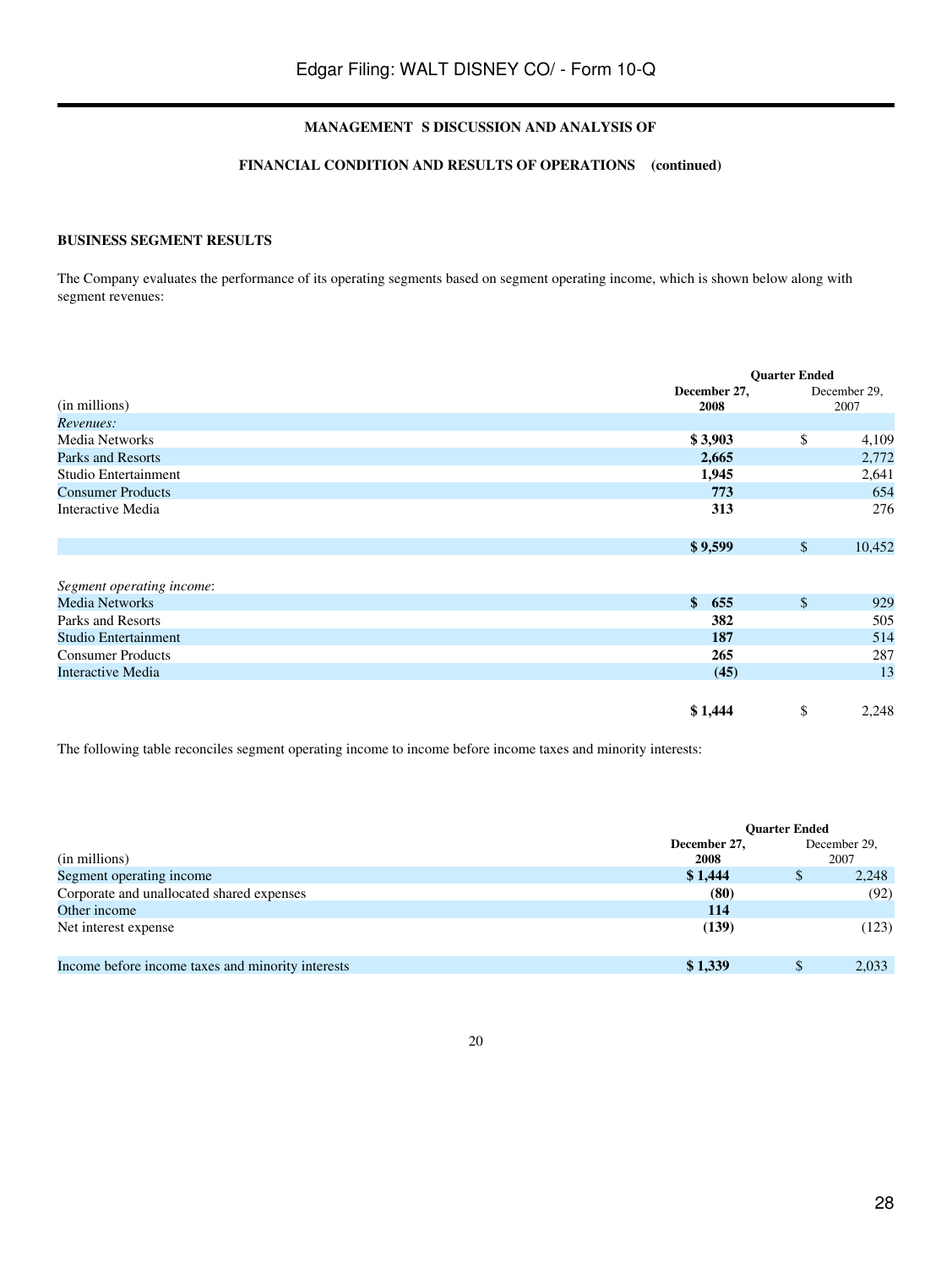#### **FINANCIAL CONDITION AND RESULTS OF OPERATIONS (continued)**

Depreciation expense is as follows:

|                                | <b>Quarter Ended</b> |             |                      |  |
|--------------------------------|----------------------|-------------|----------------------|--|
| (in millions)                  | December 27,<br>2008 |             | December 29,<br>2007 |  |
| <b>Media Networks</b>          |                      |             |                      |  |
| <b>Cable Networks</b>          | \$<br>24             | \$          | $22\,$               |  |
| <b>Broadcasting</b>            | 22                   |             | 21                   |  |
| <b>Total Media Networks</b>    | 46                   |             | 43                   |  |
| Parks and Resorts              |                      |             |                      |  |
| Domestic                       | 205                  |             | 198                  |  |
| International                  | 79                   |             | 82                   |  |
| <b>Total Parks and Resorts</b> | 284                  |             | 280                  |  |
| Studio Entertainment           | 12                   |             | 9                    |  |
| <b>Consumer Products</b>       | 6                    |             | 4                    |  |
| <b>Interactive Media</b>       | 3                    |             | 5                    |  |
| Corporate                      | 32                   |             | 30                   |  |
| Total depreciation expense     | \$383                | $\sqrt{\ }$ | 371                  |  |

#### **Media Networks**

The following table provides supplemental revenue and segment operating income detail for the Media Networks segment:

|                           |              | <b>Quarter Ended</b> |              |        |      |
|---------------------------|--------------|----------------------|--------------|--------|------|
|                           | December 27, |                      | December 29, |        |      |
| (in millions)             | 2008         |                      | 2007         | Change |      |
| Revenues:                 |              |                      |              |        |      |
| <b>Cable Networks</b>     | \$2,452      | \$                   | 2,412        | 2      | $\%$ |
| <b>Broadcasting</b>       | 1,451        |                      | 1,697        | (14)   | $\%$ |
|                           | \$3,903      | \$                   | 4,109        | (5)    | $\%$ |
| Segment operating income: |              |                      |              |        |      |
| Cable Networks            | \$<br>517    | \$                   | 586          | (12)   | $\%$ |
| <b>Broadcasting</b>       | 138          |                      | 343          | (60)   | $\%$ |
|                           | \$<br>655    | \$                   | 929          | (29)   | $\%$ |

#### *Revenues*

Media Networks revenues decreased 5%, or \$206 million, to \$3.9 billion, consisting of a 2% increase, or \$40 million, at the Cable Networks and a 14% decrease, or \$246 million, at Broadcasting.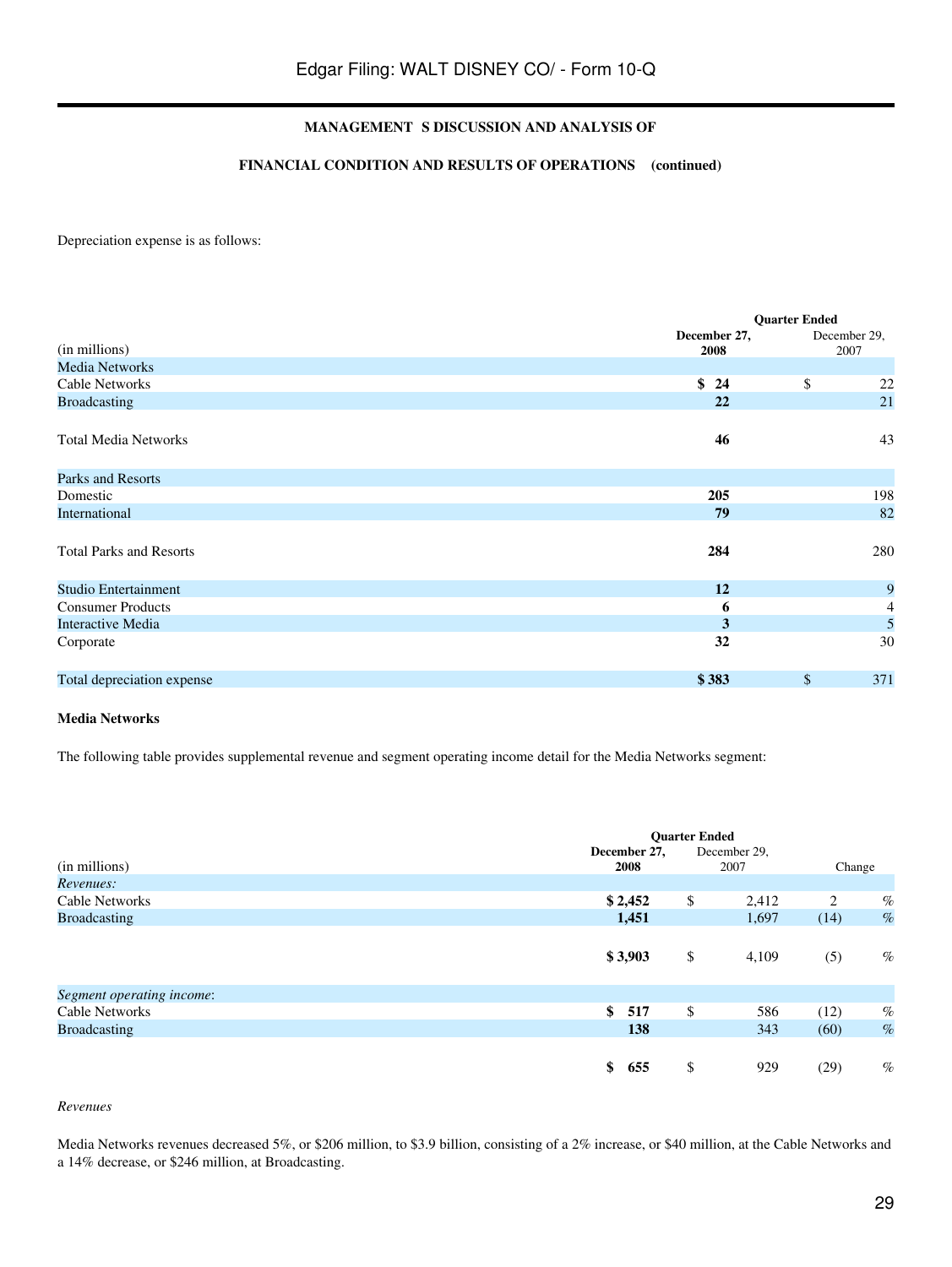Increased Cable Networks revenues were due to growth of \$111 million from Cable Service Providers, partially offset by decreases of \$55 million in advertising revenues and \$16 million in other revenues. Revenues from Cable Service Providers are generally derived from fees charged on a per subscriber basis, and the increase in the current quarter was due to contractual rate increases and, to a lesser extent, subscriber growth primarily at ESPN. Lower advertising revenue reflected a decrease in sold inventory, partially offset by higher rates. The decrease in other revenues was driven by lower DVD sales reflecting the success of *High School Musical 2* in the prior-year quarter, partially offset by miscellaneous other revenue increases.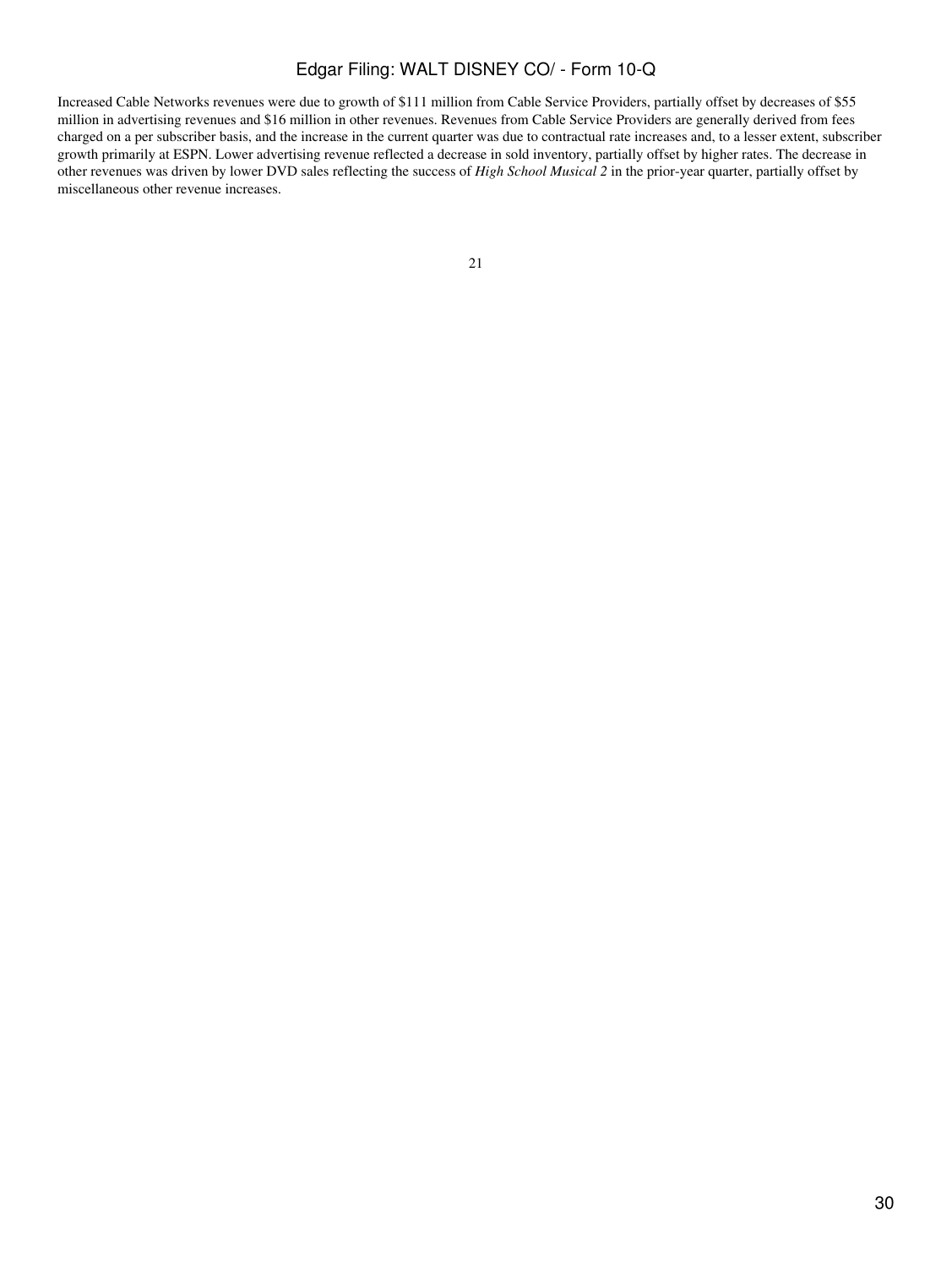#### **FINANCIAL CONDITION AND RESULTS OF OPERATIONS (continued)**

Certain of the Company s contracts with Cable Service Providers include annual programming commitments. In these cases, revenue subject to the commitment is deferred until the annual commitments are satisfied which generally results in revenue shifting from the first half of the year to the second half.

Decreased Broadcasting revenues were primarily due to lower advertising revenue at the ABC Television Network and at the owned television stations. The decrease in advertising revenues at the ABC Television Network was driven by lower primetime ratings.

#### *Costs and Expenses*

Costs and expenses at Media Networks, which consist primarily of programming rights costs, production costs, participation costs, distribution and marketing expenses, labor costs, and general and administrative costs, increased 2%, or \$78 million, reflecting a 6% increase, or \$119 million, at the Cable Networks, and a 3% decrease, or \$41 million, at Broadcasting. The increase at Cable Networks was driven by an increase at ESPN primarily due to higher NFL programming costs and higher general and administrative costs. The decrease at Broadcasting was primarily due to lower programming costs at the ABC Television Network due to a lower cost mix of programming including a shift of hours from primetime to news, partially offset by a bad debt charge in connection with the bankruptcy of a syndication customer.

#### *Segment Operating Income*

Segment operating income decreased 29%, or \$274 million, to \$655 million for the quarter due to a decrease of 12%, or \$69 million, at the Cable Networks and a decrease of 60%, or \$205 million, at Broadcasting. The decrease at the Cable Networks was primarily due to decreases at the domestic Disney Channels and at ESPN. The decrease at Broadcasting was primarily due to lower primetime advertising revenue at the ABC Television Network and at the owned television stations, and a bad debt charge in connection with the bankruptcy of a syndication customer, partially offset by lower programming and development costs.

#### **Parks and Resorts**

#### *Revenues*

Parks and Resorts revenues decreased 4%, or \$107 million, to \$2.7 billion due to decreases of \$69 million at our domestic operations and \$38 million at our international operations.

#### Domestic Operations

At our domestic operations, decreased revenue was primarily due to lower attendance and occupancy, partially offset by higher vacation club ownership sales at Disney Vacation Club.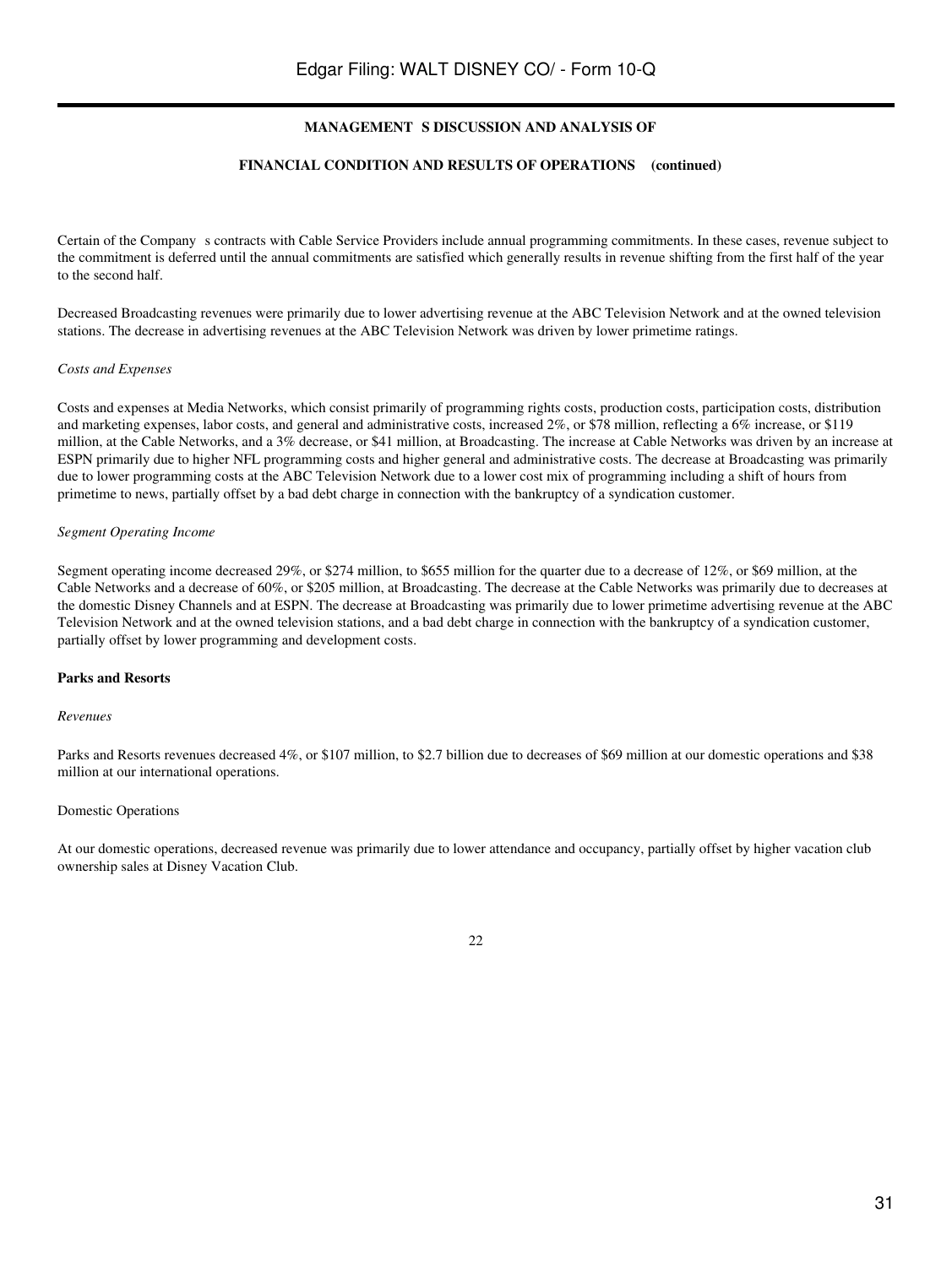#### **FINANCIAL CONDITION AND RESULTS OF OPERATIONS (continued)**

The following table presents attendance, per capita theme park guest spending and hotel statistics for our domestic properties:

|                                      |                      | <b>East Coast</b><br><b>Ouarter Ended</b> |                      | <b>West Coast</b><br><b>Ouarter Ended</b> |                      | <b>Total Domestic</b><br><b>Ouarter Ended</b> |
|--------------------------------------|----------------------|-------------------------------------------|----------------------|-------------------------------------------|----------------------|-----------------------------------------------|
|                                      | December 27.<br>2008 | December 29.<br>2007                      | December 27,<br>2008 | December 29,<br>2007                      | December 27.<br>2008 | December 29,<br>2007                          |
| Parks                                |                      |                                           |                      |                                           |                      |                                               |
| (Increase/decrease)                  |                      |                                           |                      |                                           |                      |                                               |
| Attendance                           | (5)%                 | $4\%$                                     | $(6)\%$              | $1\%$                                     | $(5)\%$              | 3%                                            |
| Per Capita Guest Spending            | $1\%$                | $3\%$                                     | $(3)\%$              | $2\%$                                     | $\%$                 | 3%                                            |
| Hotels $(1)$                         |                      |                                           |                      |                                           |                      |                                               |
| Occupancy                            | $85\%$               | 89%                                       | 85%                  | 91%                                       | $85\%$               | 89%                                           |
| Available Room Nights (in thousands) | 2,113                | 2,136                                     | <b>200</b>           | 200                                       | 2.313                | 2,336                                         |
| Per Room Guest Spending              | 219                  | 218<br>\$                                 | \$333                | 321<br>S                                  | S.<br>229            | ¢<br>227<br>D                                 |

(1) Per room guest spending consists of the average daily hotel room rate as well as guest spending on food, beverage and merchandise at the hotels. Hotel statistics include rentals of Disney Vacation Club units.

#### International Operations

At our international operations, decreased revenue was due to a decline at Disneyland Resort Paris due to the unfavorable impact of foreign currency translation, as a result of the strengthening of the U.S. dollar against the Euro, and lower real estate sales, partially offset by an increase in attendance.

#### *Costs and Expenses*

Costs and expenses, which consist primarily of labor, depreciation, costs of merchandise, food and beverage sold, marketing and sales expense, repairs and maintenance and entertainment, increased 1%, or \$16 million. The increase in costs and expenses was due to an increase at our domestic operations, partially offset by a decrease at Disneyland Resort Paris. Higher costs at our domestic operations reflected mark to market adjustments on fuel hedge contracts, labor and other cost inflation and higher cost of ownership sales at Disney Vacation Club, partially offset by cost mitigation activities. The decrease at Disneyland Resort Paris was primarily due to the favorable impact of foreign currency translation as a result of the strengthening of the U.S. dollar against the Euro and lower real estate cost of sales, partially offset by labor cost inflation and higher marketing and sales costs.

#### *Segment Operating Income*

Segment operating income decreased 24%, or \$123 million, to \$382 million due to decreases at the domestic operations and Disneyland Resort Paris.

#### **Studio Entertainment**

#### *Revenues*

Revenues decreased 26%, or \$696 million, to \$1.9 billion primarily due to a decrease of \$516 million at worldwide home entertainment driven by a decline in DVD unit sales reflecting the strong performance of *Pirates of the Caribbean: At Worlds End*, *High School Musical 2*, *Ratatouille* and *Jungle Book* Platinum Release in the prior-year quarter and lower catalog sales in the current quarter. Key current quarter releases included *WALL-E*, *The Chronicles of Narnia: Prince Caspian* and *Tinker Bell*.

#### *Costs and Expenses*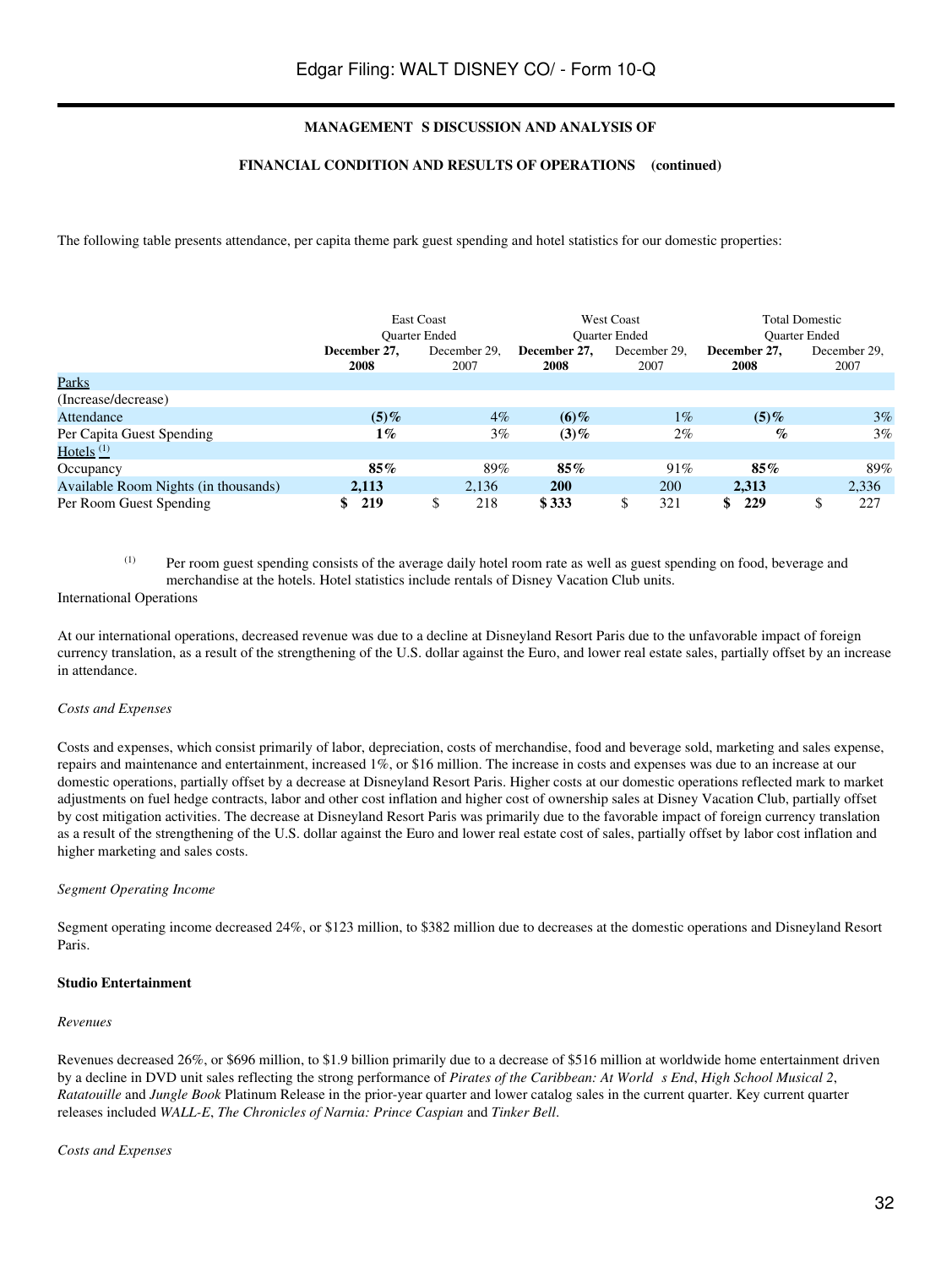Costs and expenses, which consist primarily of production cost amortization, distribution and marketing expenses, product costs and participation costs decreased 17%, or \$369 million, primarily due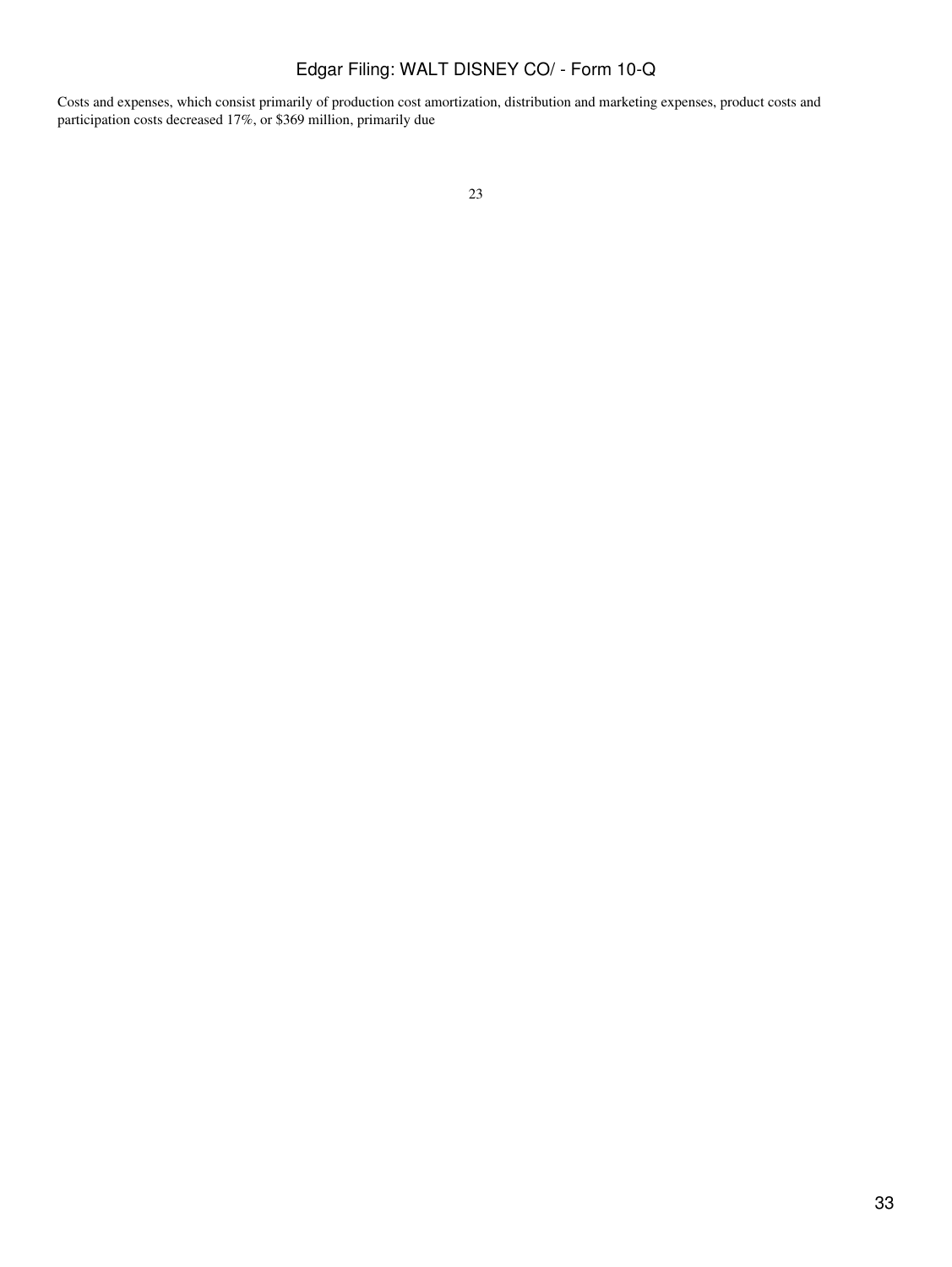#### **FINANCIAL CONDITION AND RESULTS OF OPERATIONS (continued)**

to a decrease in worldwide home entertainment driven by lower amortization, distribution expenses, and participation costs as a result of decreased unit sales.

#### *Segment Operating Income*

Segment operating income decreased 64%, or \$327 million, to \$187 million primarily due to a decrease at worldwide home entertainment.

#### **Consumer Products**

#### *Revenues*

Revenues for the quarter increased 18%, or \$119 million, to \$773 million, primarily due to an increase of \$114 million at our retail business due to the acquisition of the Disney Stores North America during the third quarter of fiscal 2008. At Merchandise Licensing, revenue was comparable to the prior-year quarter.

#### *Costs and Expenses*

Costs and expenses, which consist primarily of cost of sales, salaries and benefits, marketing, and occupancy, increased 38%, or \$141 million, to \$508 million, primarily due to an increase at our retail business driven by the acquisition of the Disney Stores North America as well as higher selling and administrative costs.

#### *Operating Income*

Segment operating income decreased 8%, or \$22 million, to \$265 million, driven by lower results at our retail business, including the absence of royalties from the former licensee for the Disney Stores North America, and higher selling and administrative costs.

#### **Interactive Media**

#### *Revenues*

Interactive Media revenues increased 13%, or \$37 million, to \$313 million primarily due to an increase of \$23 million at Disney Interactive Studios.

The increase at Disney Interactive Studios was primarily due to higher video game unit volume driven by current quarter titles, which included *High School Musical 3*, *Sing It* and *Bolt* compared to the prior-year quarter, which included *High School Musical* and *Hannah Montana*.

#### *Costs and Expenses*

Costs and expenses, which consist primarily of video game and internet content development costs, product costs, distribution and marketing expenses, general and administrative costs, and technology infrastructure costs, increased 36%, or \$95 million, to \$358 million. The increase was primarily due to an increase in unit cost of sales and increased distribution and marketing costs at Disney Interactive Studios.

#### *Operating Income*

Segment operating income decreased \$58 million to a loss of \$45 million due to a decline at Disney Interactive Studios.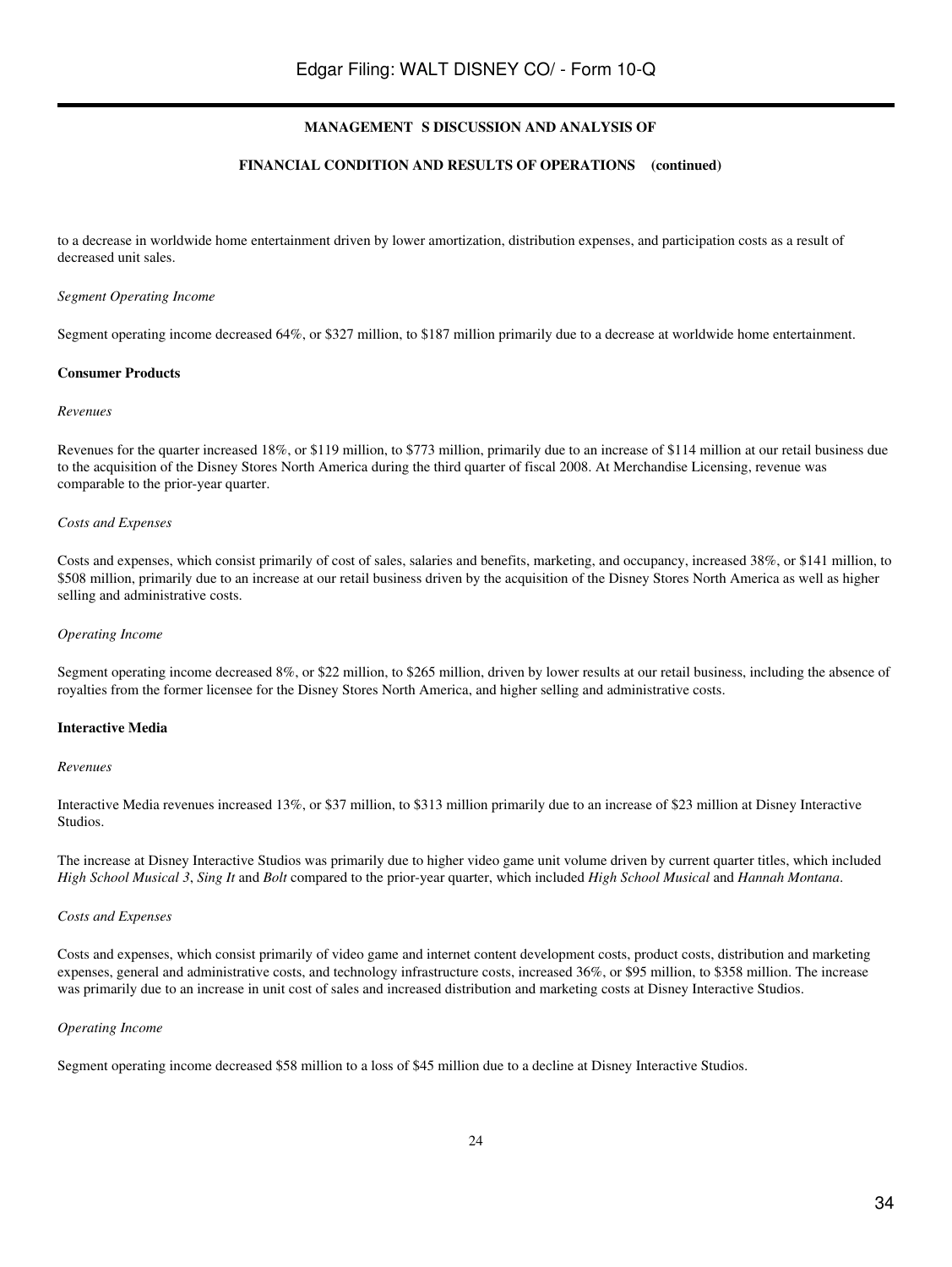#### **FINANCIAL CONDITION AND RESULTS OF OPERATIONS (continued)**

## **OTHER FINANCIAL INFORMATION**

#### **Corporate and Unallocated Shared Expenses**

Corporate and unallocated shared expenses decreased from \$92 million to \$80 million for the quarter due to an increase in allocation of costs to the business segments.

#### **Net Interest Expense**

Net interest expense is as follows:

|                                |                      | <b>Ouarter Ended</b> |                      |        |      |
|--------------------------------|----------------------|----------------------|----------------------|--------|------|
| (in millions)                  | December 27,<br>2008 |                      | December 29.<br>2007 | Change |      |
| Interest expense               | \$ (168)             | Ф                    | (216)                | (22)   | $\%$ |
| Interest and investment income | 29                   |                      | 93                   | (69)   | $\%$ |
| Net interest expense           | \$ (139)             |                      | (123)                | 13     | $\%$ |

The decrease in interest expense for the quarter was primarily due to lower effective interest rates.

Interest and investment income for the quarter decreased as the prior-year quarter included a gain on the sale of an investment and a recovery in connection with the Companys leveraged lease investment with Delta Air Lines which had been written off previously.

#### **Income Taxes**

The effective income tax rate decreased 0.9 percentage points from 37.3% to 36.4% for the quarter. The decrease in the effective income tax rate was driven by increased benefits from Internal Revenue Code (IRC) Section 199 related to qualified domestic production activities.

#### **Minority Interests**

Minority interest expense decreased for the quarter due to the impact of lower performance at Disneyland Resort Paris and at ESPN. The minority interest impact is determined on income after royalties, financing costs and income taxes.

#### **FINANCIAL CONDITION**

The change in cash and cash equivalents is as follows:

|                                              | <b>Ouarter Ended</b> |  |              |  |        |
|----------------------------------------------|----------------------|--|--------------|--|--------|
|                                              | December 27,         |  | December 29. |  |        |
| (in millions)                                | 2008                 |  | 2007         |  | Change |
| Cash provided by operations                  | 262                  |  | 662          |  | (400)  |
| Cash used in investing activities            | (578)                |  | (324)        |  | (254)  |
| Cash provided (used) by financing activities | 1,110                |  | (594)        |  | 1,704  |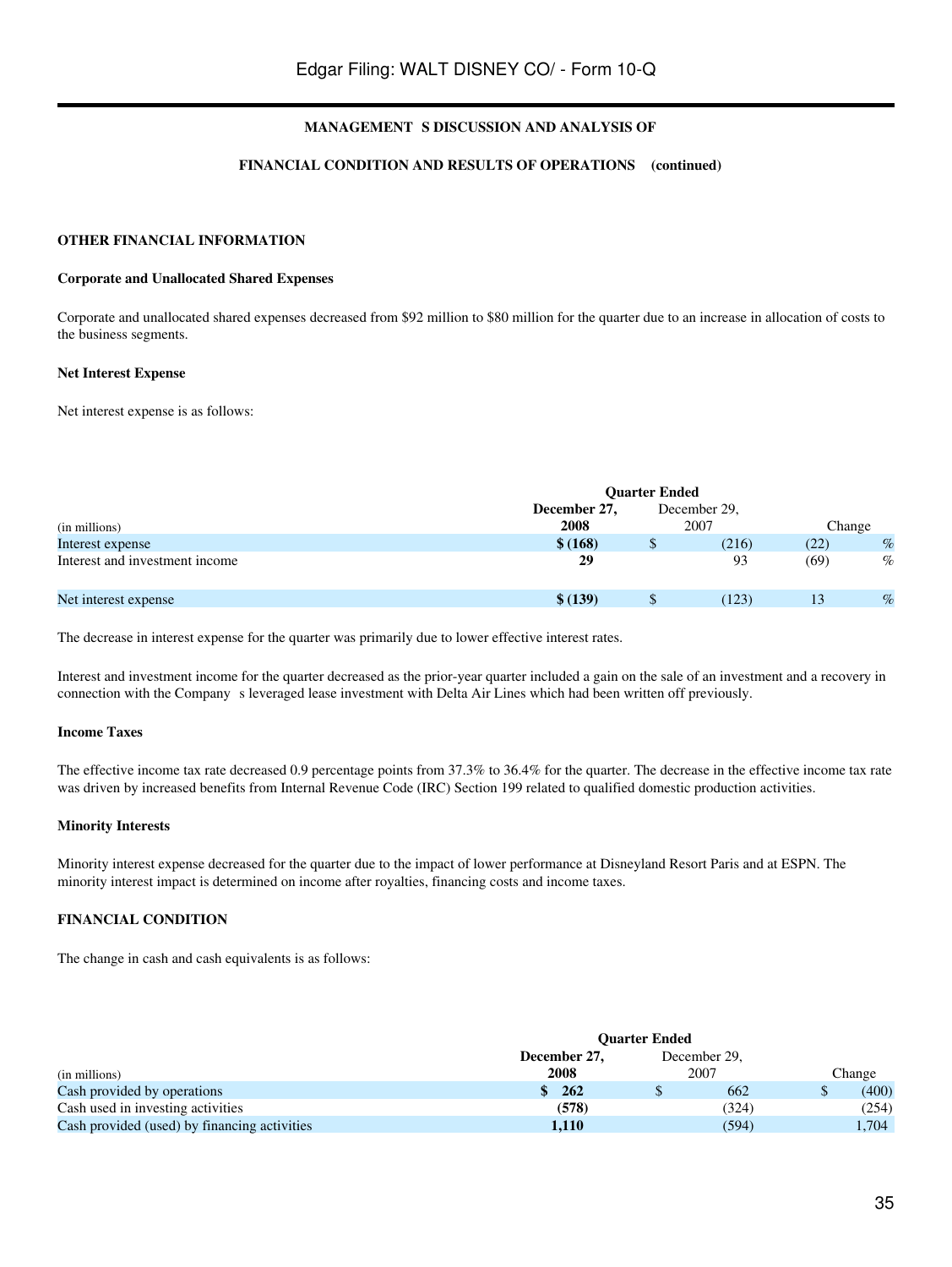| Edgar Filing: WALT DISNEY CO/ - Form 10-Q        |       |       |       |
|--------------------------------------------------|-------|-------|-------|
| Increase/(decrease) in cash and cash equivalents | \$794 | (256) | 1.050 |

## **Operating Activities**

Cash provided by operations decreased by \$400 million to \$262 million primarily due to lower segment operating results and higher net investment in film and television productions, partially offset by lower income tax payments.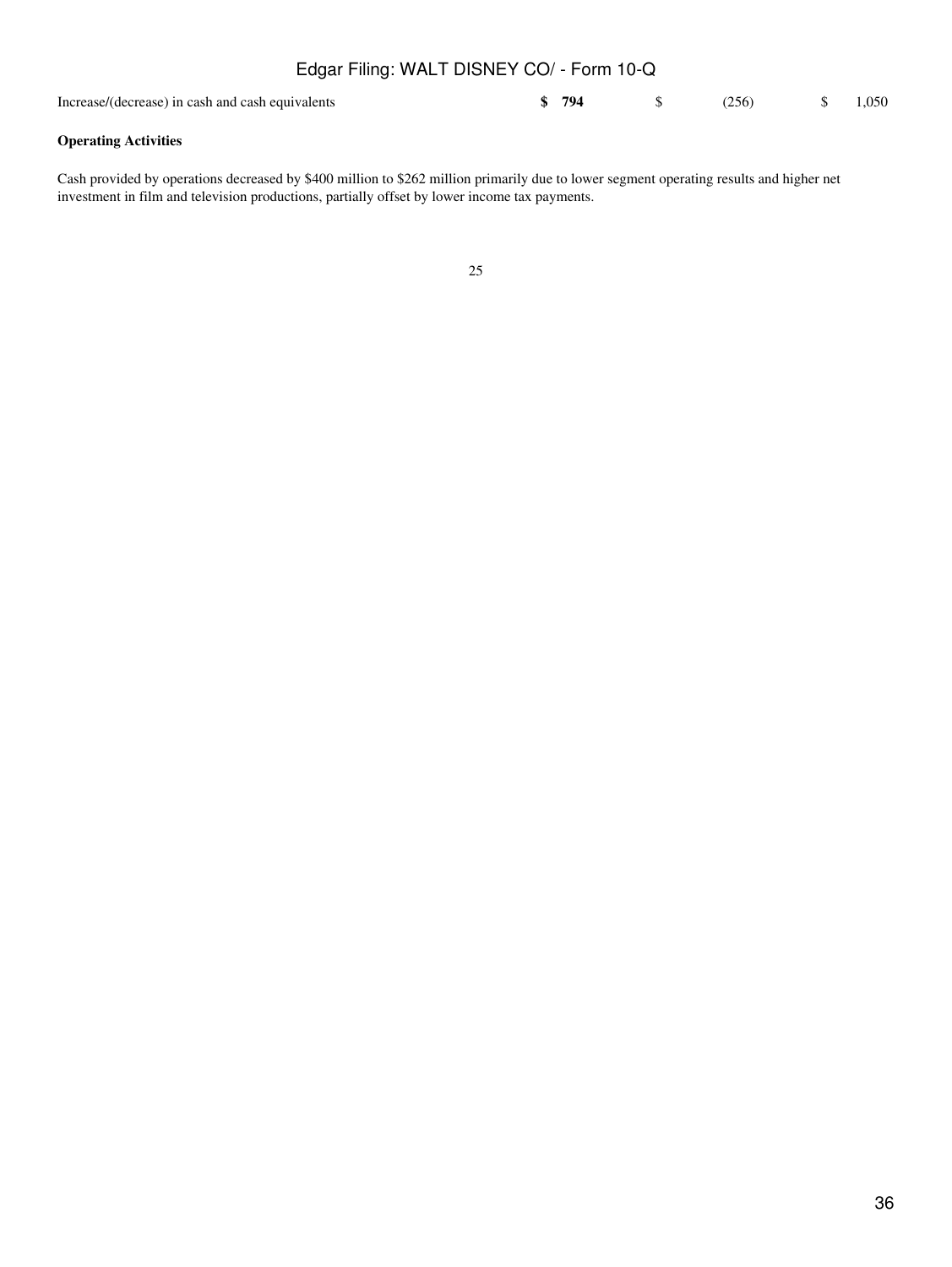#### **FINANCIAL CONDITION AND RESULTS OF OPERATIONS (continued)**

#### *Film and Television Costs*

The Company s Studio Entertainment and Media Networks segments incur costs to acquire and produce television and feature film programming. Film and television production costs include all internally produced content such as live action and animated feature films, animated direct-to-video programming, television series, television specials, theatrical stage plays or other similar product. Programming costs include film or television product licensed for a specific period from third parties for airing on the Companys broadcast, cable networks and television stations. Programming assets are generally recorded when the programming becomes available to us with a corresponding increase in programming liabilities. Accordingly, we analyze our programming assets net of the related liability.

The Company s film and television production and programming activity for the quarters ended December 27, 2008 and December 29, 2007 are as follows:

|                                                                |                      | Quarter Ended |                      |
|----------------------------------------------------------------|----------------------|---------------|----------------------|
| (in millions)                                                  | December 27,<br>2008 |               | December 29,<br>2007 |
| Beginning balances:                                            |                      |               |                      |
| Production and programming assets                              | \$5,935              | \$            | 5,682                |
| Programming liabilities                                        | (1,108)              |               | (1,210)              |
|                                                                | 4,827                |               | 4,472                |
| Spending:                                                      |                      |               |                      |
| Film and television production                                 | 998                  |               | 850                  |
| Broadcast programming                                          | 1,431                |               | 1,348                |
|                                                                | 2,429                |               | 2,198                |
| Amortization:                                                  |                      |               |                      |
| Film and television production                                 | (790)                |               | (1,022)              |
| Broadcast programming                                          | (1, 394)             |               | (1,392)              |
|                                                                | (2, 184)             |               | (2, 414)             |
| Change in film and television production and programming costs | 245                  |               | (216)                |
| Other non-cash activity                                        | (24)                 |               | 12                   |
| <b>Ending balances:</b>                                        |                      |               |                      |
| Production and programming assets                              | 6,290                |               | 5,632                |
| Programming liabilities                                        | (1,242)              |               | (1,364)              |
|                                                                | \$5,048              | \$            | 4,268                |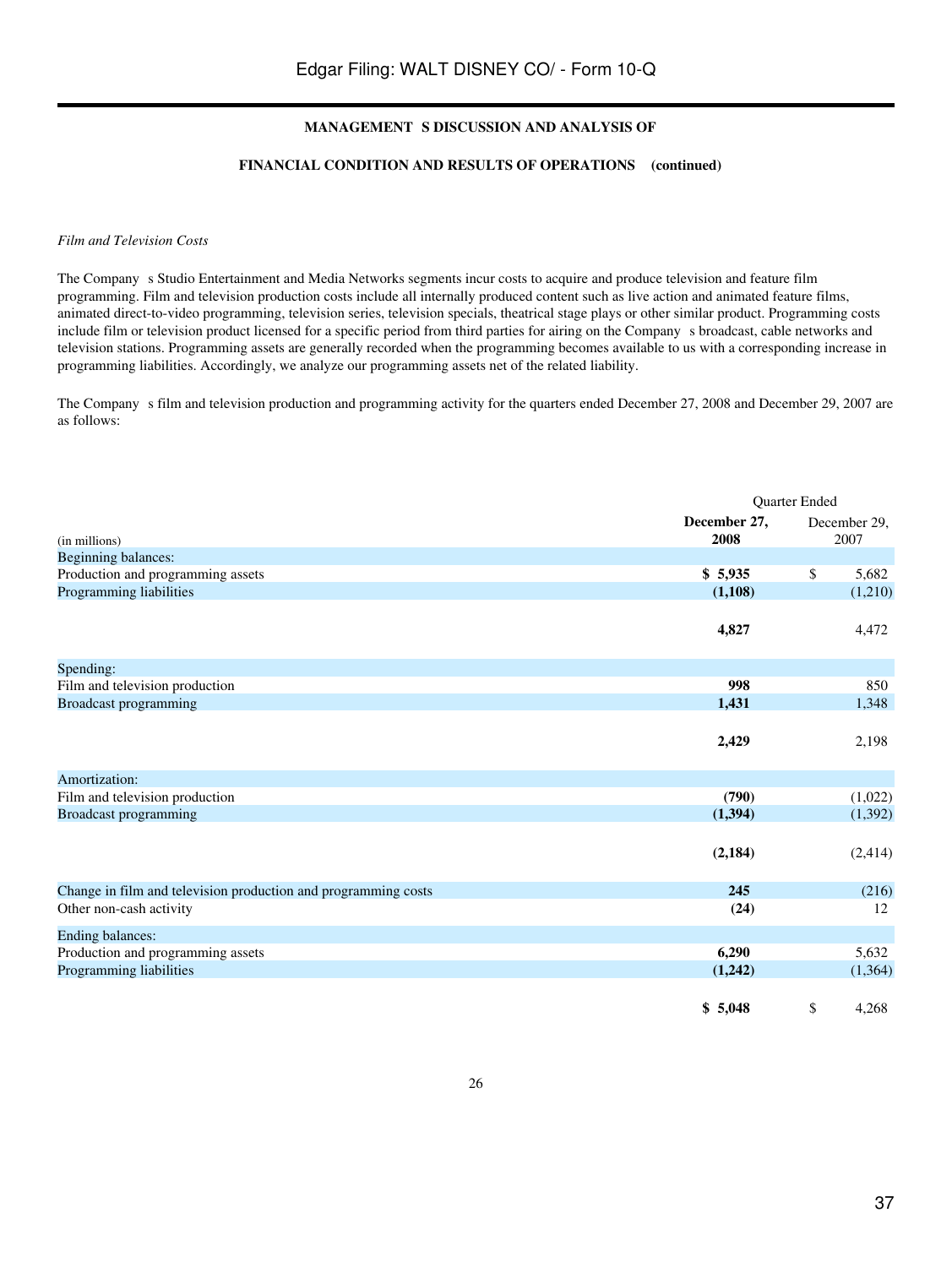## **FINANCIAL CONDITION AND RESULTS OF OPERATIONS (continued)**

#### **Investing Activities**

Cash used by investing activities during the quarter ended December 27, 2008 of \$578 million included \$291 million of investments in parks, resorts and other property and \$475 million of acquisitions, partially offset by proceeds totaling \$185 million from the sale of our investment in two pay television services in Latin America.

|                                |                      | <b>Quarter Ended</b> |                      |  |
|--------------------------------|----------------------|----------------------|----------------------|--|
| (in millions)                  | December 27,<br>2008 |                      | December 29,<br>2007 |  |
| <b>Media Networks</b>          | \$41                 | $\mathbb{S}$         | 29                   |  |
| Parks and Resorts              |                      |                      |                      |  |
| Domestic                       | 169                  |                      | 133                  |  |
| International                  | 13                   |                      | 43                   |  |
| <b>Total Parks and Resorts</b> | 182                  |                      | 176                  |  |
| Studio Entertainment           | 54                   |                      | 25                   |  |
| <b>Consumer Products</b>       | $\overline{7}$       |                      | 9                    |  |
| Interactive Media              | 6                    |                      | 3                    |  |
| Corporate                      |                      |                      | $7\phantom{.0}$      |  |
|                                | \$291                | \$                   | 249                  |  |

The increase in capital expenditures for the quarter was primarily due to the expansion at Disney s California Adventure and new production facilities at Studio Entertainment.

#### **Financing Activities**

Cash provided by financing activities during the quarter ended December 27, 2008 of \$1.1 billion reflected net proceeds from borrowings.

During the quarter ended December 27, 2008, the Company s borrowing activity was as follows:

| (in millions)                                  | September 27,<br>2008 |              | <b>Additions</b> |              | Payments | Other<br>Activity |              | December 27,<br>2008 |
|------------------------------------------------|-----------------------|--------------|------------------|--------------|----------|-------------------|--------------|----------------------|
| Commercial paper borrowings                    | \$<br>1,985           | $\mathbb{S}$ | 687              | $\mathbb{S}$ |          | \$                | \$           | 2,672                |
| U.S. medium-term notes                         | 7.005                 |              | 1,000            |              | (125)    | (9)               |              | 7,871                |
| European medium-term notes                     | 318                   |              |                  |              |          | 28                |              | 346                  |
| Capital Cities/ABC debt                        | 178                   |              |                  |              |          | (1)               |              | 177                  |
| Film financing                                 | 248                   |              | 95               |              | (47)     |                   |              | 303                  |
| Other $^{(1)}$                                 | 1,199                 |              |                  |              | (2)      | 216               |              | 1,414                |
| Euro Disney borrowings <sup>(2)</sup>          | 2,457                 |              |                  |              | (30)     | (101)             |              | 2,326                |
| Hong Kong Disneyland borrowings <sup>(3)</sup> | 1.249                 |              |                  |              | (375)    | 20                |              | 894                  |
| Total                                          | 14.639                | \$.          | 1,783            | \$.          | (579)    | \$<br>160         | $\mathbf{s}$ | 16,003               |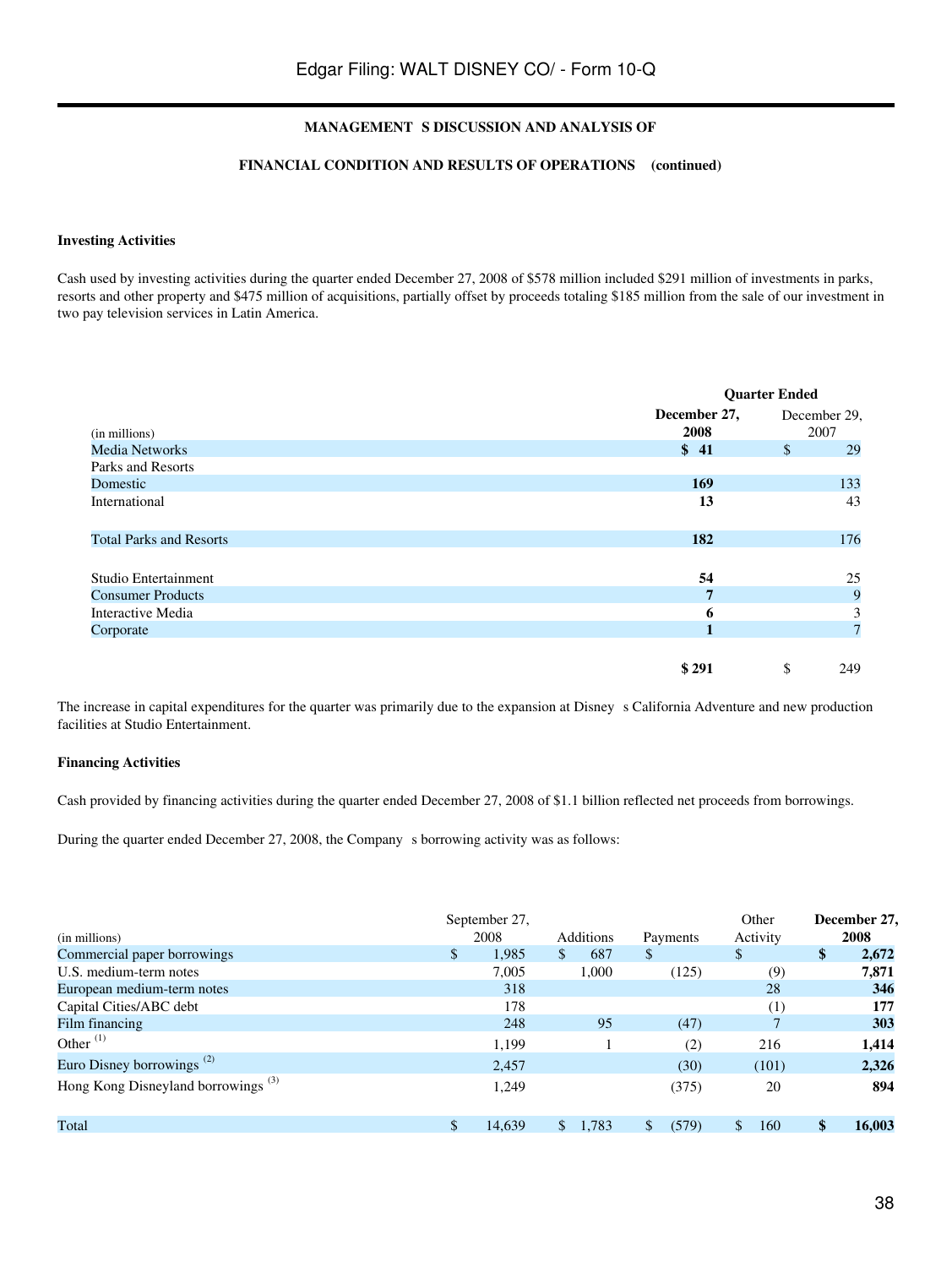- (1) The other activity is primarily market value adjustments for debt with qualifying hedges.<br>
(2) The other activity is primarily the impact of foreign currency translation as a result of the
- (2) The other activity is primarily the impact of foreign currency translation as a result of the strengthening of the U.S. dollar against the Euro.<br>
During the quarter. Hong Kong Disnevland borrowed funds from the Compan During the quarter, Hong Kong Disneyland borrowed funds from the Company that were used to repay Hong Kong Disneyland s
- commercial term loan and revolving credit facility.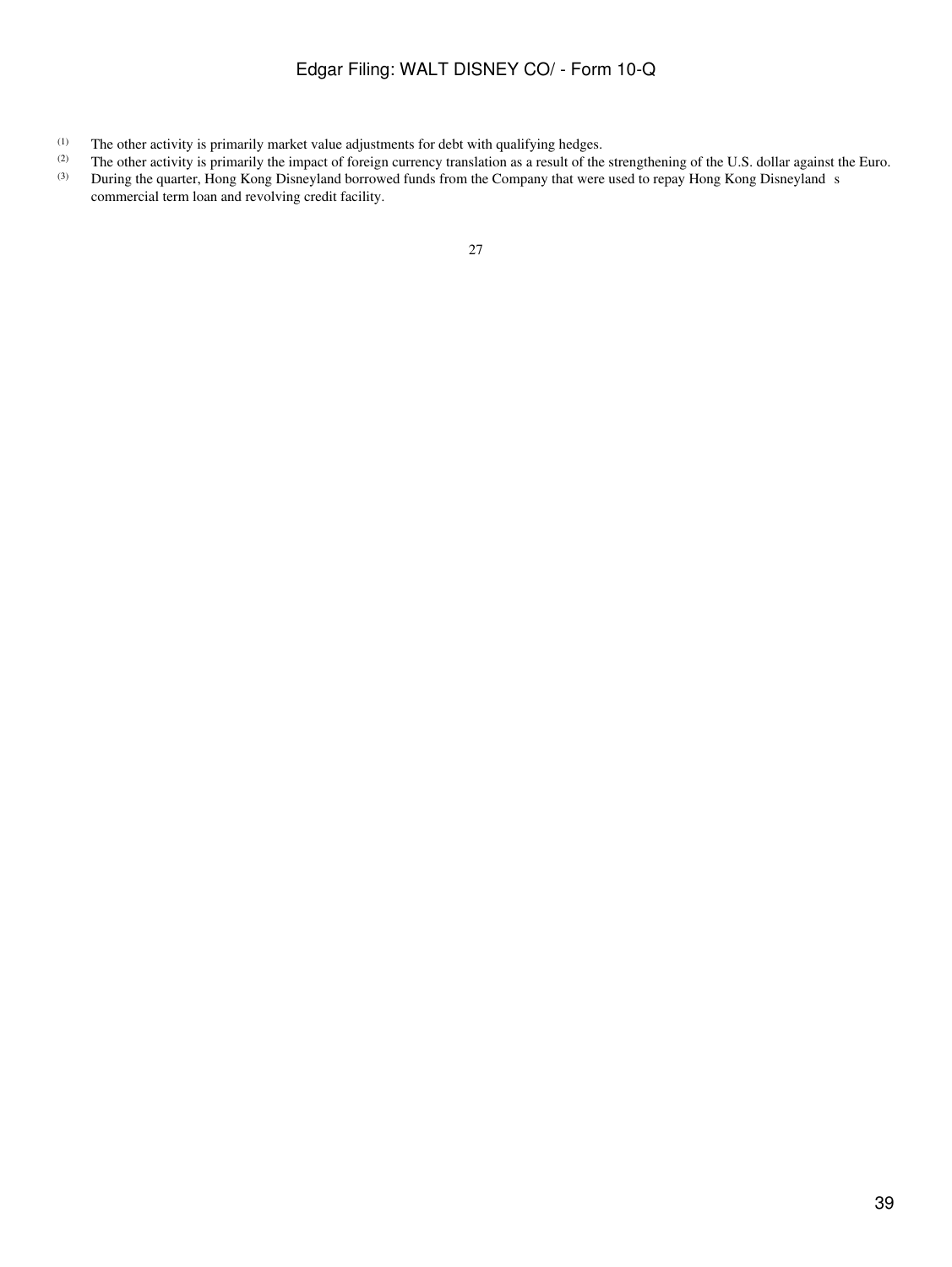#### **FINANCIAL CONDITION AND RESULTS OF OPERATIONS (continued)**

The Company s bank facilities as of December 27, 2008 were as follows:

| (in millions)                 | Committed<br>Capacity | Capacity<br>Used |     | Unused<br>Capacity |
|-------------------------------|-----------------------|------------------|-----|--------------------|
| Bank facilities expiring 2010 | 2.225                 | ъ                |     | \$2,225            |
| Bank facilities expiring 2011 | 2,225                 |                  | 242 | 1,983              |
| Total                         | 4.450                 |                  | 242 | 4.208              |

These bank facilities allow for borrowings at LIBOR-based rates plus a spread, which depends on the Company s public debt rating and can range from 0.175% to 0.75%. As of December 27, 2008, the Company had not borrowed under these bank facilities. The Company also has the ability to issue up to \$800 million of letters of credit under the facility expiring in 2011, which if utilized, reduces available borrowings under this facility. As of December 27, 2008, \$242 million of letters of credit had been issued under this facility.

The Company may use commercial paper borrowings up to the amount of its unused bank facilities, in conjunction with term debt issuance and operating cash flow, to retire or refinance other borrowings before or as they come due.

The Company declared a \$648 million dividend (\$0.35 per share) on December 3, 2008, related to fiscal 2008, which was paid on January 20, 2009, to shareholders of record on December 15, 2008. The Company paid a \$664 million dividend (\$0.35 per share) during the second quarter of fiscal 2008 related to fiscal 2007.

During the quarter ended December 27, 2008, the Company repurchased 3 million shares for approximately \$104 million. As of December 27, 2008, the Company had remaining authorization in place to repurchase approximately 180 million additional shares. The repurchase program does not have an expiration date.

We believe that the Company s financial condition is strong and that its cash balances, other liquid assets, operating cash flows, access to debt and equity capital markets and borrowing capacity, taken together, provide adequate resources to fund ongoing operating requirements and future capital expenditures related to the expansion of existing businesses and development of new projects. However, the Companys operating cash flow and access to the capital markets can be impacted by macroeconomic factors outside of its control. In addition to macroeconomic factors, the Company s borrowing costs can be impacted by short and long-term debt ratings assigned by independent rating agencies, which are based, in significant part, on the Company s performance as measured by certain credit metrics such as interest coverage and leverage ratios. As of December 27, 2008, Moody s Investors Service s long and short-term debt ratings for the Company were A2 and P-1, respectively, with stable outlook; and Standard & Poors long and short-term debt ratings for the Company were A and A-1, respectively, with stable outlook. The Companys bank facilities contain only one financial covenant, relating to interest coverage, which the Company met on December 27, 2008, by a significant margin. The Company s bank facilities also specifically exclude certain entities, such as Euro Disney and Hong Kong Disneyland, from any representations, covenants or events of default.

Euro Disney has annual covenants under its debt agreements that limit its investment and financing activities and require it to meet certain financial performance covenants. Euro Disney was in compliance with these covenants for fiscal 2008.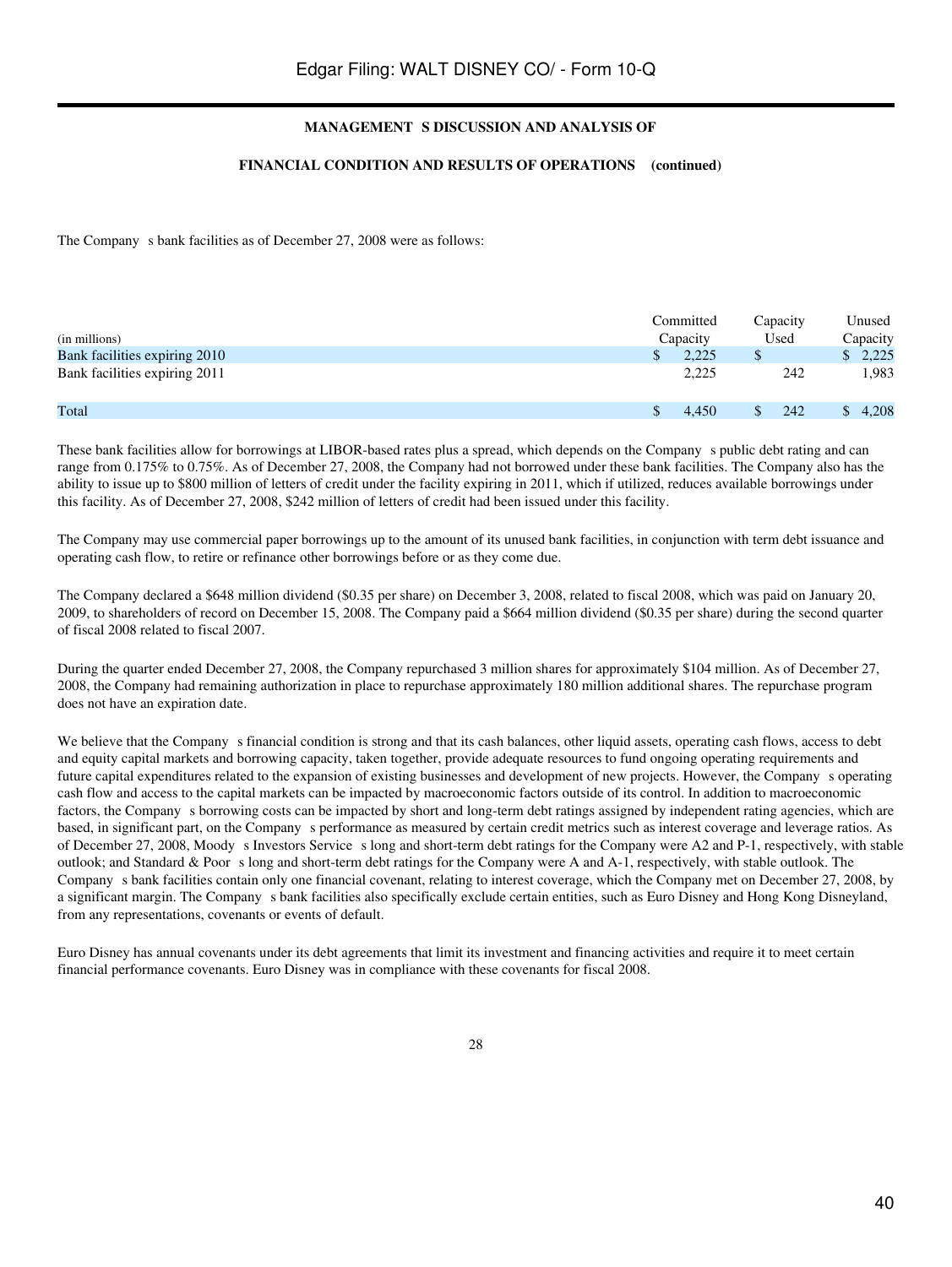## **FINANCIAL CONDITION AND RESULTS OF OPERATIONS (continued)**

#### **COMMITMENTS AND CONTINGENCIES**

#### *Legal Matters*

As disclosed in Notes 11 to the Condensed Consolidated Financial Statements, the Company has exposure for certain legal matters.

#### *Guarantees*

See Note 11 to the Condensed Consolidated Financial Statements for information regarding the Company s guarantees.

#### *Tax Matters*

As disclosed in Note 8 to the Consolidated Financial Statements in the 2008 Annual Report on Form 10-K, the Company has exposure for certain tax matters.

#### *Contractual Commitments*

Refer to Note 14 in the Consolidated Financial Statements in the 2008 Annual Report on Form 10-K for information regarding the Companys contractual commitments.

#### **OTHER MATTERS**

#### **Accounting Policies and Estimates**

We believe that the application of the following accounting policies, which are important to our financial position and results of operations, require significant judgments and estimates on the part of management. For a summary of our significant accounting policies, including the accounting policies discussed below, see Note 2 to the Consolidated Financial Statements in the 2008 Annual Report on Form 10-K as amended on Form 8-K dated February 3, 2009.

#### *Film and Television Revenues and Costs*

We expense film and television production and participation costs over the applicable product life cycle based upon the ratio of the current periods gross revenues to the estimated remaining total gross revenues (Ultimate Revenues) for each production. If our estimate of Ultimate Revenues decreases, amortization of film and television costs may be accelerated. Conversely, if estimates of Ultimate Revenues increase, film and television cost amortization may be slowed. For film productions, Ultimate Revenues include revenues from all sources that will be earned within ten years of the date of the initial theatrical release. For television series, we include revenues that will be earned within ten years of the delivery of the first episode, or if still in production, five years from the date of delivery of the most recent episode, if later.

With respect to films intended for theatrical release, the most sensitive factor affecting our estimate of Ultimate Revenues (and therefore affecting future film cost amortization and/or impairment) is domestic theatrical performance. Revenues derived from other markets subsequent to the domestic theatrical release (e.g. the home video or international theatrical markets) have historically been highly correlated with domestic theatrical performance. Domestic theatrical performance varies primarily based upon the public interest and demand for a particular film, the quality of competing films at the time of release, as well as the level of marketing effort. Upon a films release and determination of domestic theatrical performance, the Company s estimates of revenues from succeeding windows and markets are revised based on historical relationships and an analysis of current market trends. The most sensitive factor affecting our estimate of Ultimate Revenues for released films is the extent of home entertainment sales achieved. Home entertainment sales vary based on the volume and quality of competing home video products as well as the manner in which retailers market and price our products.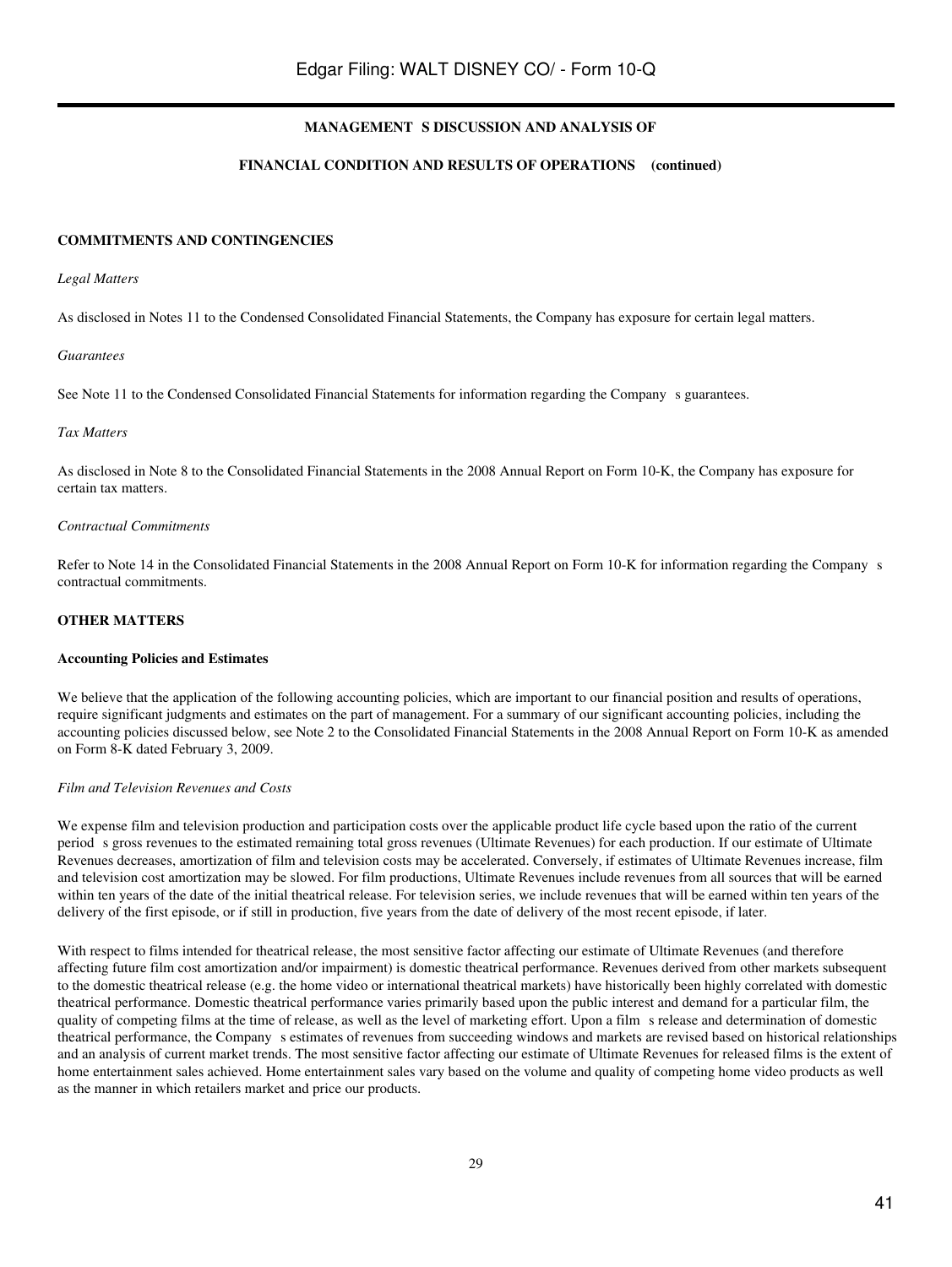#### **FINANCIAL CONDITION AND RESULTS OF OPERATIONS (continued)**

With respect to television series or other television productions intended for broadcast, the most sensitive factor affecting estimates of Ultimate Revenues is the program s rating. Program ratings, which are an indication of market acceptance, directly affect the Company s ability to generate advertising revenues during the airing of the program. In addition, television series with greater market acceptance are more likely to generate incremental revenues through the eventual sale of the program rights in the syndication, international and home entertainment markets. Alternatively, poor ratings may result in a television series cancellation, which would require the immediate write-off of any unamortized production costs.

We expense the cost of television broadcast rights for acquired movies, series and other programs based on the number of times the program is expected to be aired or on a straight-line basis over the useful life, as appropriate. Amortization of those television programming assets being amortized on a number of airings basis may be accelerated if we reduce the estimated future airings and slowed if we increase the estimated future airings. The number of future airings of a particular program is impacted primarily by the programs ratings in previous airings, expected advertising rates and availability and quality of alternative programming. Accordingly, planned usage is reviewed periodically and revised if necessary. Rights costs for multi-year sports programming arrangements are amortized based upon the ratio of the current periods gross revenues to Ultimate Revenues (the Projected Revenue Method) or on a straight-line basis over the contract period, as appropriate. Gross revenues include both advertising revenues and an allocation of affiliate fees. If the annual contractual payments related to each season over the term of a multi-year sports programming arrangement approximate each seasons rights cost based on the Projected Revenue Method, we expense the related annual payments during the applicable season. If Ultimate Revenues change significantly from projections, amortization of the rights costs may be accelerated or slowed.

Costs of film and television productions are subject to regular recoverability assessments which compare the estimated fair values with the unamortized costs. The net realizable value of the television broadcast program licenses and rights are reviewed using a daypart methodology. A daypart is defined as an aggregation of programs broadcast during a particular time of day or programs of a similar type. The Company s dayparts are: early morning, daytime, late night, primetime, news, children, and sports (includes network and cable). The net realizable values of other cable programming assets are reviewed on an aggregated basis for each cable channel. Individual programs are written-off when there are no plans to air or sublicense the program. Estimated values are based upon assumptions about future demand and market conditions. If actual demand or market conditions are less favorable than our projections, film, television and programming cost write-downs may be required.

#### *Revenue Recognition*

The Company has revenue recognition policies for its various operating segments that are appropriate to the circumstances of each business. See Note 2 to the Consolidated Financial Statements in the 2008 Annual Report on Form 10-K for a summary of these revenue recognition policies.

We record reductions to home entertainment and software product revenues for estimated future returns of merchandise and for customer programs and sales incentives. These estimates are based upon historical return experience, current economic trends and projections of customer demand for and acceptance of our products. If we underestimate the level of returns and concessions in a particular period, we may record less revenue in later periods when returns exceed the estimated amount. Conversely, if we overestimate the level of returns and concessions for a period, we may have additional revenue in later periods when returns and concessions are less than estimated.

Revenues from advance theme park ticket sales are recognized when the tickets are used. For non-expiring, multi-day tickets, we recognize revenue over a three-year time period based on estimated usage,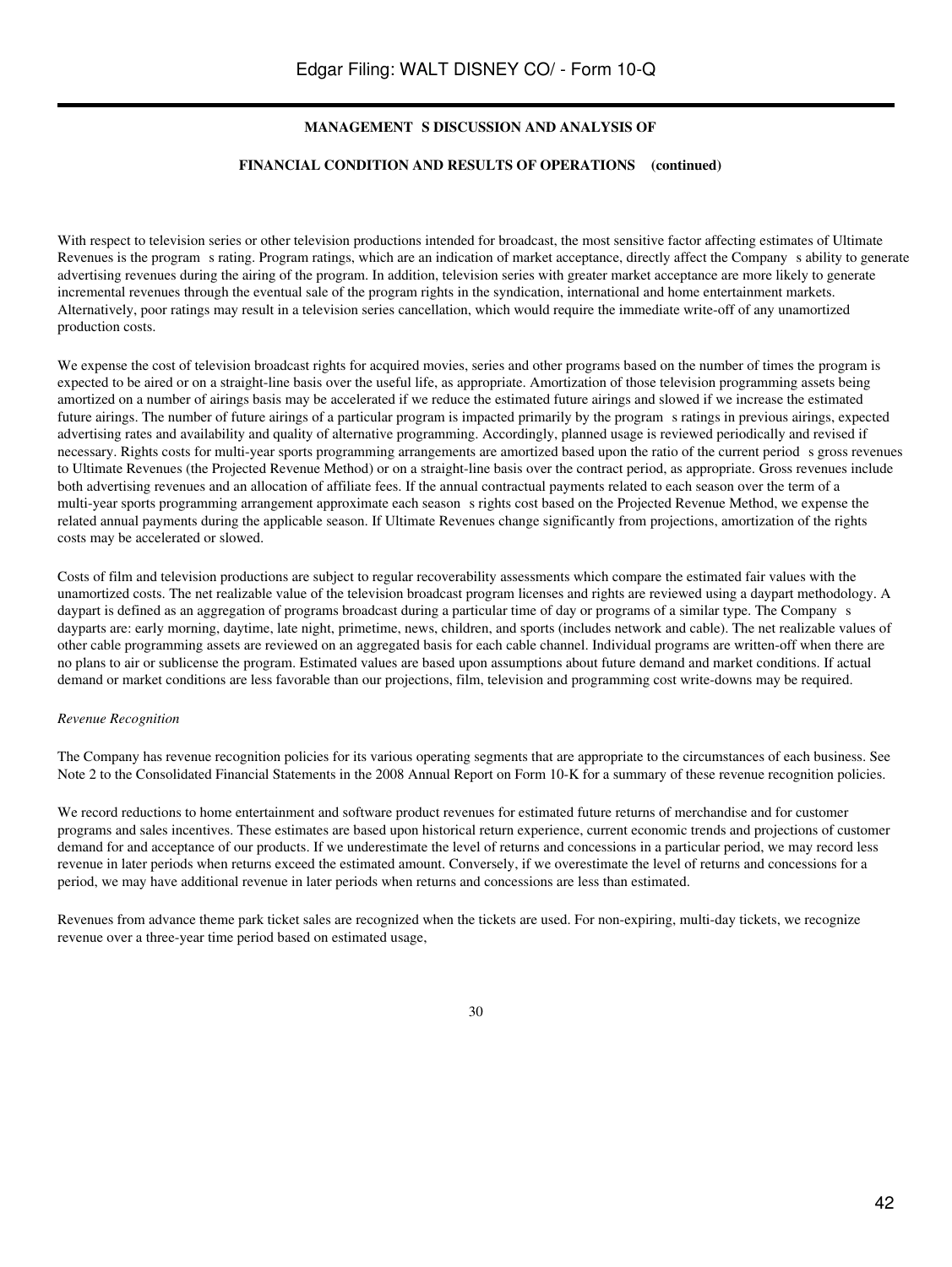## **FINANCIAL CONDITION AND RESULTS OF OPERATIONS (continued)**

which is derived from historical usage patterns. A change from the estimated usage patterns could have an impact on the timing of revenue recognition.

#### *Pension and Postretirement Medical Plan Actuarial Assumptions*

The Company s pension and postretirement medical benefit obligations and related costs are calculated using a number of actuarial assumptions. Two critical assumptions, the discount rate and the expected return on plan assets, are important elements of expense and/or liability measurement which we evaluate annually. Refer to the 2008 Annual Report on Form 10-K for estimated impacts of changes in these assumptions. Other assumptions include the healthcare cost trend rate and employee demographic factors such as retirement patterns, mortality, turnover and rate of compensation increase.

The discount rate enables us to state expected future cash payments for benefits as a present value on the measurement date. A lower discount rate increases the present value of benefit obligations and increases pension expense. The guideline for setting this rate is high-quality long-term corporate bond rates that are currently available. The Company s discount rate is determined by considering the average of pension yield curves constructed of a large population of high quality corporate bonds. The resulting discount rate reflects the matching of plan liability cash flows to the yield curves.

To determine the expected long-term rate of return on the plan assets, we consider the current and expected asset allocation, as well as historical and expected returns on each plan asset class. A lower expected rate of return on pension plan assets will increase pension expense.

#### *Goodwill, Intangible Assets and Investments*

SFAS No. 142, *Goodwill and Other Intangible Assets* (SFAS 142) requires that goodwill and other indefinite-lived intangible assets be tested for impairment on an annual basis and between annual tests if current events or circumstances require an interim impairment assessment. As required by SFAS 142, goodwill is allocated to various reporting units, which are generally one reporting level below the operating segment. SFAS 142 requires the Company to compare the fair value of each reporting unit to its carrying amount on an annual basis to determine if there is potential goodwill impairment. If the fair value of a reporting unit is less than its carrying value, an impairment loss is recorded to the extent that the fair value of the goodwill within the reporting unit is less than the carrying value of its goodwill.

To determine the fair value of our reporting units, we generally use a present value technique (discounted cash flow) corroborated by market multiples when available and as appropriate. A key factor for our discounted cash flow analyses is the estimate of future cash flows of each reporting unit which is, in turn, sensitive to our estimates of future revenue growth and margins for these businesses.

A present value technique was not used to determine the fair value of the ABC Television Network, a business within the Television Broadcasting reporting unit within the Media Networks operating segment. To determine the fair value of the ABC Television Network, we used a revenue multiple, as a present value technique may not consistently capture the full fair value of the ABC Television Network and there is little comparable market data available due to the scarcity of television networks. If there was a publicly disclosed sale of a comparable network, this may provide better market information with which to estimate the value of the ABC Television Network and could impact our impairment assessment. We applied what we believe to be the most appropriate valuation methodology for each of the reporting units. If we had established different reporting units or utilized different valuation methodologies, the impairment test results could differ.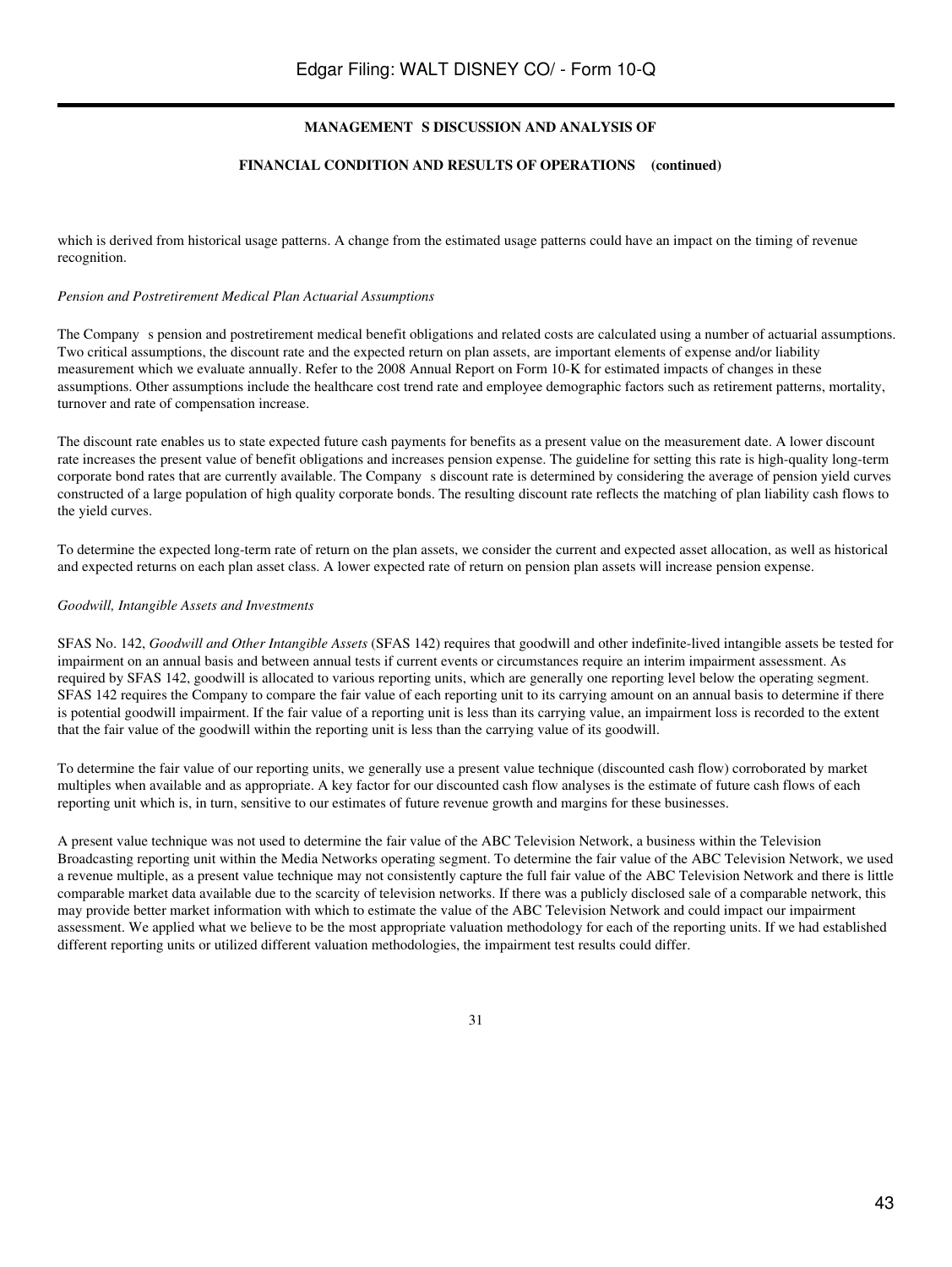#### **FINANCIAL CONDITION AND RESULTS OF OPERATIONS (continued)**

SFAS 142 requires the Company to compare the fair values of other indefinite-lived intangible assets to their carrying amounts. If the carrying amount of an indefinite-lived intangible asset exceeds its fair value, an impairment loss is recognized. Fair values of other indefinite-lived intangible assets are determined based on discounted cash flows or appraised values, as appropriate.

In light of recent adverse economic conditions in the global economy, the Companys long-term cash flow forecasts are subject to a greater degree of uncertainty. If there is a material reduction in our estimates, or if actual results are materially below our estimates, we may be required to record an impairment to goodwill and other indefinite lived intangible assets.

The Company has cost and equity investments. The fair value of these investments is dependent on the performance of the investee companies, as well as volatility inherent in the external markets for these investments. In assessing potential impairment for these investments, we consider these factors as well as forecasted financial performance of our investees and market values, where available. If these forecasts are not met or market values indicate an other than temporary decline in value, impairment charges may be required.

#### *Allowance for Doubtful Accounts*

We evaluate our allowance for doubtful accounts and estimate collectibility of accounts receivable based on our analysis of historical bad debt experience in conjunction with our assessment of the financial condition of individual companies with which we do business. In light of the recent turmoil in the domestic and global economy that has affected many companies, our estimates and judgments with respect to the collectibility of our receivables from these companies have become subject to greater uncertainty than in more stable periods. If our estimate of uncollectible accounts is too low, costs and expenses may increase in future periods and if it is too high, cost and expenses may decrease in future periods.

#### *Contingencies and Litigation*

We are currently involved in certain legal proceedings and, as required, have accrued estimates of the probable and estimable losses for the resolution of these claims. These estimates have been developed in consultation with outside counsel and are based upon an analysis of potential results, assuming a combination of litigation and settlement strategies. It is possible, however, that future results of operations for any particular quarterly or annual period could be materially affected by changes in our assumptions or the effectiveness of our strategies related to these proceedings. See Note 11 to the Condensed Consolidated Financial Statements for more detailed information on litigation exposure.

#### *Income Tax Audits*

As a matter of course, the Company is regularly audited by federal, state and foreign tax authorities. From time to time, these audits result in proposed assessments. Our determinations regarding the recognition of income tax benefits are made in consultation with outside tax and legal counsel where appropriate and are based upon the technical merits of our tax positions in consideration of applicable tax statutes and related interpretations and precedents and upon the expected outcome of proceedings (or negotiations) with taxing and legal authorities. The tax benefits ultimately realized by the Company may differ from those recognized in our financial statements based on a number of factors, including the Company s decision to settle rather than litigate a matter, relevant legal precedent related to similar matters and the Company s success in supporting its filing positions with taxing authorities.

#### *Stock Option Compensation Expense*

Compensation expense for stock options is estimated on the date of grant using a binomial valuation model. The weighted average assumptions used in the binomial valuation model during the quarter ended December 27, 2008 were 33% for the expected volatility, 1.4 for the expected exercise multiple (the multiple of exercise price to grant price at which exercises are expected to occur on average) and 8% for the expected termination rate. Although the initial fair value of stock options is not adjusted after the grant date, changes in the Company s assumptions may change the estimated fair value of and therefore, the expense related to future stock option grants. The assumptions that cause the greatest variation in fair value in the binomial valuation model are the assumed volatility and expected exercise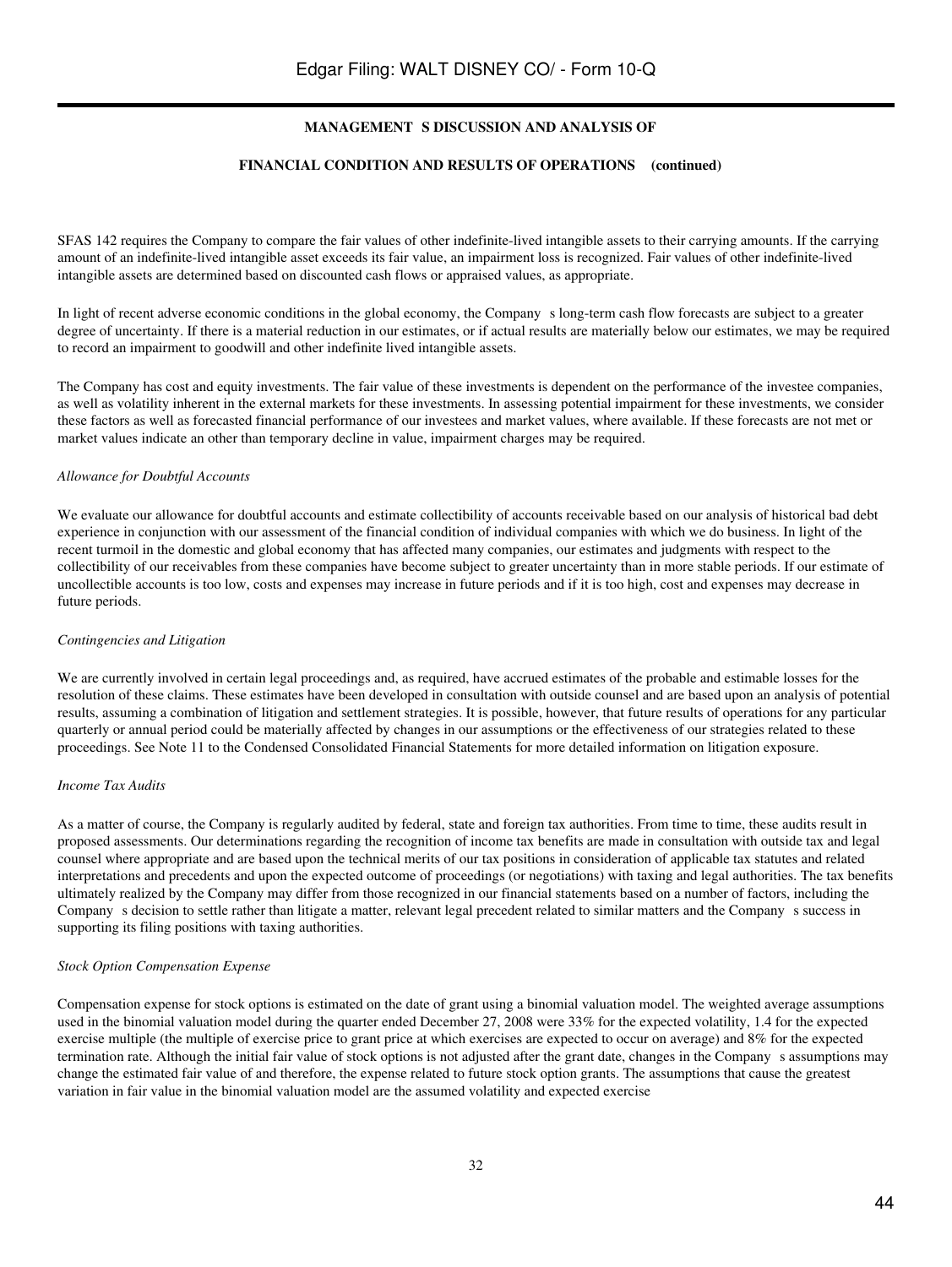#### **FINANCIAL CONDITION AND RESULTS OF OPERATIONS (continued)**

multiple. Increases or decreases in either the assumed volatility or expected exercise multiple will cause the binomial option value to increase or decrease, respectively.

The volatility assumption considers both historical and implied volatility and may be impacted by the Companys performance as well as changes in economic and market conditions. The expected exercise multiple may be influenced by the Company s future stock performance, stock price volatility and employee turnover rate. Refer to the 2008 Annual Report on Form 10-K for estimated impacts of changes in these assumptions.

#### *New Accounting Pronouncements*

See Note 12 to the Condensed Consolidated Financial Statements for information regarding new accounting pronouncements.

#### **MARKET RISK**

The Company is exposed to the impact of interest rate changes, foreign currency fluctuations, commodity fluctuations and changes in the market values of its investments.

#### **Policies and Procedures**

In the normal course of business, we employ established policies and procedures to manage the Companys exposure to changes in interest rates, foreign currencies, commodities, and the fair market value of certain investments in debt and equity securities using a variety of financial instruments.

Our objectives in managing exposure to interest rate changes are to limit the impact of interest rate volatility on earnings and cash flows and to lower overall borrowing costs. To achieve these objectives, we primarily use interest rate swaps to manage net exposure to interest rate changes related to the Company s portfolio of borrowings. By policy, the Company targets fixed-rate debt as a percentage of its net debt between minimum and maximum percentages.

Our objective in managing exposure to foreign currency fluctuations is to reduce volatility of earnings and cash flow in order to allow management to focus on core business issues and challenges. Accordingly, the Company enters into various contracts that change in value as foreign exchange rates change to protect the U.S. dollar equivalent value of its existing foreign currency assets, liabilities, commitments and forecasted foreign currency revenues. The Company utilizes option strategies and forward contracts that provide for the sale of foreign currencies to hedge probable, but not firmly committed, transactions. The Company also uses forward contracts to hedge foreign currency assets and liabilities. The principal foreign currencies hedged are the Euro, British pound, Japanese yen and Canadian dollar. Cross-currency swaps are used to effectively convert foreign currency denominated borrowings to U.S. dollar denominated borrowings. By policy, the Company maintains hedge coverage between minimum and maximum percentages of its forecasted foreign exchange exposures generally for periods not to exceed five years. The gains and losses on these contracts offset changes in the U.S. dollar equivalent value of the related exposures.

Our objectives in managing exposure to commodity fluctuations are to use commodity derivatives to reduce volatility of earnings and cash flows arising from commodity price changes. The amounts hedged using commodity swap contracts are based on forecasted levels of consumption of certain commodities, such as fuel oil and gasoline.

It is the Companys policy to enter into foreign currency and interest rate derivative transactions and other financial instruments only to the extent considered necessary to meet its objectives as stated above. The Company does not enter into these transactions or any other hedging transactions for speculative purposes.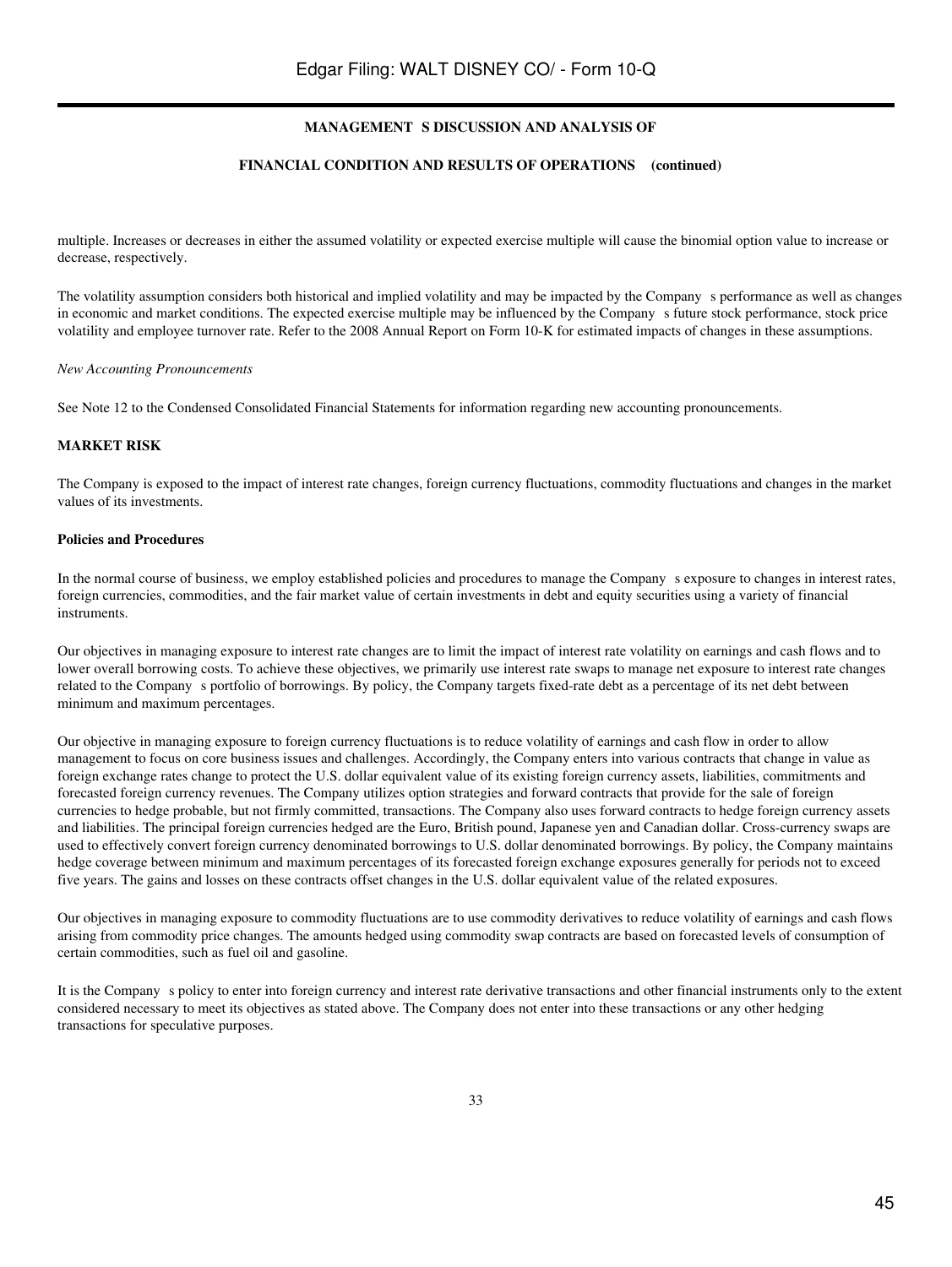Item 3. Quantitative and Qualitative Disclosures about Market Risk. See Item 2. Management s Discussion and Analysis of Financial Condition and Results of Operations.

## **Item 4. Controls and Procedures**

**Evaluation of Disclosure Controls and Procedures** We have established disclosure controls and procedures to ensure that the information required to be disclosed by the Company in the reports that it files or submits under the Securities Exchange Act of 1934 is recorded, processed, summarized and reported within the time periods specified in SEC rules and forms and that such information is accumulated and made known to the officers who certify the Company s financial reports and to other members of senior management and the Board of Directors as appropriate to allow timely decisions regarding required disclosure.

Based on their evaluation as of December 27, 2008, the principal executive officer and principal financial officer of the Company have concluded that the Company s disclosure controls and procedures (as defined in Rules  $13a-15(e)$  and  $15d-15(e)$  under the Securities Exchange Act of 1934) are effective.

There have been no changes in our internal controls over financial reporting during the first quarter of fiscal 2009 that have materially affected, or are reasonably likely to materially affect, our internal control over financial reporting.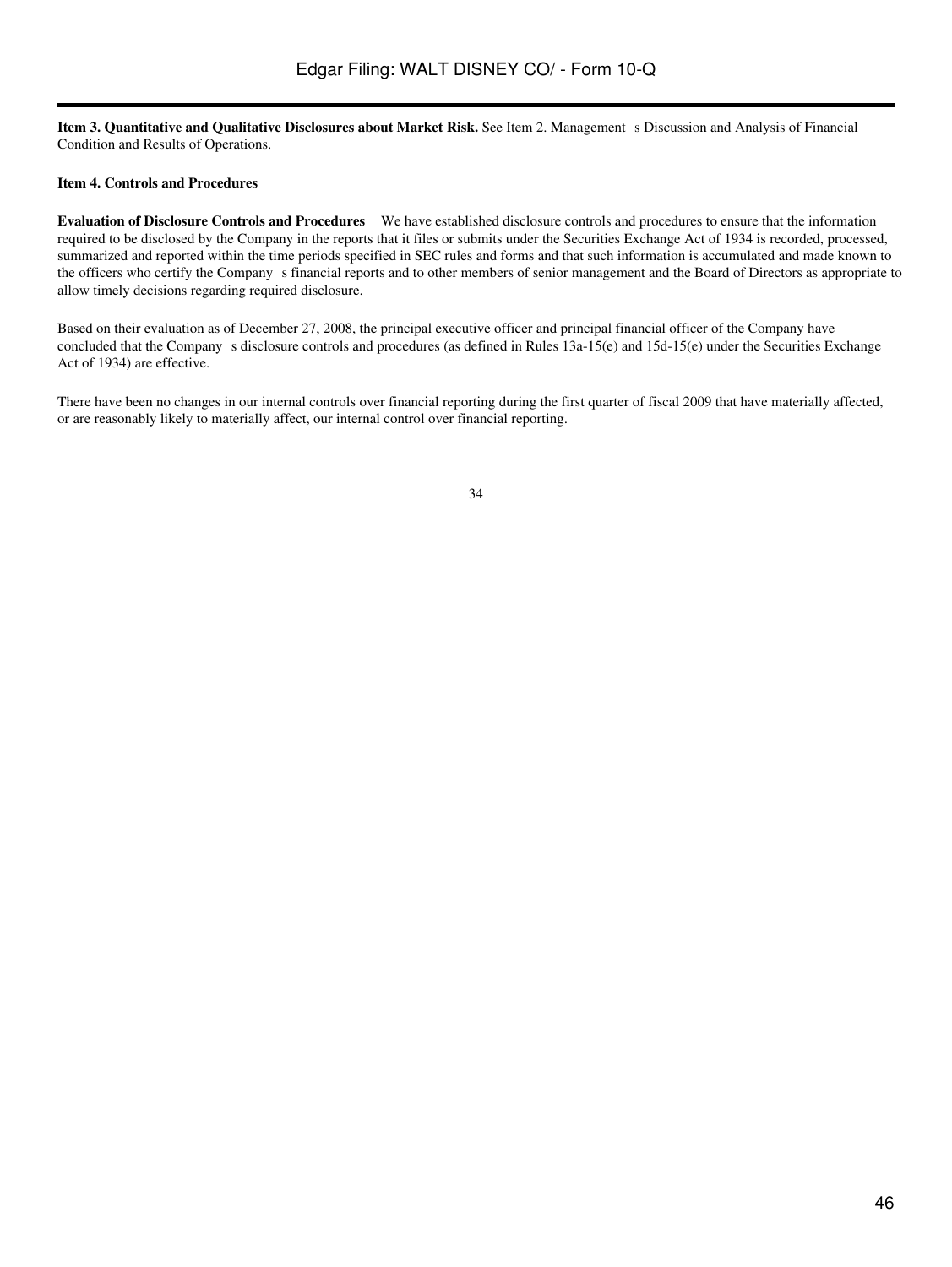## **PART II. OTHER INFORMATION**

#### **ITEM 1A. Risk Factors**

The Private Securities Litigation Reform Act of 1995 (the Act) provides a safe harbor for forward-looking statements made by or on behalf of the Company. We may from time to time make written or oral statements that are forward-looking, including statements contained in this report and other filings with the Securities and Exchange Commission and in reports to our shareholders. All forward-looking statements are made on the basis of management s views and assumptions regarding future events and business performance as of the time the statements are made and the Company does not undertake any obligation to update its disclosure relating to forward looking matters. Actual results may differ materially from those expressed or implied. Such differences may result from actions taken by the Company, including restructuring or strategic initiatives (including capital investments or asset acquisitions or dispositions), as well as from developments beyond the Companys control, including: changes in domestic and global economic conditions, competitive conditions and consumer preferences; adverse weather conditions or natural disasters; health concerns; international, political or military developments; and technological developments. Such developments may affect travel and leisure businesses generally and may, among other things, affect the performance of the Companys theatrical and home entertainment releases, the advertising market for broadcast and cable television programming, expenses of providing medical and pension benefits, demand for our products and performance of some or all company businesses either directly or through their impact on those who distribute our products. Additional factors are discussed in the 2008 Annual Report on Form 10-K under the Item 1A, Risk Factors.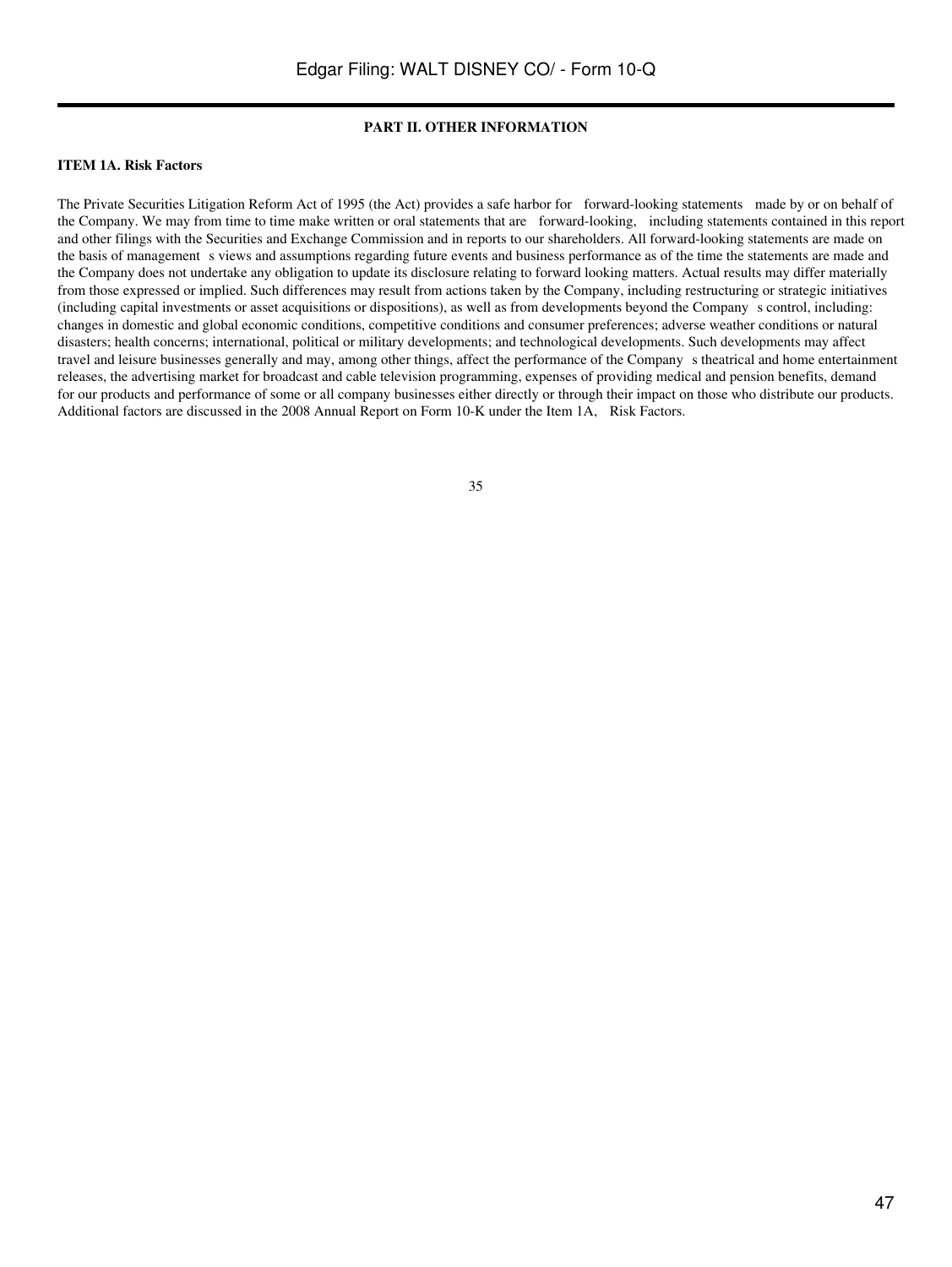## **PART II. OTHER INFORMATION (continued)**

## **ITEM 2. Unregistered Sales of Equity Securities and Use of Proceeds**

The following table provides information about Company purchases of equity securities that are registered by the Company pursuant to Section 12 of the Exchange Act during the quarter ended December 27, 2008**:**

|                                        |                          |              |                  | Maximum                              |
|----------------------------------------|--------------------------|--------------|------------------|--------------------------------------|
|                                        |                          |              | Total Number of  | Number of                            |
|                                        |                          |              | <b>Shares</b>    | Shares that                          |
|                                        |                          |              | Purchased as     | May Yet Be                           |
|                                        | Total                    | Weighted     | Part of Publicly | Purchased                            |
|                                        | Number of                | Average      | Announced        | Under the                            |
|                                        | <b>Shares</b>            | Price Paid   | Plans or         | Plans or                             |
| Period                                 | Purchased <sup>(1)</sup> | per Share    | Programs         | Programs <sup><math>(2)</math></sup> |
| September 28, 2008<br>October 25, 2008 | 3,410,923                | -\$<br>31.63 | 3,275,100        | 180 million                          |
| October 26, 2008<br>November 29, 2008  | 154,746                  | 22.28        |                  | 180 million                          |
| November 30, 2008 December 27, 2008    | 208,782                  | 21.55        |                  | 180 million                          |
|                                        |                          |              |                  |                                      |
| Total                                  | 3,774,451                | 30.69        | 3.275.100        | 180 million                          |

(1) 499,351 shares were purchased on the open market to provide shares to participants in the Walt Disney Investment Plan (WDIP) and Employee Stock Purchase Plan (ESPP). These purchases were not made pursuant to a publicly announced repurchase plan or program.

<sup>(2)</sup> The Company is authorized to repurchase shares of its common stock under a share repurchase program implemented effective June 10, 1998. On May 1, 2007, following share repurchases made through May 1, 2007, the Company s Board of Directors increased the repurchase authorization to a total of 400 million shares as of that date. The repurchase program does not have an expiration date.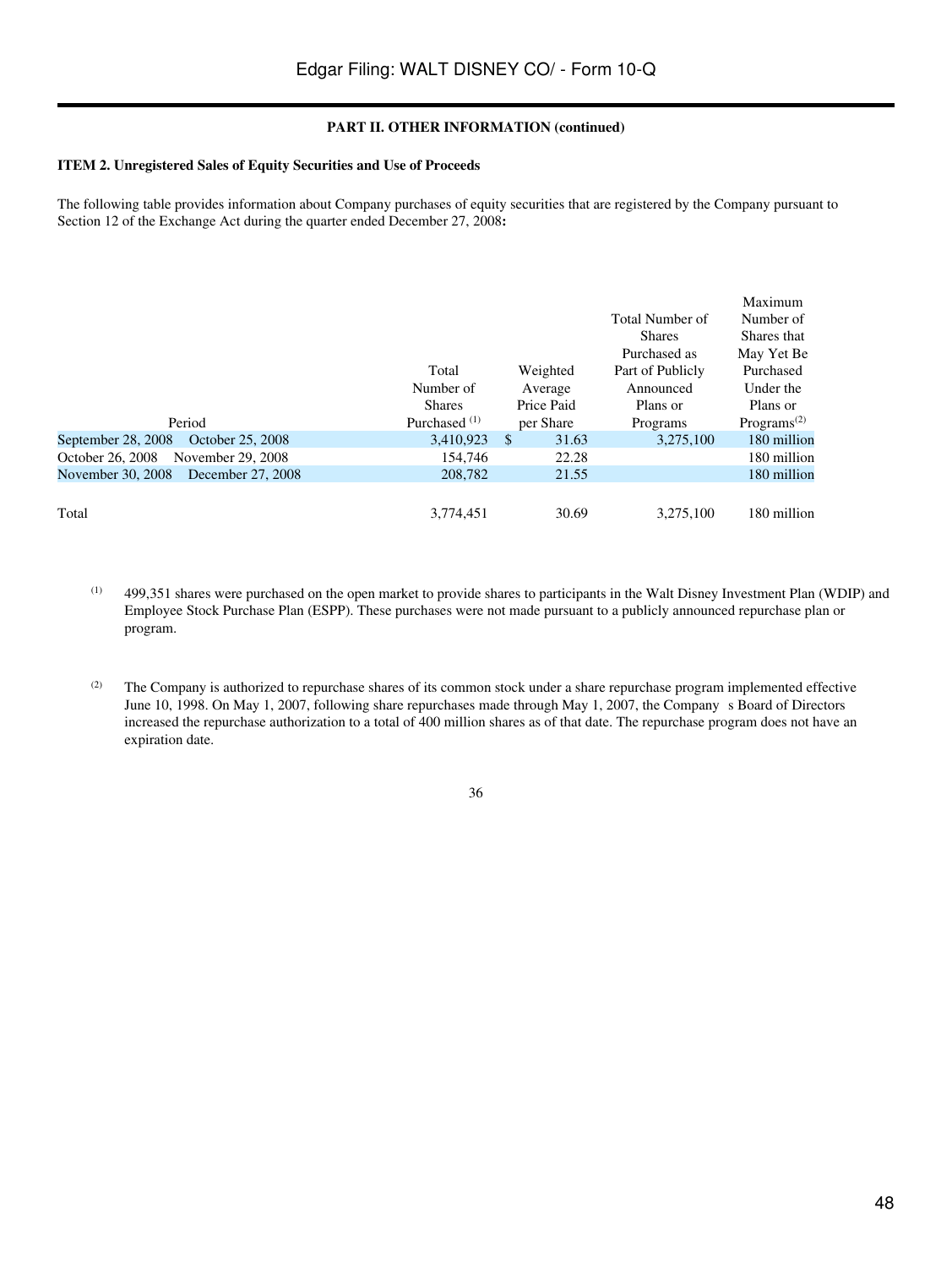## **PART II. OTHER INFORMATION (continued)**

## **ITEM 6. Exhibits**

See Index of Exhibits.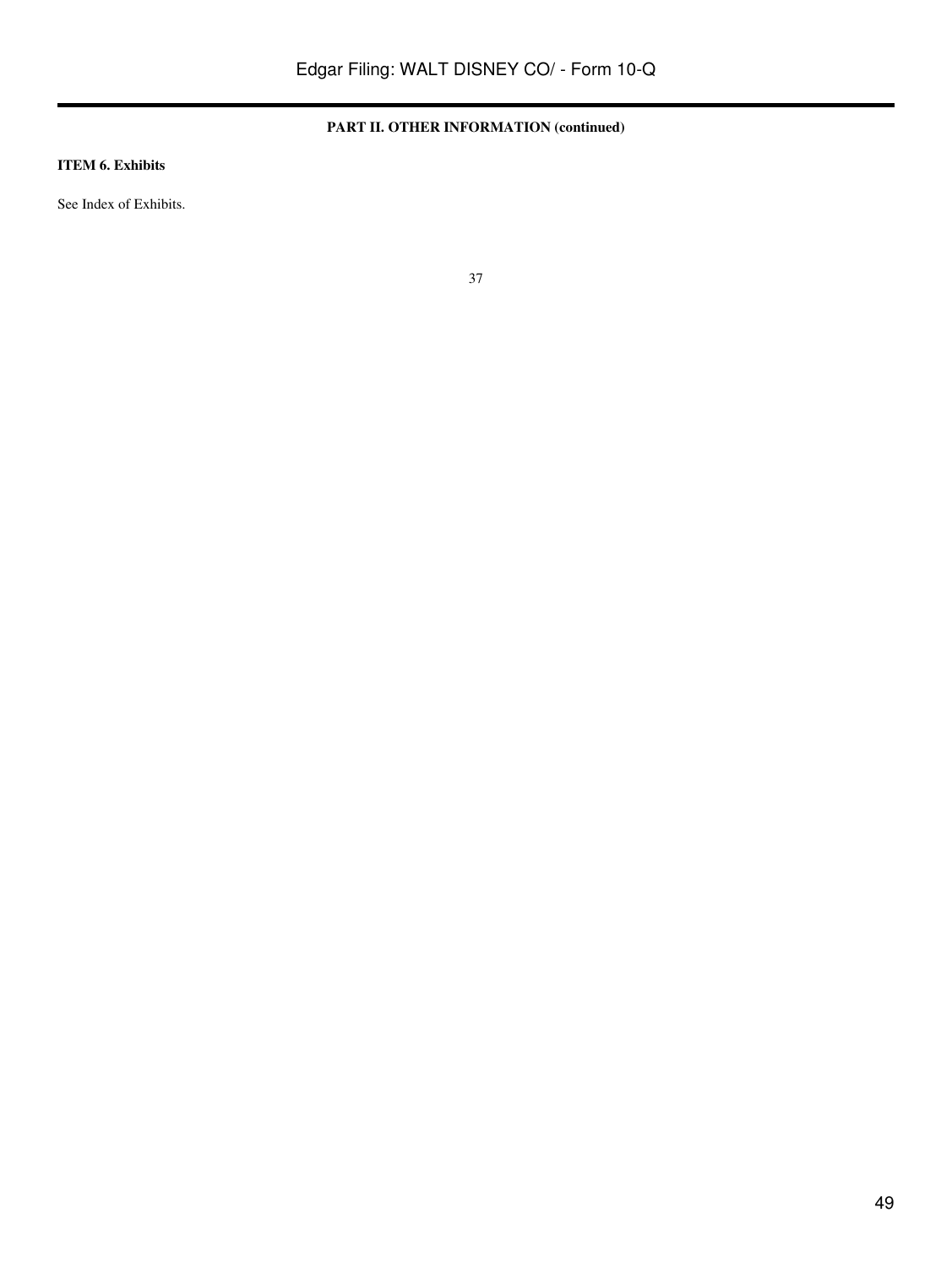## SIGNATURE

Pursuant to the requirements of the Securities Exchange Act of 1934, the registrant has duly caused this report to be signed on its behalf by the undersigned thereunto duly authorized.

THE WALT DISNEY COMPANY

(Registrant)

By: /s/ THOMAS O. STAGGS Thomas O. Staggs, Senior Executive Vice

President and Chief Financial Officer

February 3, 2009

Burbank, California